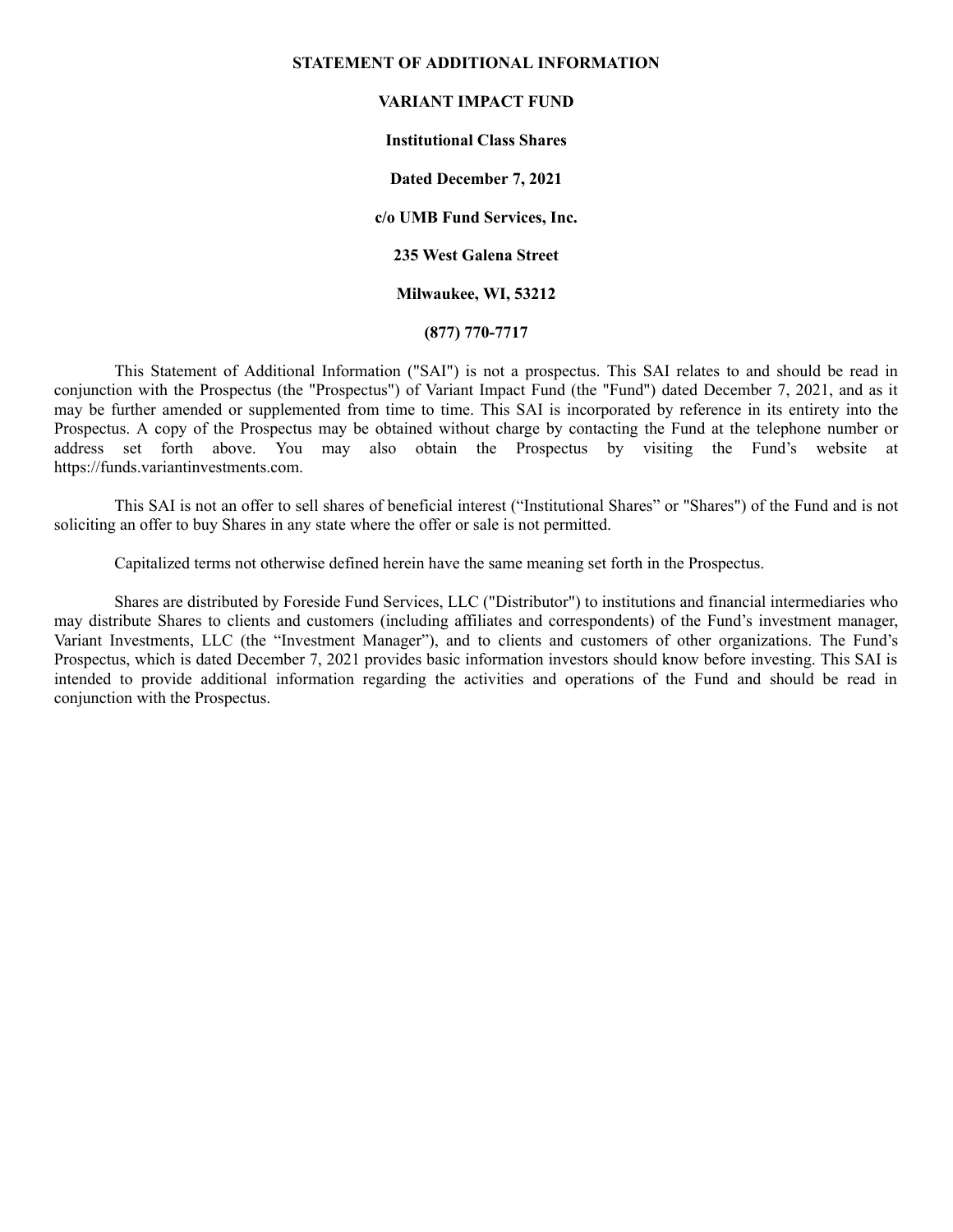# TABLE OF CONTENTS

|                                                                               | Page           |
|-------------------------------------------------------------------------------|----------------|
| <b>GENERAL INFORMATION</b>                                                    |                |
| <b>INVESTMENT POLICIES AND PRACTICES</b>                                      |                |
| <b>FUNDAMENTAL POLICIES</b>                                                   |                |
| NON-FUNDAMENTAL POLICIES                                                      | $\overline{2}$ |
| ADDITIONAL INFORMATION ON INVESTMENT TECHNIQUES OF THE FUND AND RELATED RISKS | 3              |
| OTHER POTENTIAL RISKS AND ADDITIONAL INVESTMENT INFORMATION                   | 20             |
| BOARD OF TRUSTEES AND OFFICERS OF THE FUND                                    | 21             |
| <b>CODES OF ETHICS</b>                                                        | 28             |
| <b>INVESTMENT MANAGEMENT AND OTHER SERVICES</b>                               | 28             |
| <b>BROKERAGE</b>                                                              | 31             |
| <b>TAX MATTERS</b>                                                            | 32             |
| INDEPENDENT REGISTERED PUBLIC ACCOUNTING FIRM; LEGAL COUNSEL                  | 40             |
| <b>CUSTODIAN</b>                                                              | 40             |
| <b>DISTRIBUTOR</b>                                                            | 40             |
| PROXY VOTING POLICIES AND PROCEDURES                                          | 41             |
| CONTROL PERSONS AND PRINCIPAL SHAREHOLDERS                                    | 41             |
| APPENDIX A – PROXY VOTING POLICIES AND PROCEDURES                             | $A-1$          |
| APPENDIX B – RATINGS OF INVESTMENTS                                           | $B-1$          |
| APPENDIX C – FINANCIAL STATEMENTS                                             | $C-1$          |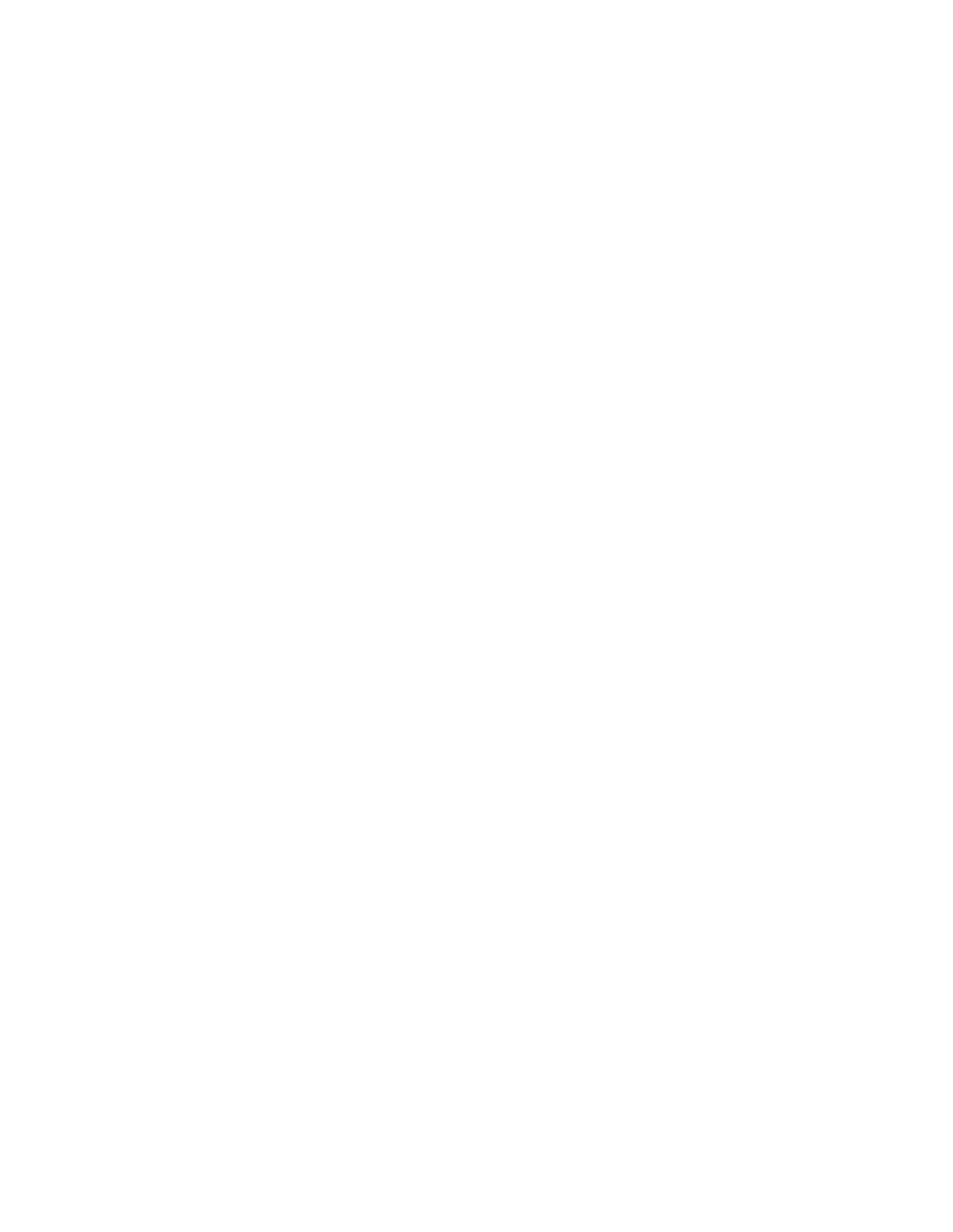The identity of Trustees of the Board and officers of the Fund, and their brief biographical information, including their addresses, their year of birth and descriptions of their principal occupations during the past five years is set forth below.

The Trustees serve on the Board for terms of indefinite duration. A Trustee's position in that capacity will terminate if the Trustee is removed or resigns or, among other events, upon the Trustee's death, incapacity, retirement or bankruptcy. A Trustee may resign upon written notice to the other Trustees of the Fund, and may be removed either by (i) the vote of at least two-thirds of the Trustees of the Fund not subject to the removal vote or (ii) the vote of Shareholders of the Fund holding not less than two-thirds of the total number of votes eligible to be cast by all Shareholders of the Fund. In the event of any vacancy in the position of a Trustee, the remaining Trustees of the Fund may appoint an individual to serve as a Trustee so long as immediately after the appointment at least two-thirds of the Trustees of the Fund then serving have been elected by the Shareholders of the Fund. The Board may call a meeting of the Fund's Shareholders to fill any vacancy in the position of a Trustee of the Fund, and must do so if the Trustees who were elected by the Shareholders of the Fund cease to constitute a majority of the Trustees then serving on the Board.

#### INDEPENDENT TRUSTEES

| NAME,<br><b>ADDRESS AND</b><br><b>YEAR OF BIRTH</b>                                                                         | POSITION(S)<br><b>HELD WITH</b><br><b>THE FUND</b> | <b>LENGTH</b><br>OF<br><b>TIME</b><br><b>SERVED</b> | <b>PRINCIPAL</b><br><b>OCCUPATION(S)</b><br><b>DURING PAST</b><br>5 YEARS                                                                                                                                | <b>NUMBER OF</b><br><b>PORTFOLIOS</b><br><b>IN FUND</b><br><b>COMPLEX*</b><br><b>OVERSEEN BY</b><br><b>TRUSTEE</b> | <b>OTHER</b><br><b>DIRECTORSHIPS</b><br><b>HELD BY</b><br><b>TRUSTEE</b>                               |
|-----------------------------------------------------------------------------------------------------------------------------|----------------------------------------------------|-----------------------------------------------------|----------------------------------------------------------------------------------------------------------------------------------------------------------------------------------------------------------|--------------------------------------------------------------------------------------------------------------------|--------------------------------------------------------------------------------------------------------|
| David G. Lee<br>Year of Birth: 1952<br>$c/o$ UMB Fund<br>Services, Inc.<br>235 W. Galena St.<br>Milwaukee, WI 53212         | Chairman and<br>Trustee                            | Since<br>Inception                                  | Retired (since 2012);<br>President and<br>Director, Client<br>Opinions, Inc. (2003<br>$-2012$ ; Chief<br>Operating Officer,<br><b>Brandywine Global</b><br>Investment<br>Management (1998 -<br>$2002$ ). | 12                                                                                                                 | None                                                                                                   |
| Robert Seyferth<br>Year of Birth: 1952<br>$c/o$ UMB Fund<br>Services, Inc.<br>235 W. Galena St.<br>Milwaukee, WI 53212      | Trustee                                            | Since<br>Inception                                  | Retired (since 2009);<br><b>Chief Procurement</b><br>Officer/Senior<br>Managing Director,<br><b>Bear Stearns/JP</b><br>Morgan Chase (1993<br>$-2009$ ).                                                  | 12                                                                                                                 | None                                                                                                   |
| Gary E. Shugrue<br>Year of Birth: 1954<br>$c/\sigma$ UMB Fund<br>Services, Inc.<br>235 W. Galena St.<br>Milwaukee, WI 53212 | Trustee                                            | Since<br>Inception                                  | Managing Director,<br>Veritable LP<br>(investment advisory<br>$firm$ ) (2016- Present);<br>Founder/President,<br><b>Ascendant Capital</b><br>Partners, LP (private<br>equity firm) $(2001 -$<br>2015).   | 10                                                                                                                 | Trustee, Quaker<br><b>Investment Trust (5</b><br>portfolios)<br>(registered<br>investment<br>company). |

\* The fund complex consists of the Fund, Infinity Core Alternative Fund, Infinity Long/Short Equity Fund, LLC, First Trust Alternative Opportunities Fund, Variant Alternative Income Fund, Corbin Multi-Strategy Fund, LLC, Agility Multi-Asset Income Fund, Keystone Private Income Fund, Aspiriant Risk-Managed Real Asset Fund, Aspiriant Risk-Managed Capital Appreciation Fund, AFA Multi-Manager Credit Fund and Optima Dynamic Alternatives Fund.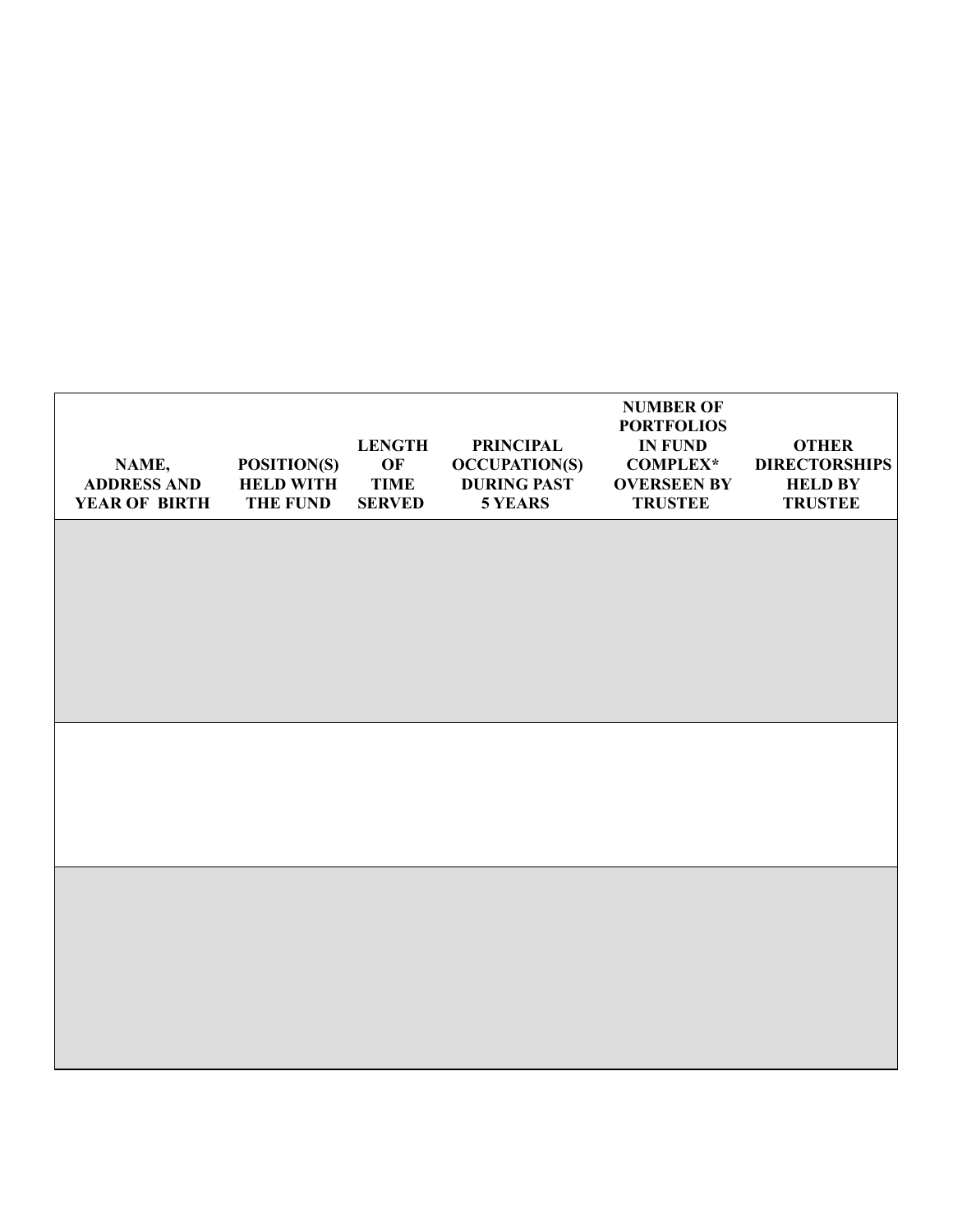| NAME,<br><b>ADDRESS AND</b><br><b>YEAR OF BIRTH</b>                                                                                    | POSITION(S)<br><b>HELD WITH</b><br><b>THE FUND</b> | <b>LENGTH</b><br>OF<br><b>TIME</b><br><b>SERVED</b> | <b>PRINCIPAL</b><br><b>OCCUPATION(S)</b><br><b>DURING PAST</b><br><b>5 YEARS</b>                                                                                                                                                                                                                                                                                                                                                                                                                                  | <b>NUMBER OF</b><br><b>PORTFOLIOS</b><br><b>IN FUND</b><br><b>COMPLEX*</b><br><b>OVERSEEN BY</b><br><b>TRUSTEE</b> | <b>OTHER</b><br><b>DIRECTORSHIPS</b><br><b>HELD BY</b><br><b>TRUSTEE</b>                                               |
|----------------------------------------------------------------------------------------------------------------------------------------|----------------------------------------------------|-----------------------------------------------------|-------------------------------------------------------------------------------------------------------------------------------------------------------------------------------------------------------------------------------------------------------------------------------------------------------------------------------------------------------------------------------------------------------------------------------------------------------------------------------------------------------------------|--------------------------------------------------------------------------------------------------------------------|------------------------------------------------------------------------------------------------------------------------|
| Terrance P.<br>Gallagher**<br>Year of Birth: 1958<br>$c/\sigma$ UMB Fund<br>Services, Inc.<br>235 W. Galena St.<br>Milwaukee, WI 53212 | Trustee                                            | Since<br>Inception                                  | <b>Executive Vice</b><br>President and Director<br>of Fund Accounting,<br>Administration and<br>Tax; UMB Fund<br>Services, Inc. (2007-<br>present); President,<br><b>Investment Managers</b><br>Series Trust II<br>(registered investment<br>company) (2013-<br>Present); Treasurer,<br>American<br>Independence Funds<br>Trust (registered<br>investment company)<br>$(2016 - 2018);$<br>Treasurer,<br>Commonwealth<br><b>International Series</b><br>Trust (registered<br>investment company)<br>$(2010-2015).$ | 12                                                                                                                 | Trustee, Investment<br><b>Managers Series</b><br>Trust II (19<br>portfolios)<br>(registered<br>investment<br>company). |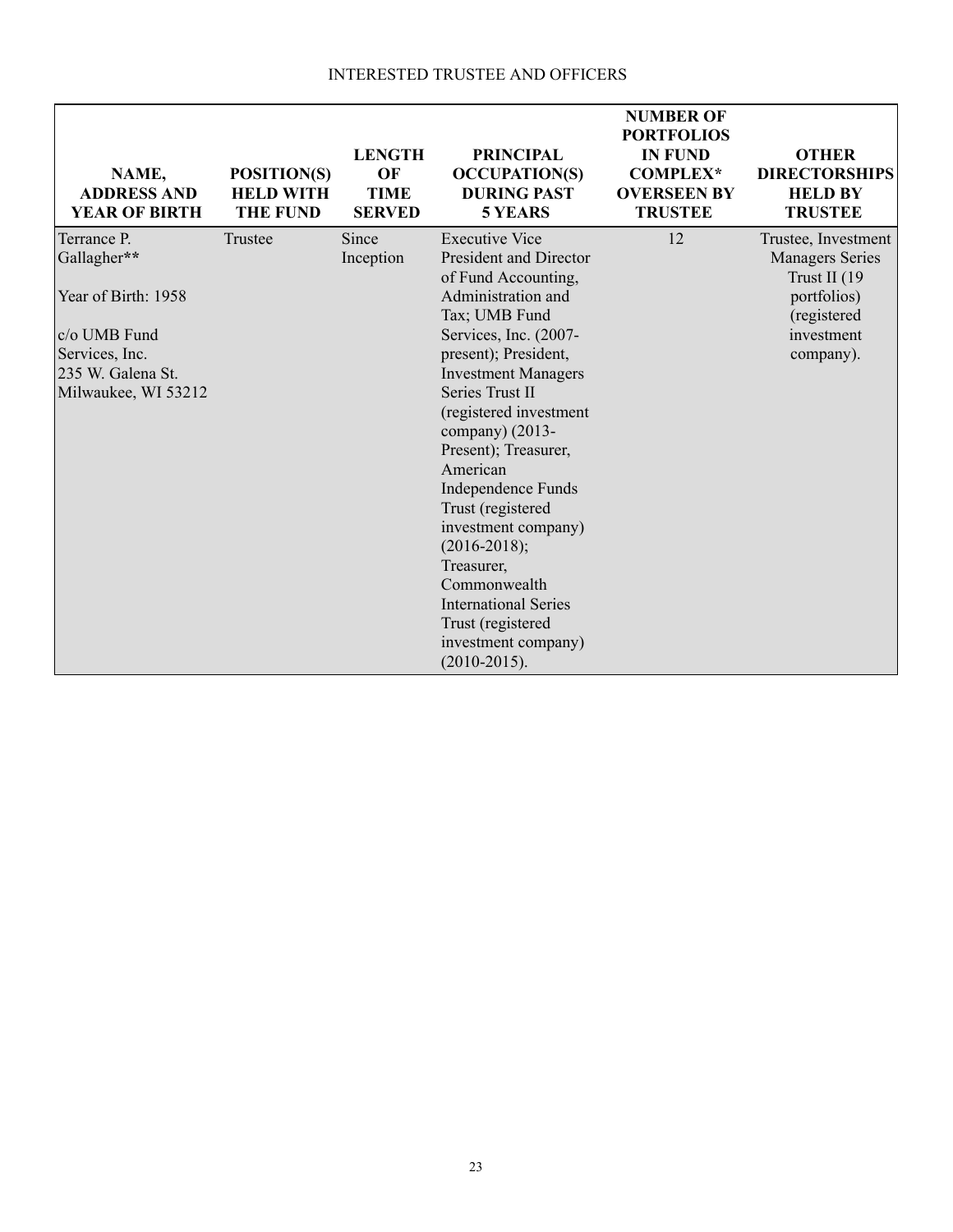| Robert W. Elsasser<br>Year of Birth: 1968<br>c/o UMB Fund Services,<br>Inc.<br>235 W. Galena Street,<br>Milwaukee, WI 53212   | President                      | Since<br>Inception | Principal, Variant<br>Investments, LLC<br>$(2017 - Present);$<br>Director of Fixed<br>Income, CTC myCFO,<br>LLC (investment<br>advisory firm) $(2010 -$<br>2016).                                                                                                                                                                                                  | N/A | N/A |
|-------------------------------------------------------------------------------------------------------------------------------|--------------------------------|--------------------|--------------------------------------------------------------------------------------------------------------------------------------------------------------------------------------------------------------------------------------------------------------------------------------------------------------------------------------------------------------------|-----|-----|
| Curtis Fintel<br>Year of Birth: 1970<br>c/o UMB Fund Services,<br>Inc.<br>235 W. Galena Street,<br>Milwaukee, WI 53212        | Treasurer                      | Since<br>Inception | Principal, Variant<br>Investments, LLC<br>$(2017 - Present)$ ; Chief<br>Investment Strategist,<br>CTC myCFO, LLC<br>(investment advisory<br>firm) $(2006-2016)$ .                                                                                                                                                                                                  | N/A | N/A |
| <b>Bernadette Murphy</b><br>Year of Birth: 1964<br>c/o UMB Fund Services,<br>Inc.<br>235 W. Galena St.<br>Milwaukee, WI 53212 | Chief<br>Compliance<br>Officer | Since<br>Inception | Director, Vigilant<br>Compliance, LLC<br>(investment<br>management solutions<br>$firm)$ (2018-Present);<br>Director of<br>Compliance and<br>operations, B. Riley<br>Capital Management,<br>LLC (investment<br>advisory firm) (2017-<br>2018); Chief<br>Compliance Officer,<br>Dialectic Capital<br>Management, LP<br>(investment advisory<br>firm) $(2008-2018)$ . | N/A | N/A |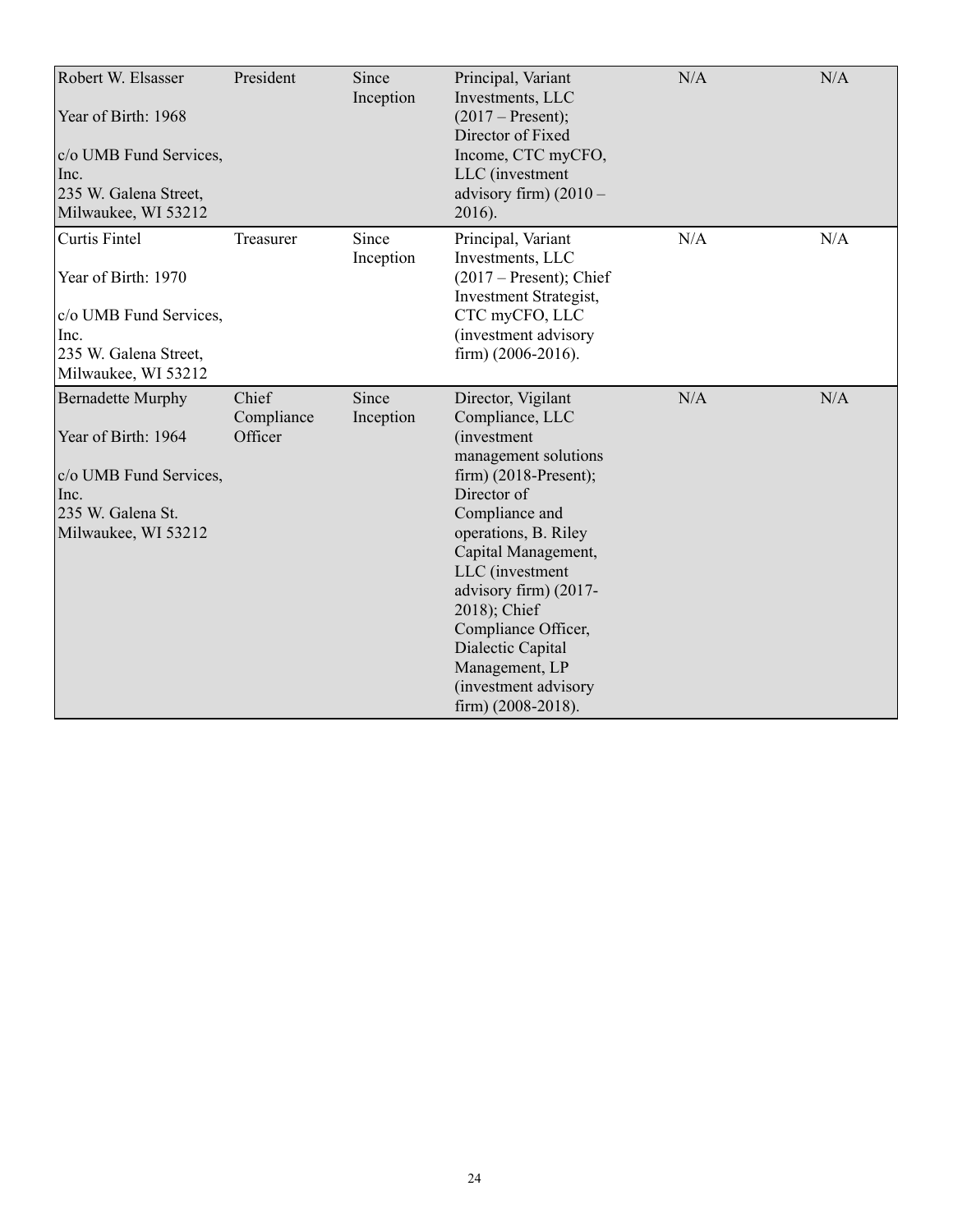| Ann Maurer                | Secretary | Since     | Senior Vice President,<br>Client Services $(2017 -$ | N/A | N/A |
|---------------------------|-----------|-----------|-----------------------------------------------------|-----|-----|
| Year of Birth: 1972       |           | Inception | Present); Vice                                      |     |     |
| c/o UMB Fund Services,    |           |           | President, Senior<br>Client Service                 |     |     |
| Inc.<br>235 W. Galena St. |           |           | Manager $(2013 -$<br>2017); Assistant Vice          |     |     |
| Milwaukee, WI 53212       |           |           | President, Client                                   |     |     |
|                           |           |           | <b>Relations Manager</b>                            |     |     |
|                           |           |           | $(2002 – 2013)$ , each<br>with UMB Fund             |     |     |
|                           |           |           | Services, Inc.                                      |     |     |

\* The fund complex consists of the Fund, Agility Multi-Asset Income Fund, Corbin Multi-Strategy Fund, LLC, Keystone Private Income Fund, Infinity Long/Short Equity Fund, LLC, First Trust Alternative Opportunities Fund, Infinity Core Alternative Fund, Variant Alternative Income Fund, Aspiriant Risk-Managed Real Asset Fund, Aspiriant Risk-Managed

Capital Appreciation Fund, AFA Multi-Manager Credit Fund and Optima Dynamic Alternatives Fund.  $***$ 

The Board believes that each of the Trustees' experience, qualifications, attributes and skills on an individual basis and in combination with those of the other Trustees lead to the conclusion that each Trustee should serve in such capacity. Among the attributes common to all Trustees is the ability to review critically, evaluate, question and discuss information provided to them, to interact effectively with the other Trustees, the Investment Manager, the Fund's other service providers, counsel and the independent registered public accounting firm, and to exercise effective business judgment in the performance of their duties as Trustees. A Trustee's ability to perform his or her duties effectively may have been attained through the Trustee's business, consulting, and public service; experience as a board member of non-profit entities or other organizations; education or professional training; and/or other life experiences. In addition to these shared characteristics, set forth below is a brief discussion of the specific experience, qualifications, attributes or skills of each Trustee.

Terrance P. Gallagher. Mr. Gallagher has been a Trustee since the Fund's inception. He has more than 41 years of experience in the financial services industry. The Board also benefits from his experience as a member of the board of other funds in the fund complex.

David G. Lee. Mr. Lee has been a Trustee since the Fund's inception. He has more than 27 years of experience in the financial services industry. The Board also benefits from his experience as a member of the board of other funds in the fund complex.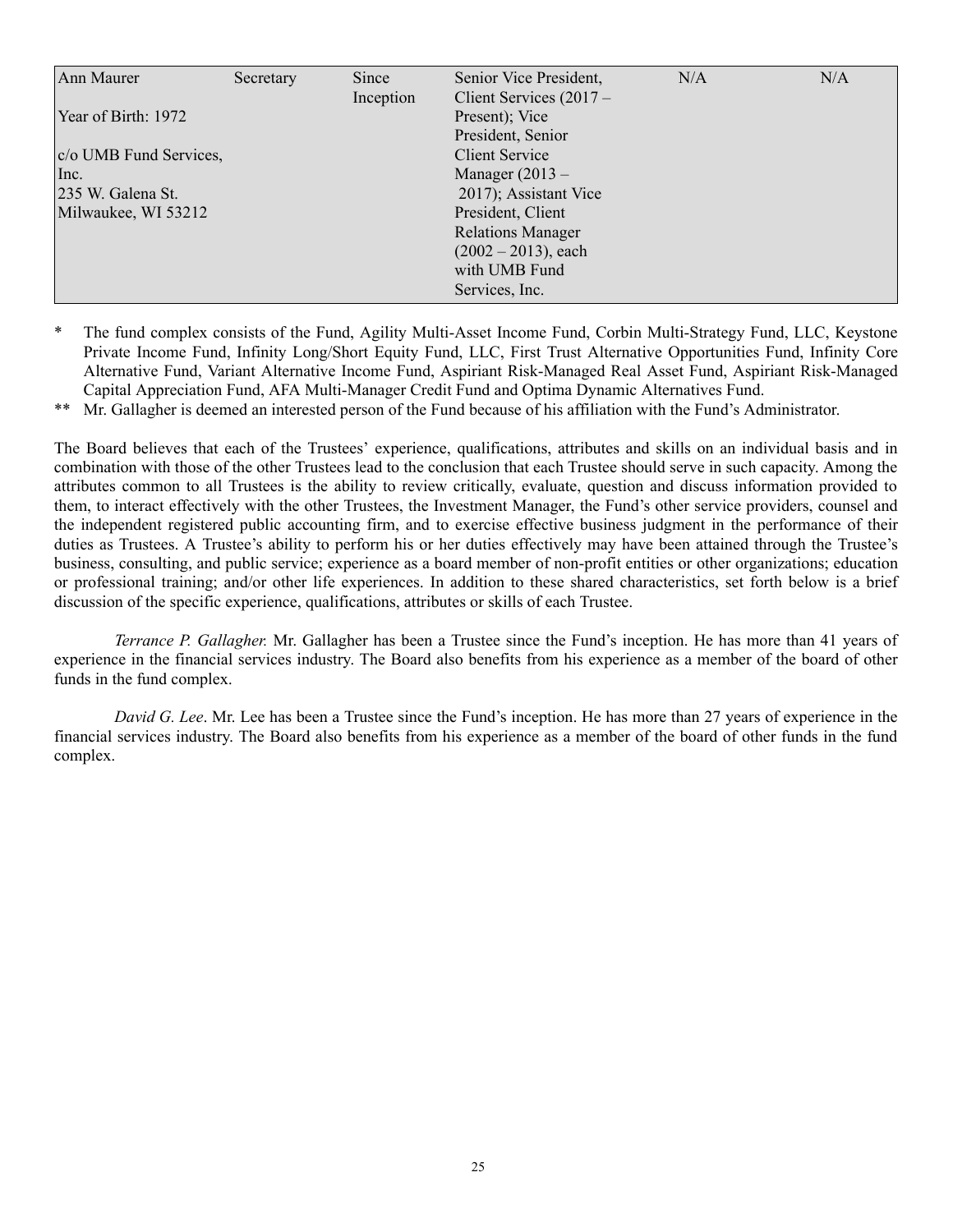*Robert Seyferth.* Mr. Seyferth has been a Trustee since the Fund's inception. Mr. Seyferth has more than 32 years of business and accounting experience. The Board also benefits from his experience as a member of the board of other funds in the fund complex.

*Gary E. Shugrue.* Mr. Shugrue has been a Trustee since the Fund's inception. Mr. Shugrue has more than 32 years of experience in the financial services industry. The Board also benefits from his experience as a member of the board of other funds in the fund complex.

Specific details regarding each Trustee's principal occupations during the past five years are included in the table above.

## **Leadership Structure and Oversight Responsibilities**

Overall responsibility for oversight of the Fund rests with the Board. The Fund has engaged the Investment Manager to manage the Fund on a day-to-day basis. The Board is responsible for overseeing the Investment Manager, and other service providers in the operations of the Fund in accordance with the provisions of the Investment Company Act, applicable provisions of state and other laws and the Fund's Agreement and Declaration of Trust. The Board is currently composed of four members, three of whom are Independent Trustees. The Board holds regularly scheduled meetings four times each year. In addition, the Board may hold special in-person or telephonic meetings or informal conference calls to discuss specific matters that may arise or require action between regular meetings. The Independent Trustees have also engaged independent legal counsel to assist them in performing their oversight responsibility. The Independent Trustees meet with their independent legal counsel prior to and/or during each quarterly board meeting. As described below, the Board has established a Valuation Committee, an Audit Committee and a Nominating Committee, and may establish ad hoc committees or working groups from time to time to assist the Board in fulfilling its oversight responsibilities.

The Board has appointed David Lee, an Independent Trustee, to serve in the role of Chairman. The Chairman's role is to preside at all meetings of the Board and to act as liaison with the Investment Manager, other service providers, counsel and other Trustees generally between meetings. The Chairman serves as a key point person for dealings between management and the Trustees. The Chairman may also perform such other functions as may be delegated by the Board from time to time. The Board has determined that the Board's leadership structure is appropriate because it allows the Board to exercise informed and independent judgment over matters under its purview and it allocates areas of responsibility among committees of Trustees and the full Board in a manner that enhances effective oversight.

The Fund is subject to a number of risks, including investment, compliance, operational and valuation risks, among others. Risk oversight forms part of the Board's general oversight of the Fund and will be addressed as part of various Board and committee activities. Day-to-day risk management functions are subsumed within the responsibilities of the Investment Manager and other service providers (depending on the nature of the risk), which carry out the Fund's investment management and business affairs. The Investment Manager and other service providers employ a variety of processes, procedures and controls to identify various events or circumstances that give rise to risks, to lessen the probability of their occurrence and/or to mitigate the effects of such events or circumstances if they do occur. Each of the Investment Manager and other service providers has its own independent interests in risk management, and their policies and methods of risk management depend on their functions and business models. The Board recognizes that it is not possible to identify all of the risks that may affect the Fund or to develop processes and controls to eliminate or mitigate their occurrence or effects. The Board requires senior officers of the Fund, including the President, Treasurer and Chief Compliance Officer and the Investment Manager, to report to the full Board on a variety of matters at regular and special meetings of the Board, including matters relating to risk management. The Board and the Audit Committee also receive regular reports from the Fund's independent registered public accounting firm on internal control and financial reporting matters. The Board also receives reports from certain of the Fund's other primary service providers on a periodic or regular basis, including the Fund's custodian, distributor and administrator. The Board may, at any time and in its discretion, change the manner in which it conducts risk oversight.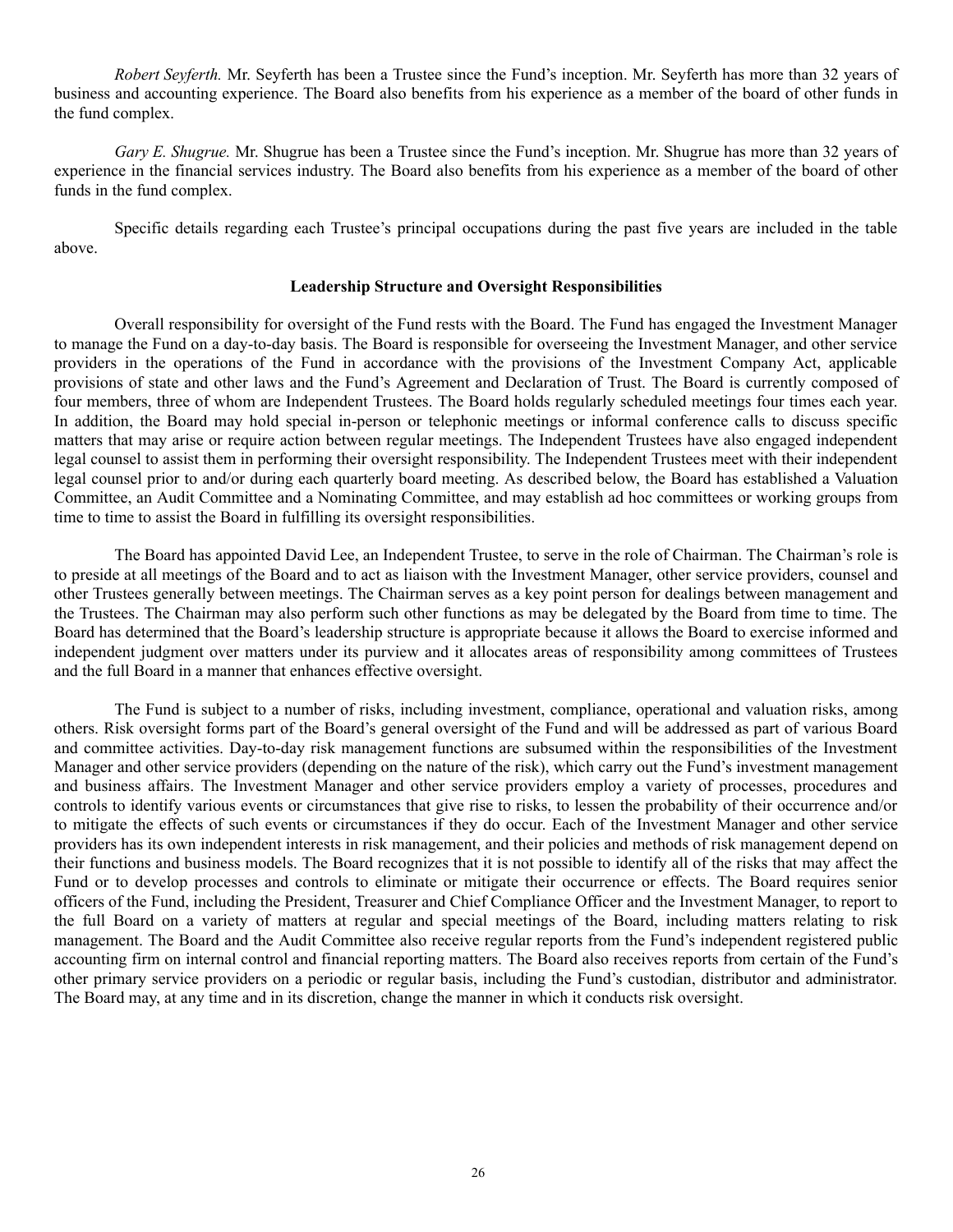#### **Committees of the Board of Trustees**

## *Audit Committee*

The Board has formed an Audit Committee that is responsible for overseeing the Fund's accounting and financial reporting policies and practices, its internal controls, and, as appropriate, the internal controls of certain service providers; overseeing the quality and objectivity of the Fund's financial statements and the independent audit of those financial statements; and acting as a liaison between the Fund's independent auditors and the full Board. In performing its responsibilities, the Audit Committee will select and recommend annually to the entire Board a firm of independent certified public accountants to audit the books and records of the Fund for the ensuing year, and will review with the firm the scope and results of each audit. The Audit Committee consists of each of the Fund's Independent Trustees. As the Fund is recently organized, the Audit Committee did not hold any meetings during the last year.

#### *Nominating Committee*

The Board has formed a Nominating Committee that is responsible for selecting and nominating persons to serve as Trustees of the Fund. The Nominating Committee is responsible for both nominating candidates to be appointed by the Board to fill vacancies and for nominating candidates to be presented to Shareholders for election. In performing its responsibilities, the Nominating Committee will consider candidates recommended by management of the Fund and by Shareholders and evaluate them both in a similar manner, as long as the recommendation submitted by a Shareholder includes at a minimum: the name, address and telephone number of the recommending Shareholder and information concerning the Shareholder's interests in the Fund in sufficient detail to establish that the Shareholder held Shares on the relevant record date; and the name, address and telephone number of the recommended nominee and information concerning the recommended nominee's education, professional experience, and other information that might assist the Nominating Committee in evaluating the recommended nominee's qualifications to serve as a trustee. The Nominating Committee may solicit candidates to serve as trustees from any source it deems appropriate. With the Board's prior approval, the Nominating Committee may employ and compensate counsel, consultants or advisers to assist it in discharging its responsibilities. The Nominating Committee consists of each of the Fund's Independent Trustees. As the Fund is recently organized, the Nominating Committee did not hold any meetings during the last year.

## *Valuation Committee*

The Board has formed a Valuation Committee that is responsible for reviewing fair valuations of securities held by the Fund in instances as required by the valuation procedures adopted by the Board and is responsible for carrying out the provisions of its charter. The Valuation Committee consists of each of the Fund's Trustees. As the Fund is recently organized, the Valuation Committee did not hold any meetings during the last year.

#### **Trustee and Officer Ownership of Securities**

None of the Trustees own Shares of the Fund.

As of October 29, 2021, the Trustees and officers of the Fund as a group owned less than one percent of the outstanding Shares of the Fund.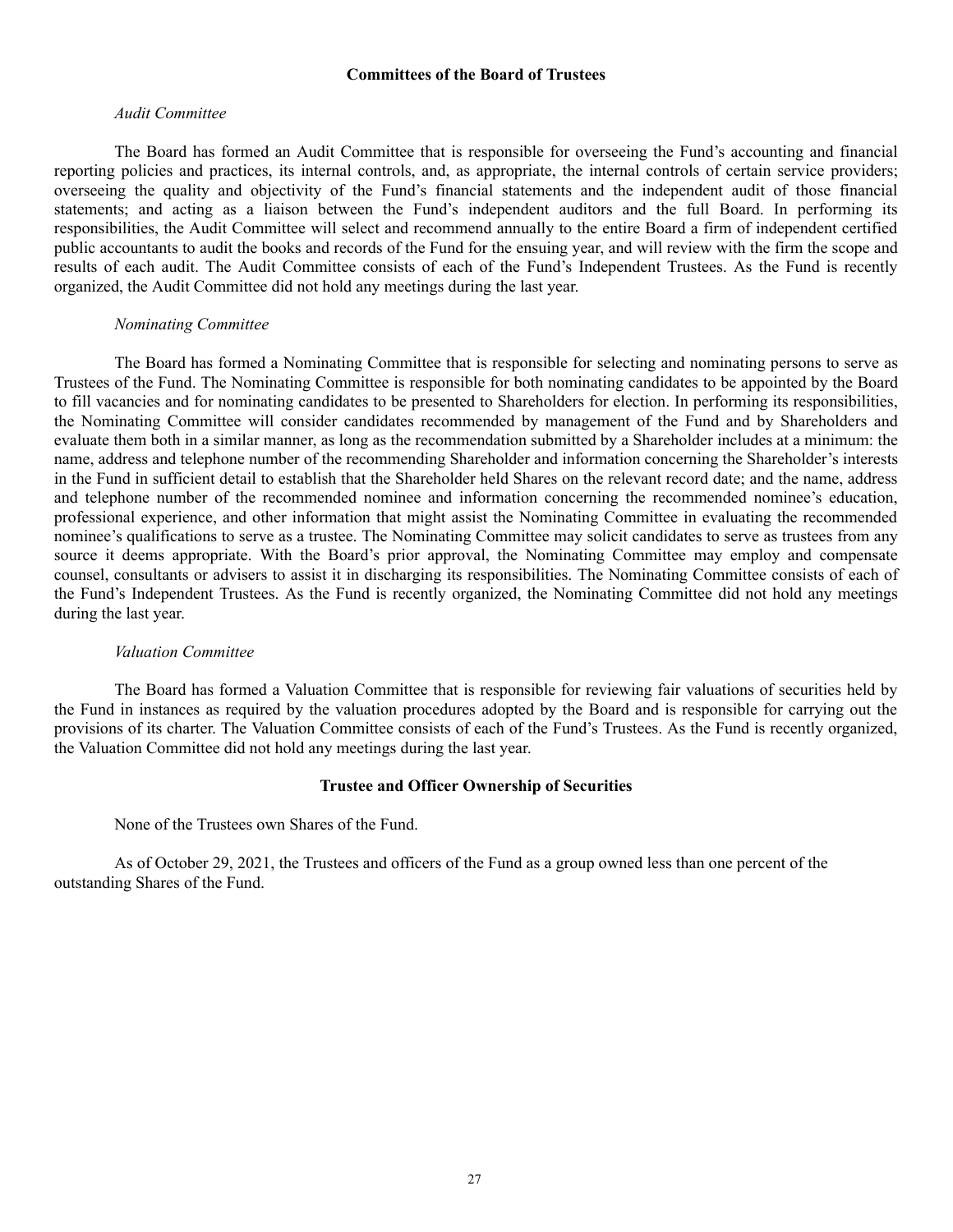#### **Independent Trustee Ownership of Securities**

As of the date of this SAI, none of the Independent Trustees (or their immediate family members) owned securities of the Investment Manager, or of an entity (other than a registered investment company) controlling, controlled by or under common control with the Investment Manager.

## **Trustee Compensation**

In consideration of the services rendered by the Independent Trustees, the Fund will pay each Independent Trustee a retainer of \$14,000 per fiscal year. Interested Trustees will be compensated by the Fund's administrator and/or its affiliates and will not be separately compensated by the Fund.

# **CODES OF ETHICS**

The Fund and the Investment Manager have each adopted a code of ethics pursuant to Rule 17-1 of the Investment Company Act, which is designed to prevent affiliated persons of the Fund and the Investment Manager from engaging in deceptive, manipulative, or fraudulent activities in connection with securities held or to be acquired by the Fund. The codes of ethics permit persons subject to them to invest in securities, including securities that may be held or purchased by the Fund. subject to a number of restrictions and controls. Compliance with the codes of ethics is carefully monitored and enforced.

The codes of ethics are included as exhibits to the Fund's registration statement filed with the SEC and are available on the EDGAR database on the SEC's website at www.sec.gov, and may also be obtained after paying a duplicating fee, by electronic request at the following E-mail address:  $publicinfo@sec.gov$ .

#### **INVESTMENT MANAGEMENT AND OTHER SERVICES**

#### **The Investment Manager**

Variant Investments, LLC, serves as the investment advisor to the Fund. The Investment Manager is an investment adviser registered with the SEC under the Investment Advisers Act of 1940, as amended. Subject to the general supervision of the Board, and in accordance with the investment objective, policies, and restrictions of the Fund, the Investment Manager is responsible for the management and operation of the Fund and the investment of the Fund's assets. The Investment Manager provides such services to the Fund pursuant to the Investment Management Agreement. Founded in 2017, the Investment Manager and its affiliates have approximately \$1.17 billion in assets under management as of September 30, 2021. Variant Investments is managed by Curtis Fintel, Robert Elsasser and J.B. Hayes. The firm is owned by Curtis Fintel, Robert Elsasser and J.B. Hayes, Boco Investments, LLC, Joseph Zimlich, and Brian Klemsz.

The Investment Management Agreement became effective as of October 29, 2021, and will continue in effect for an initial two-year term. Thereafter, the Investment Management Agreement will continue in effect from year to year provided such continuance is specifically approved at least annually by (i) the vote of a majority of the outstanding voting securities of the Fund or a majority of the Board, and (ii) the vote of a majority of the Independent Trustees of the Fund, cast in person at a meeting called for the purpose of voting on such approval. A discussion regarding the basis for the Board's approval of the Agreements, or any other investment advisory contracts, will be available in the Fund's first annual or semi-annual report to Shareholders.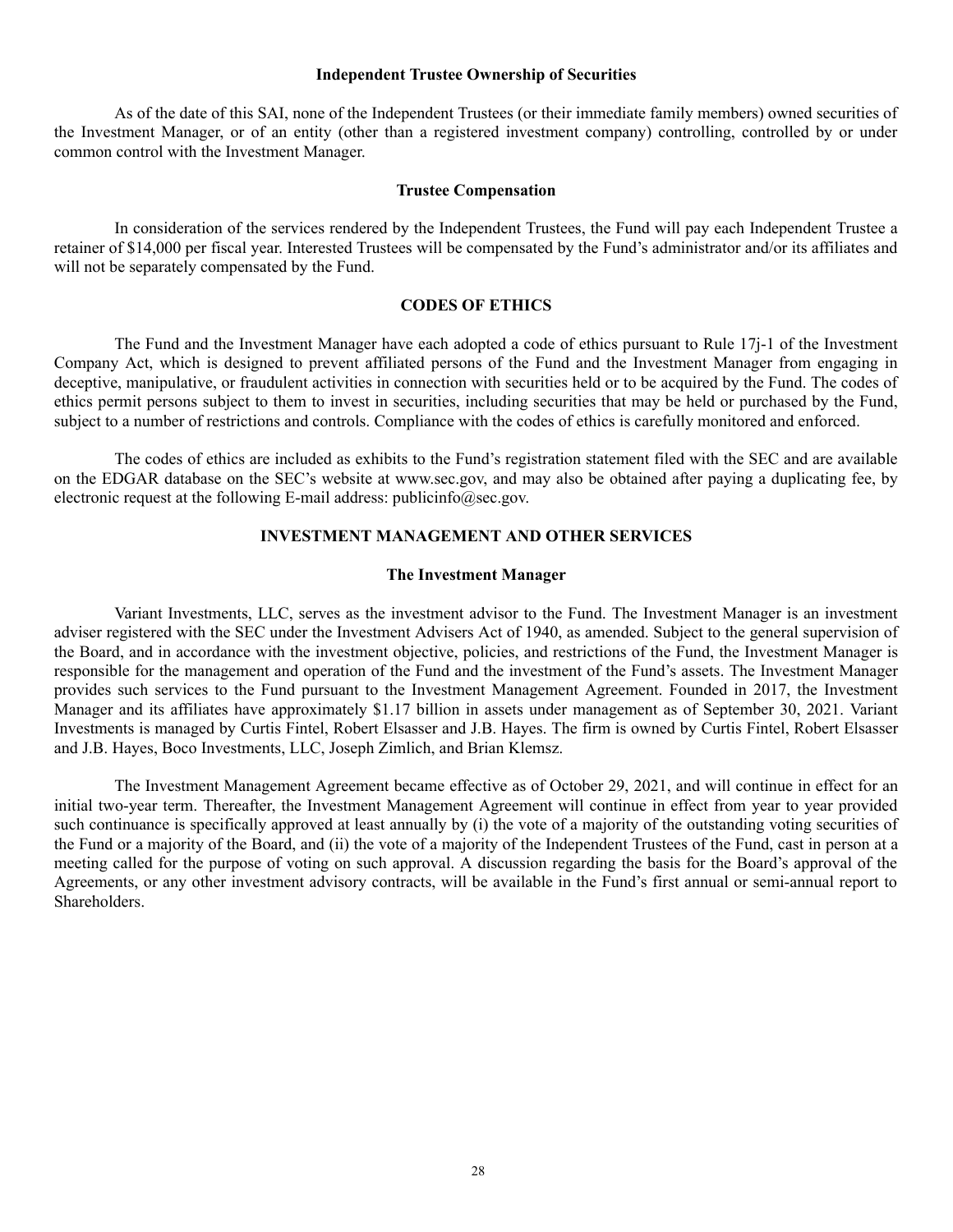Pursuant to the Investment Management Agreement, the Fund pays the Investment Manager an Investment Management Fee equal to 1.25% on an annualized basis of the average daily "Managed Assets" of the Fund. "Managed Assets" means the total assets of the Fund (including any assets attributable to any leverage that may be outstanding) minus the sum of accrued liabilities (other than debt representing financial leverage and the aggregate liquidation preference of any outstanding preferred shares). Average daily Managed Assets is the sum of the Managed Assets at the beginning of each business day and the Managed Assets at the end of such business day and divided by two. The Investment Management Fee will be paid to the Investment Manager before giving effect to any repurchase of Shares in the Fund effective as of that date, and will decrease the net profits or increase the net losses of the Fund that are credited to its Shareholders. The Investment Management Fee is calculated and accrued daily, and is paid monthly within five (5) days after the end of each calendar month.

The Investment Manager has entered into an expense limitation and reimbursement agreement (the "Expense Limitation and Reimbursement Agreement") with the Fund, whereby the Investment Manager has agreed to waive fees that it would otherwise have been paid, and/or to assume expenses of the Fund (a "Waiver"), if required to ensure the Total Annual Expenses (excluding any taxes, leverage interest, brokerage commissions, dividend and interest expenses on short sales, acquired fund fees and expenses (as determined in accordance with SEC Form N-2), expenses incurred in connection with any merger or reorganization, and extraordinary expenses, such as litigation expenses) do not exceed 1.75% of the average daily net assets of Institutional Shares (the "Expense Limit"). Because taxes, leverage interest, brokerage commissions, dividend and interest expenses on short sales, acquired fund fees and expenses, expenses incurred in connection with any merger or reorganization, and extraordinary expenses are excluded from the Expense Limit, Total Annual Expenses (after fee waivers and expense reimbursements) are expected to exceed 1.75% of the Institutional Shares. For a period not to exceed three years from the date on which a Waiver is made, the Investment Manager may recoup amounts waived or assumed, provided it is able to effect such recoupment without causing the Fund's expense ratio (after recoupment) to exceed the lesser of (i) the expense limit in effect at the time of the Waiver and (ii) the expense limit in effect at the time of the recoupment. The Expense Limitation and Reimbursement Agreement is in effect until October 1, 2023 and will automatically renew for consecutive oneyear terms thereafter. The Expense Limitation and Reimbursement Agreement will automatically renew for consecutive oneyear terms thereafter. This Agreement may be terminated at any time by the Fund's Board of Trustees upon thirty (30) days' written notice to the Investment Manager. This Agreement may be terminated by the Investment Manager as of the end of its then-current term upon thirty (30) days' written notice to the Fund.

# *The Portfolio Managers*

|                    | Type of Accounts                         | Total<br>$#$ of<br>Accounts<br>Managed | Total Assets<br>(Smm) | # of<br>Accounts<br>Managed that Advisory<br>Advisory<br>Fee Based on Performance<br>Performance | Total Assets<br>that<br>Fee Based on<br>(Smm) |
|--------------------|------------------------------------------|----------------------------------------|-----------------------|--------------------------------------------------------------------------------------------------|-----------------------------------------------|
| 1. Curtis Fintel   | Registered Investment Companies:         |                                        | \$1,173               | $\Omega$                                                                                         | \$0                                           |
|                    | <b>Other Pooled Investment Vehicles:</b> | $\theta$                               | \$0                   | $\theta$                                                                                         | \$0                                           |
|                    | Other Accounts:                          | $\theta$                               | \$0                   | $\Omega$                                                                                         | \$0                                           |
| 2. Robert Elsasser | Registered Investment Companies:         |                                        | \$1,173               | $\theta$                                                                                         | \$0                                           |
|                    | <b>Other Pooled Investment Vehicles:</b> | $\theta$                               | \$0                   | $\theta$                                                                                         | \$0                                           |
|                    | Other Accounts:                          | 0                                      | \$0                   | $\Omega$                                                                                         | \$0                                           |
| 3. J. B. Hayes     | Registered Investment Companies:         |                                        | \$1,173               | $\Omega$                                                                                         | \$0                                           |
|                    | Other Pooled Investment Vehicles:        | $\theta$                               | \$0                   | $\theta$                                                                                         | \$0                                           |
|                    | Other Accounts:                          | 0                                      | \$0                   | $\theta$                                                                                         | \$0                                           |

*Other Accounts Managed by the Portfolio Managers(1)*

(1) As of September 30, 2021.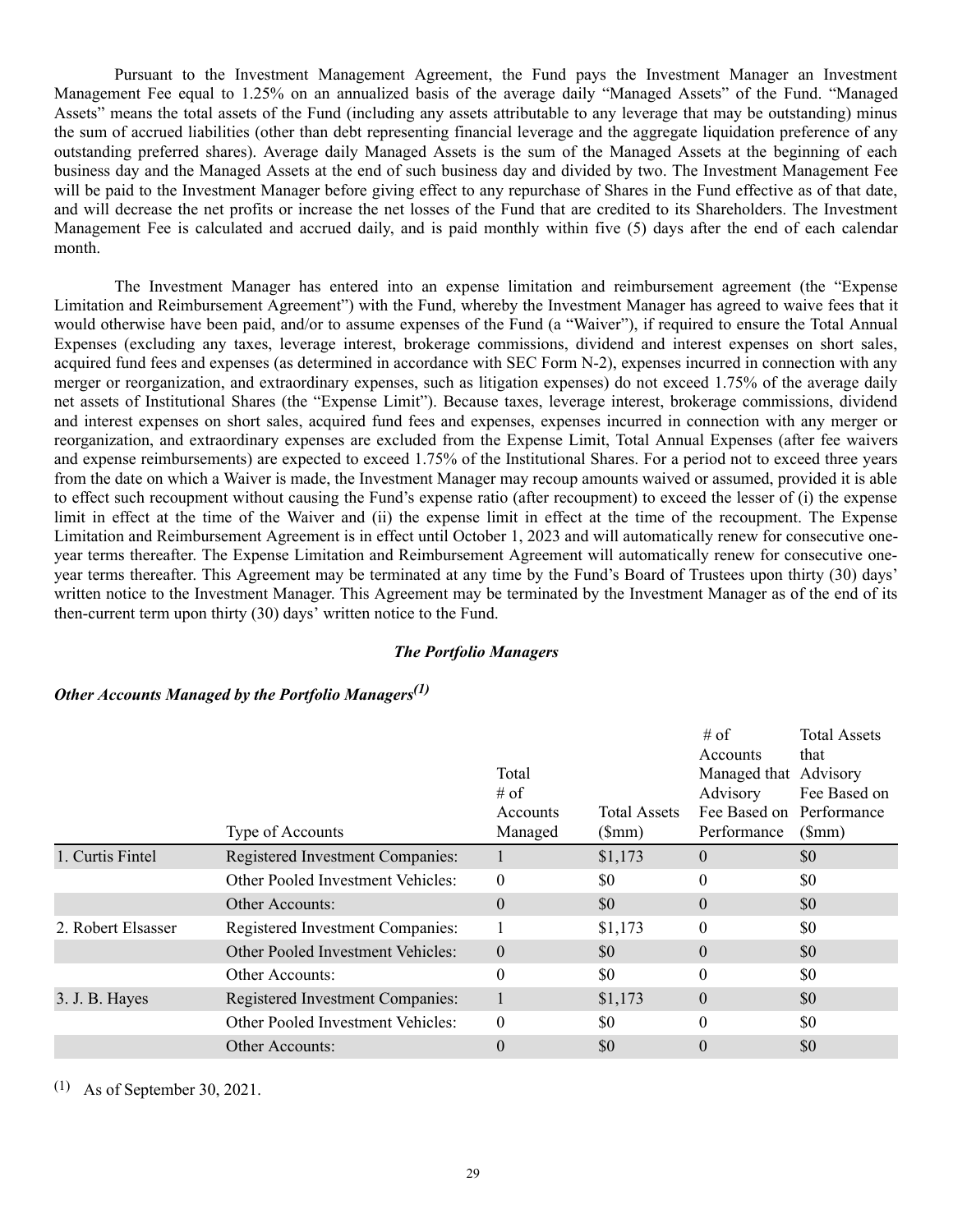#### *Conflicts of Interest*

The Fund may be subject to a number of actual and potential conflicts of interest.

The Investment Manager and its affiliates engage in financial advisory activities that are independent from, and may from time to time conflict with, those of the Fund. In the future, there might arise instances where the interests of such affiliates conflict with the interests of the Fund. The Investment Manager and its affiliates may provide services to, invest in, advise, sponsor and/or act as investment manager to investment vehicles and other persons or entities (including prospective investors in the Fund) which may have structures, investment objectives and/or policies that are similar to (or different than) those of the Fund; which may compete with the Fund for investment opportunities; and which may, subject to applicable law. co-invest with the Fund in certain transactions. In addition, the Investment Manager and its affiliates and respective clients may themselves invest in securities that would be appropriate for the Fund. By acquiring Shares, each Shareholder will be deemed to have acknowledged the existence of any such actual and potential conflicts of interest and to have waived any claim with respect to any liability arising from the existence of any such conflict of interest.

Although the Investment Manager and its affiliates seek to allocate investment opportunities among the Fund and their other clients in a fair and reasonable manner, there can be no assurance that an investment opportunity which comes to the attention of the Investment Manager or its affiliates will be appropriate for the Fund or will be referred to the Fund. The Investment Manager and its affiliates are not obligated to refer any investment opportunity to the Fund.

The directors, partners, trustees, managers, members, officers and employees of the Investment Manager and its affiliates may buy and sell securities or other investments for their own accounts (including through funds managed by the Investment Manager or its affiliates). As a result of differing trading and investment strategies or constraints, investments may be made by directors, partners, trustees, managers, members, officers and employees that are the same, different from or made at different times than investments made for the Fund. To reduce the possibility that the Fund will be materially adversely affected by the personal trading described above, the Fund and the Investment Manager have individually adopted codes of ethics (collectively, the "Codes of Ethics") in compliance with Section 17(i) of the Investment Company Act that restricts securities trading in the personal accounts of investment professionals and others who normally come into possession of information regarding the portfolio transactions of the Fund. The Codes of Ethics can be reviewed and may be obtained by calling the SEC at 1-202-551-8090. The Codes of Ethics are also available on the EDGAR Database on the SEC's website at https://www.sec.gov.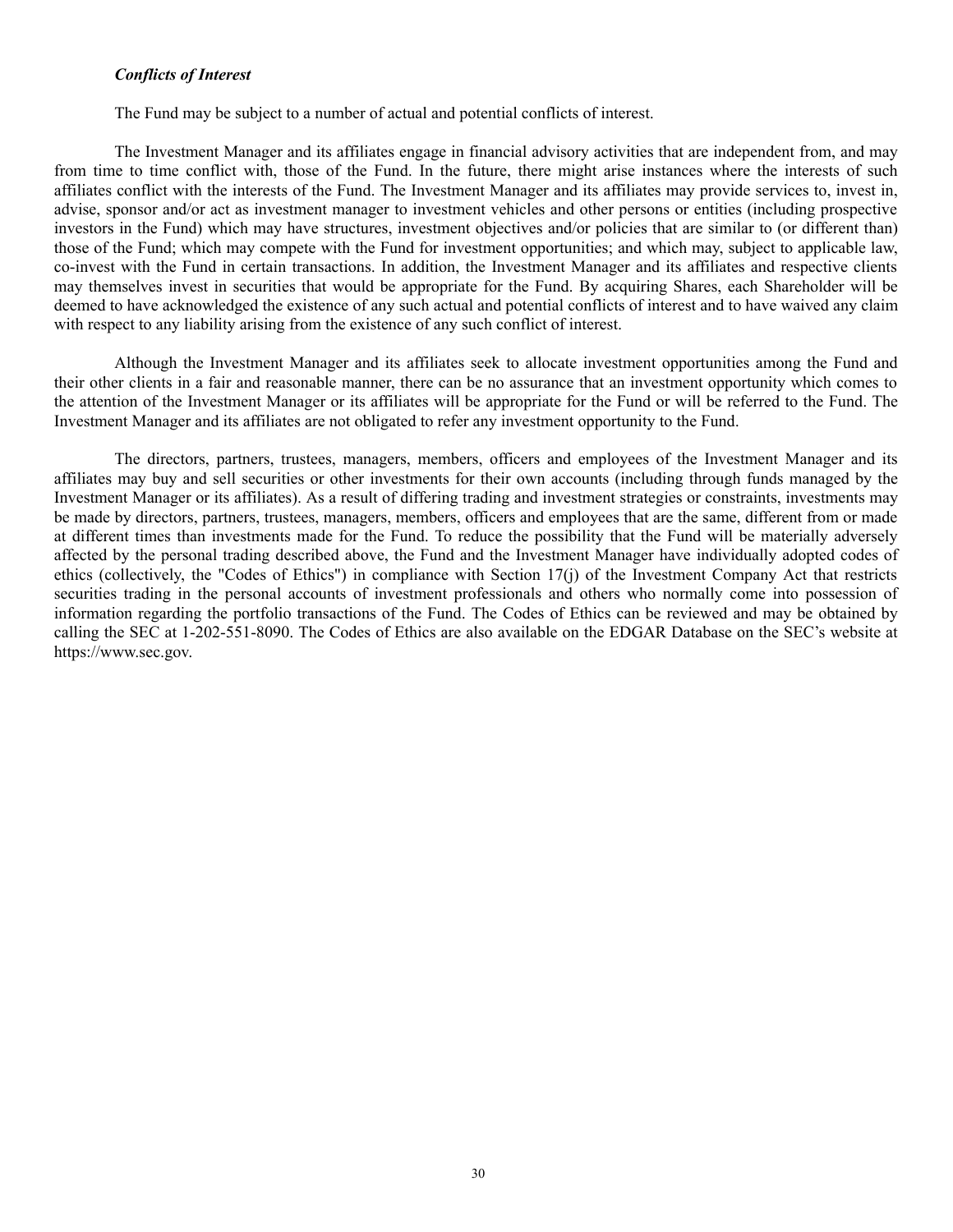#### **Compensation of the Portfolio Managers**

Total compensation paid to each Portfolio Manager includes a base salary fixed from year to year and a variable performance bonus consisting of cash incentives. The amounts paid to the Portfolio Managers are based on a percentage of the fees earned by the Investment Manager from managing the Fund and other investment accounts. The performance bonus reflects individual performance and the performance of the Investment Manager's business as a whole. These individuals will also participate in a 401K program and receive medical/dental insurance benefits on the same basis as other officers of the Investment Manager.

The compensation structure of key investment professionals is structured to incent long-term client retention and client service.

|  | <b>Portfolio Managers' Ownership of Shares</b> |
|--|------------------------------------------------|
|--|------------------------------------------------|

| Name of Portfolio Manager: | Dollar Range of Shares Beneficially Owned by Portfolio Manager <sup>(1)</sup> : |
|----------------------------|---------------------------------------------------------------------------------|
| Robert W. Elsasser         | None                                                                            |
| Curt Fintel                | None                                                                            |
| J.B. Hayes                 | None                                                                            |

(1) As of November 1, 2021. The named Portfolio Managers have indirect ownership of Shares purchased through the seed investments in the Fund by the Investment Manager.

# *RROKERAGE*

It is the Fund's policy to obtain the best results in connection with effecting its portfolio transactions, taking into account factors such as price, size of order, difficulty of execution and operational facilities of a brokerage firm and the firm's risk in positioning a block of securities. Generally, equity securities are bought and sold through brokerage transactions for which commissions are payable. Purchases from underwriters will include the underwriting commission or concession, and purchases from dealers serving as market makers will include a dealer's mark-up or reflect a dealer's mark-down. Money market securities and other debt securities are usually bought and sold directly from the issuer or an underwriter or market maker for the securities. Generally, the Fund will not pay brokerage commissions for such purchases. When a debt security is bought from an underwriter, the purchase price will usually include an underwriting commission or concession. The purchase price for securities bought from dealers serving as market makers will similarly include the dealer's mark up or reflect a dealer's mark down. When the Fund executes transactions in the over- the-counter market, it will generally deal with primary market makers unless prices that are more favorable are otherwise obtainable.

In addition, the Investment Manager may place a combined order for two or more accounts it manages, including the Fund, that are engaged in the purchase or sale of the same security if, in its judgment, joint execution is in the best interest of each participant and will result in best price and execution. Transactions involving commingled orders are allocated in a manner deemed equitable to each account or fund. Although it is recognized that, in some cases, the joint execution of orders could adversely affect the price or volume of the security that a particular account or the Fund may obtain, it is the opinion of the Investment Manager that the advantages of combined orders outweigh the possible disadvantages of separate transactions. The Investment Manager believes that the ability of the Fund to participate in higher volume transactions will generally be beneficial to the Fund.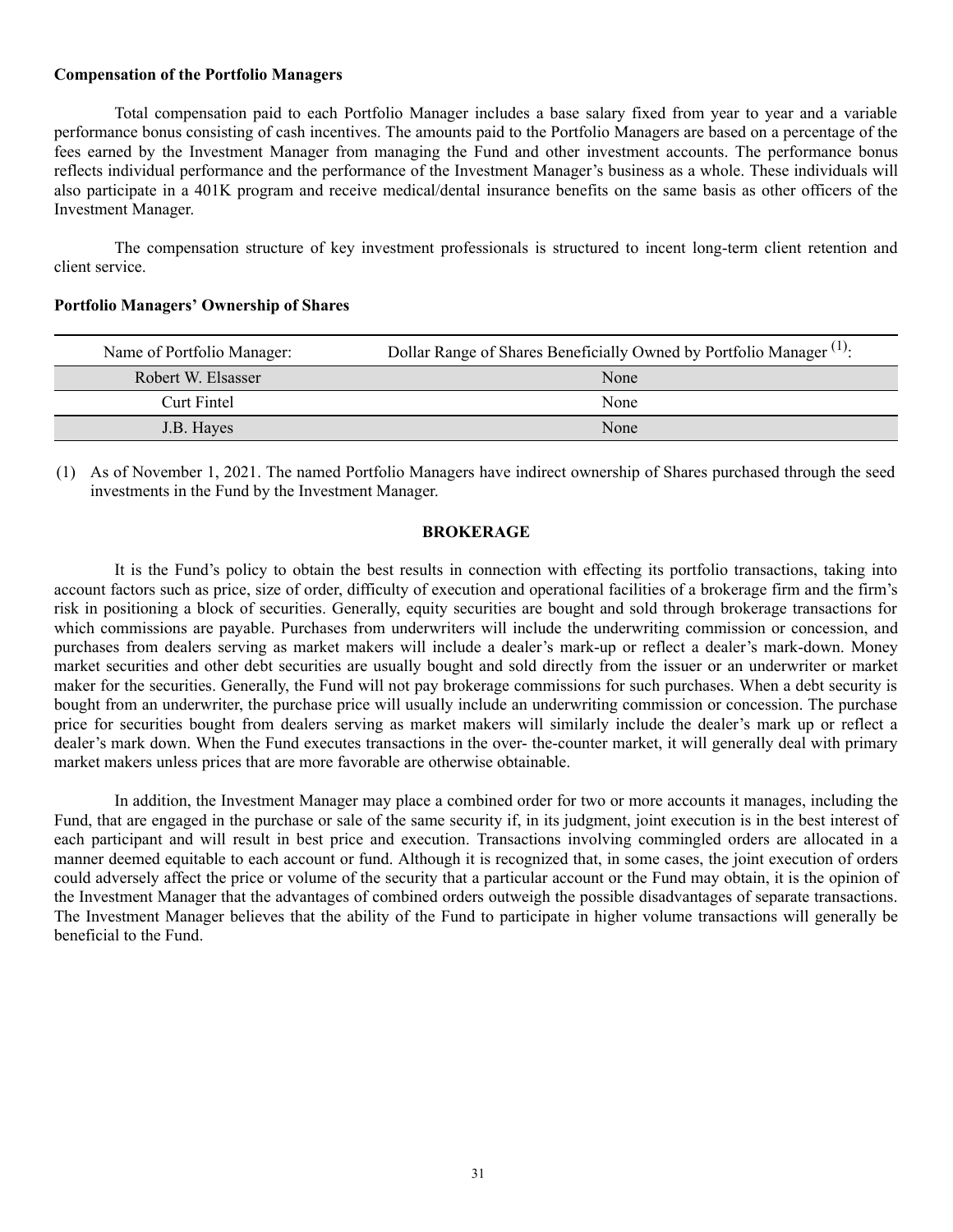The Investment Manager may pay a higher commission than otherwise obtainable from other brokers in return for brokerage or research services only if a good faith determination is made that the commission is reasonable in relation to the services provided.

While it is the Fund's general policy to seek to obtain the most favorable price and execution available in selecting a broker-dealer to execute portfolio transactions for the Fund, weight is also given to the ability of a broker-dealer to furnish brokerage and research services as defined in Section 28(e) of the Securities Exchange Act of 1934, as amended, to the Fund or to the Investment Manager, even if the specific services are not directly useful to the Fund and may be useful to the Investment Manager in advising other clients. When one or more brokers is believed capable of providing the best combination of price and execution, the Investment Manager may select a broker based upon brokerage or research services provided to the Investment Manager. In negotiating commissions with a broker or evaluating the spread to be paid to a dealer, the Fund may therefore pay a higher commission or spread than would be the case if no weight were given to the furnishing of these supplemental services, provided that the amount of such commission or spread has been determined in good faith by the Investment Manager to be reasonable in relation to the value of the brokerage and/or research services provided by such broker-dealer. The standard of reasonableness is to be measured in light of the Investment Manager's overall responsibilities to the Fund.

## **TAX MATTERS**

The following is intended to be a general summary of certain U.S. federal income tax consequences of investing, holding and disposing of Shares of the Fund. It is not intended to be a complete discussion of all such federal income tax consequences, nor does it purport to deal with all categories of investors. INVESTORS ARE THEREFORE ADVISED TO CONSULT WITH THEIR TAX ADVISORS BEFORE MAKING AN INVESTMENT IN THE FUND.

Set forth below is a discussion of certain U.S. federal income tax issues concerning the Fund and the purchase, ownership and disposition of Shares. This discussion does not purport to be complete or to deal with all aspects of federal income taxation that may be relevant to Shareholders in light of their particular circumstances. Unless otherwise noted, this discussion assumes you are a U.S. Shareholder and that you hold your Shares as a capital asset. This discussion is based upon present provisions of the Internal Revenue Code of 1986, as amended (the "Code"), the regulations promulgated thereunder, and judicial and administrative ruling authorities, all of which are subject to change, which change may be retroactive. Prospective investors should consult their own tax advisers with regard to the federal tax consequences of the purchase, ownership, or disposition of Shares, as well as the tax consequences arising under the laws of any state, foreign country, or other taxing jurisdiction.

The Fund intends to qualify annually as a regulated investment company (a "RIC") under the Code. To qualify for the favorable U.S. federal income tax treatment generally accorded to regulated investment companies, the Fund must, among other things, (a) derive in each taxable year at least 90% of its gross income from dividends, interest, payments with respect to certain securities loans and gains from the sale or other disposition of stock, securities or foreign currencies or other income derived with respect to its business of investing in such stock, securities or currencies and net income derived from interests in qualified publicly traded partnerships; (b) diversify its holdings so that, at the end of each quarter of its taxable year, (i) at least 50% of the market value of the Fund's assets is represented by cash and cash items (including receivables), U.S. Government securities, the securities of other regulated investment companies and other securities, with such other securities of any one issuer limited for the purposes of this calculation to an amount not greater than 5% of the value of the Fund's total assets and not greater than 10% of the outstanding voting securities of such issuer, and (ii) not more than 25% of the value of its total assets is invested in the securities (other than U.S. Government securities or the securities of other regulated investment companies) of a single issuer, in the securities (other than securities of other regulated investment companies) of two or more issuers which the Fund controls and are engaged in the same, similar or related trades or businesses, or in the securities of one or more qualified publicly traded partnerships; and (c) distribute for each taxable year an amount at least equal to the sum of 90% of its investment company taxable income (determined without regard to the deduction for dividends paid) and 90% of its net tax exempt interest income.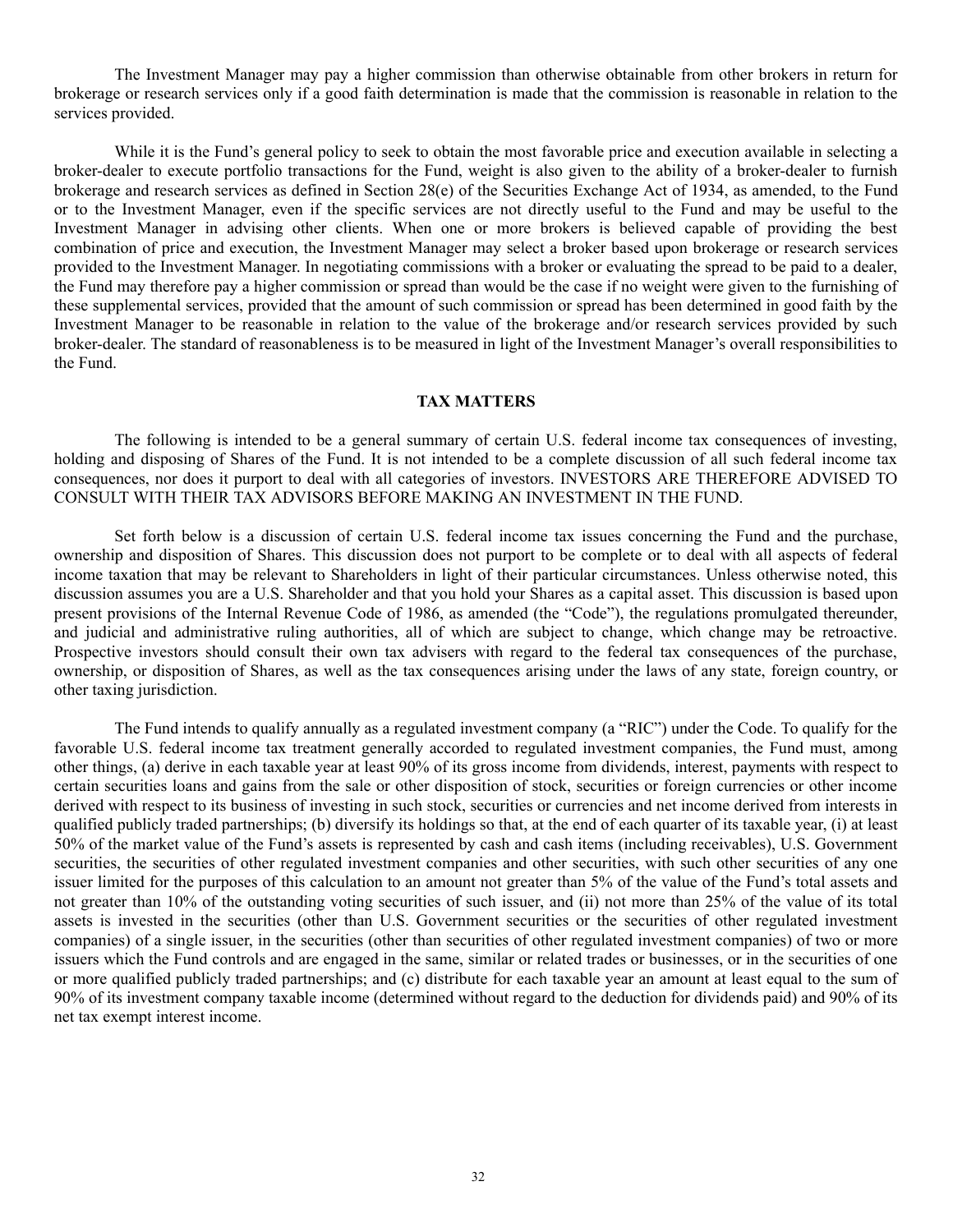The Fund might not distribute all of its net investment income, and the Fund is not required to distribute any portion of its net capital gain. If the Fund qualifies for treatment as a regulated investment company but does not distribute all of its net capital gain and net investment income, it will be subject to tax at regular corporate rates on the amount retained. If the Fund retains any net capital gain, it may designate the retained amount of capital gain as undistributed capital gain in a notice to its Shareholders who, if subject to federal income tax on long-term capital gains. (i) will be required to include in income for federal income tax purposes, as long-term capital gain, their share of such undistributed amount; (ii) will be deemed to have paid their proportionate share of the tax paid by the Fund on such undistributed amount and will be entitled to credit that amount of tax against their federal income tax liabilities, if any; and (iii) will be entitled to claim refunds to the extent the credit exceeds such liabilities. For federal income tax purposes, the tax basis of Shares owned by a Shareholder of the Fund will be increased by an amount equal to the difference between the amount of undistributed capital gains included in the Shareholder's gross income and the tax deemed paid by the Shareholder.

As a regulated investment company, the Fund generally will not be subject to U.S. federal income tax on its investment company taxable income (as that term is defined in the Code, but without regard to the deduction for dividends paid) and net capital gain (the excess of net long-term capital gain over net short-term capital loss), if any, that it distributes to Shareholders. The Fund intends to distribute to its Shareholders, at least annually, substantially all of its net investment income and net capital gain. Amounts not distributed on a timely basis in accordance with a calendar year distribution requirement are subject to a nondeductible 4% excise tax. To prevent imposition of the excise tax, the Fund must distribute during each calendar year an amount equal to the sum of  $(1)$  at least 98% of its ordinary income (not taking into account any capital gains or losses) for the calendar year, (2) at least 98.2% of its capital gains in excess of its capital losses (adjusted for certain ordinary losses) for the one-year period ending October 31 of the calendar year, and (3) any ordinary income and capital gains for previous years that were not distributed during those years. To prevent application of the excise tax, the Fund intends to make its distributions in accordance with the calendar year distribution requirement.

Although dividends generally will be treated as distributed when paid, any dividend declared by the Fund in October, November or December and payable to Shareholders of record in such a month that is paid during the following January will be treated for U.S. federal income tax purposes as received by Shareholders on December 31 of the calendar year in which it was declared. In addition, certain other distributions made after the close of a taxable year of the Fund may be "spilled back" and treated for certain purposes as paid by the Fund during such taxable year. In such case, Shareholders generally will be treated as having received such dividends in the taxable year in which the distributions were actually made. For purposes of calculating the amount of a regulated investment company's undistributed income and gain subject to the 4% excise tax described above, such "spilled back" dividends are treated as paid by the regulated investment company when they are actually paid.

If the Fund fails to satisfy the qualifying income or diversification requirements in any taxable year, the Fund may be eligible for certain relief provisions if the failures are due to reasonable cause and not willful neglect and if a penalty tax is paid with respect to each failure to satisfy the applicable requirements. Additionally, relief is provided for certain de minimis failures of the diversification requirements where the Fund corrects the failure within a specified period. In order to be eligible for the relief provisions with respect to a failure to meet the diversification requirements, the Fund may be required to dispose of certain assets. If these relief provisions are not available to the Fund and it fails to qualify for treatment as a regulated investment company for a taxable year, the Fund will be taxable at regular corporate tax rates (and, to the extent applicable, at corporate alternative minimum tax rates). In such an event, all distributions (including capital gain distributions) will be taxable as ordinary dividends to the extent of the Fund's current and accumulated earnings and profits, subject to the dividends-received deduction for corporate Shareholders and to the tax rates applicable to qualified dividend income distributed to noncorporate Shareholders. In such an event, distributions in excess of the Fund's current and accumulated earnings and profits will be treated first as a return of capital to the extent of the holder's adjusted tax basis in the Shares (reducing that basis accordingly), and any remaining distributions will be treated as a capital gain. To requalify for treatment as a RIC in a subsequent taxable year, the Fund would be required to satisfy the RIC qualification requirements for that year and to distribute any earnings and profits from any year in which the Fund failed to qualify for tax treatment as a RIC. In addition, if the Fund were to fail to qualify as a regulated investment company for a period greater than two taxable years, it would generally be required to pay a Fund-level tax on certain net built-in gains recognized with respect to certain of its assets upon a disposition of such assets within ten years of qualifying as a regulated investment company in a subsequent year.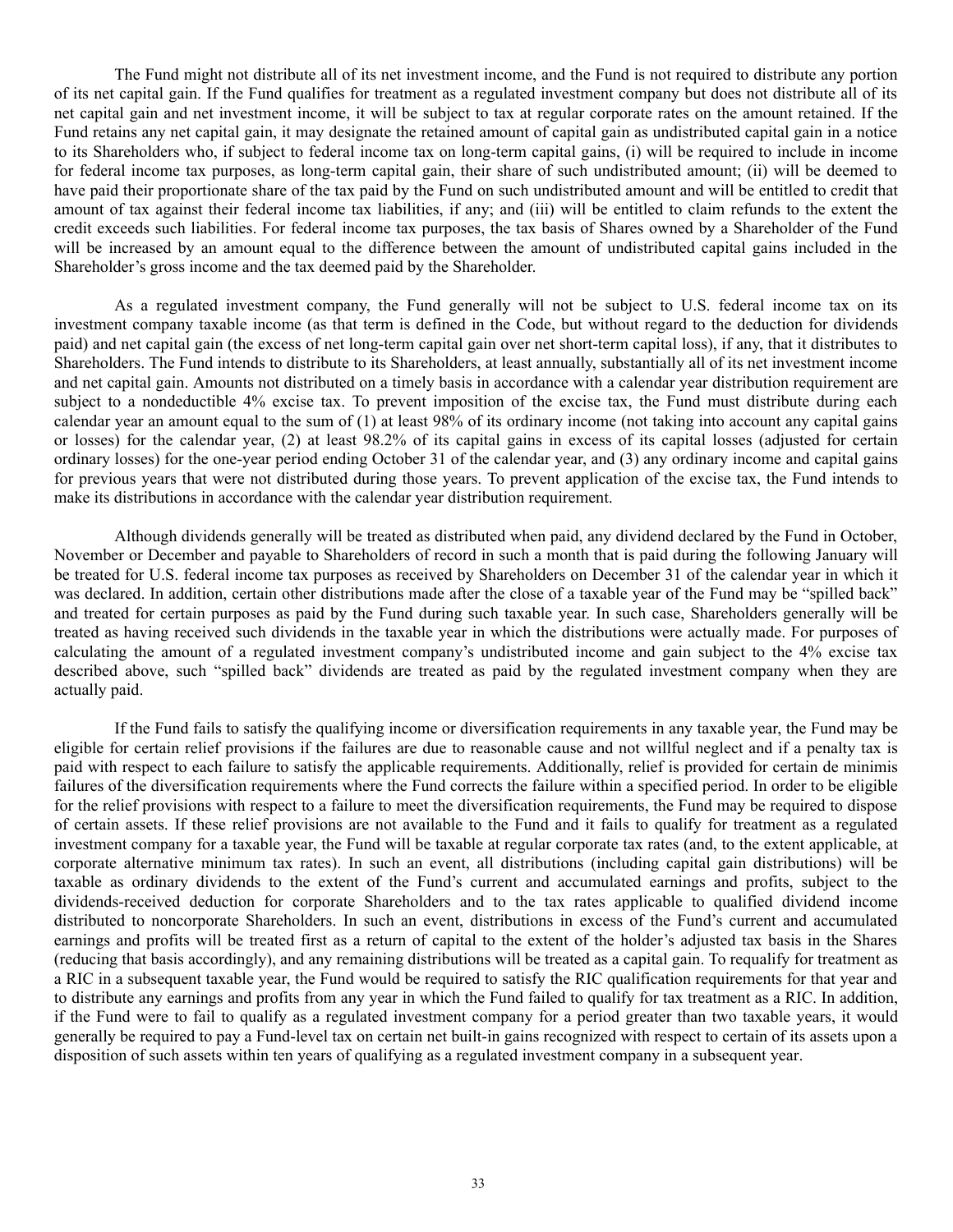The Board reserves the right not to maintain the qualification of the Fund for treatment as a RIC if it determines such course of action to be beneficial to Shareholders.

#### **Distributions**

Dividends paid out of the Fund's net investment income generally will be taxable to a Shareholder as ordinary income to the extent of the Fund's earnings and profits, whether paid in cash or reinvested in additional Shares under the DRIP. The Fund may be able to report a portion of its income as "qualified dividend income," however, which is taxable to noncorporate Shareholders at rates of up to 20%.

In general, dividends may be reported by the Fund as qualified dividend income if they are attributable to qualified dividend income received by the Fund. Qualified dividend income generally means dividend income received from investments in common and preferred stock of U.S. companies and stock of certain qualified foreign corporations, provided that certain holding period and other requirements are met by both the Fund and the Shareholders.

A foreign corporation is treated as a qualified foreign corporation for this purpose if it is incorporated in a possession of the United States or it is eligible for the benefits of certain income tax treaties with the United States and meets certain additional requirements. Certain foreign corporations that are not otherwise qualified foreign corporations will be treated as qualified foreign corporations with respect to dividend paid by them if the stock with respect to which the dividends are paid is readily tradable on an established securities market in the United States. Passive foreign investment companies are not qualified foreign investment companies for this purpose. Dividends received by the Fund from REITs generally are not expected to qualify for treatment as qualified dividend income, but may be eligible for reduced rates of taxation as described below.

A dividend that is attributable to qualified dividend income of the Fund that is paid by the Fund to a Shareholder will not be taxable as qualified dividend income to such Shareholder (1) if the dividend is received with respect to any share of the Fund held for fewer than 61 days during the 121-day period beginning on the date which is 60 days before the date on which such share became ex-dividend with respect to such dividend, (2) to the extent that the Shareholder is under an obligation (whether pursuant to a short sale or otherwise) to make related payments with respect to positions in substantially similar or related property, or (3) if the Shareholder elects to have the dividend treated as investment income for purposes of the limitation on deductibility of investment interest. The ex-dividend date is the date on which the owner of the share at the commencement of such date is entitled to receive the next issued dividend payment for such share even if the share is sold by the owner on that date or thereafter.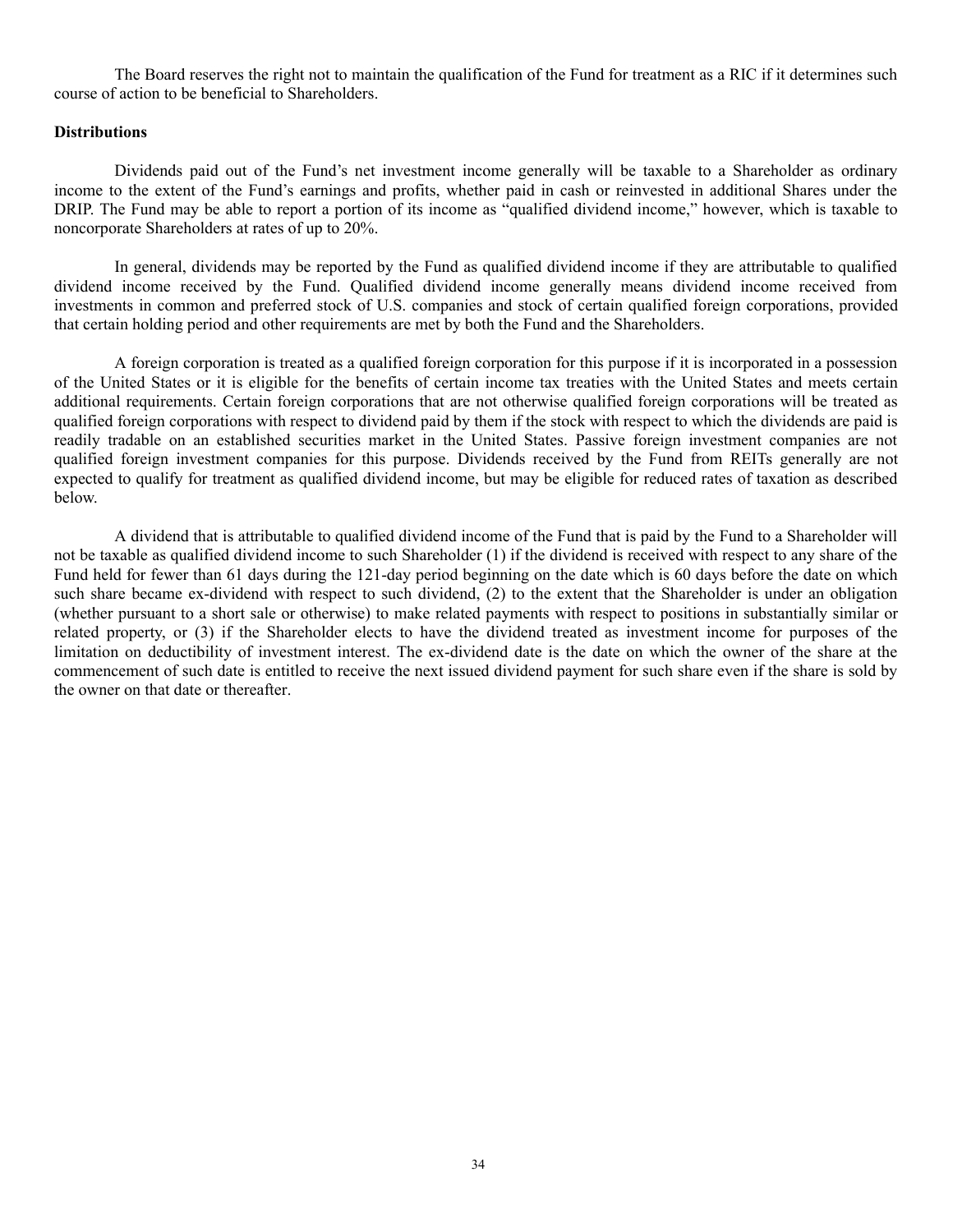The Fund may make distributions to a Shareholder of "section 199A dividends" with respect to qualified dividends that it receives with respect to its investments in REITs. A section 199A dividend is any dividend or part of such dividend that the Fund pays to a Shareholder and reports as a section 199A dividend in written statements furnished to a Shareholder. Distributions paid by the Fund that are eligible to be treated as section 199A dividends for a taxable year may not exceed the "qualified REIT dividends" received by the Fund from REITs reduced by the Fund's allocable expenses. Section 199A dividends may be taxed to individuals and other non-corporate shareholders at a reduced effective federal income tax rate, provided the Shareholder receiving the dividends has satisfied a holding period requirement for the Shares and satisfied certain other conditions. For the lower rates to apply, the Shareholder must have owned his or her Shares for at least 46 days during the 91-day period beginning on the date that is 45 days before the Fund's ex-dividend date, but only to the extent that the Shareholder is not under an obligation (under a short-sale or otherwise) to make related payments with respect to positions in substantially similar or related property.

Distributions of net capital gain (the excess of net long-term capital gain over net short-term capital loss), if any, reported as capital gain dividends are generally taxable to a Shareholder as long-term capital gains regardless of how long the Shareholder has held Shares, at rates of up to 20% for noncorporate taxpayers. Certain capital gain dividends attributable to dividends the Fund receives from REITs may be taxed to noncorporate taxpayers at a rate of 25%. Distributions of short-term capital gain are taxable to Shareholders as ordinary income. Shareholders receiving distributions in the form of additional Shares, rather than cash, generally will have a cost basis in each such share equal to the greater of the net asset value or fair market value of a share of the Fund on the reinvestment date. A distribution of an amount in excess of the Fund's current and accumulated earnings and profits will first be treated by a Shareholder as a return of capital which is applied against and reduces the Shareholder's basis in his or her Shares. To the extent that the amount of any such distribution exceeds the Shareholder's basis in his or her Shares, the excess will be treated by the Shareholder as gain from a sale or exchange of Shares.

Shareholders will be notified annually as to the U.S. federal tax status of distributions, and Shareholders receiving distributions in the form of additional Shares will receive a report as to the net asset value of those Shares.

A dividend or distribution received shortly after the purchase of Shares reduces the net asset value of the Shares by the amount of the dividend or distribution and, although in effect a return of capital, will be taxable to the Shareholder. If the net asset value of Shares were reduced below the Shareholder's cost by dividends and distributions representing gains realized on sales of securities, such dividends and distributions, although also in effect returns of capital, would be taxable to the Shareholder in the same manner as other dividends or distributions.

Capital losses in excess of capital gains ("net capital losses") are not permitted to be deducted against a RIC's net investment income. Instead, for U.S. federal income tax purposes, potentially subject to certain limitations, the Fund may carry net capital losses from any taxable year forward to offset capital gains in future years. For U.S. federal income tax purposes, the Fund is permitted to carry forward a net capital loss from any taxable year that began on or before December 22, 2010 to offset its capital gains, if any, for up to eight years following the year of the loss. The Fund is permitted to carry forward indefinitely a net capital loss from any taxable year that began after December 22, 2010 to offset its capital gains, if any, in years following the year of the loss. To the extent subsequent capital gains are offset by such losses, they will not result in U.S. federal income tax liability to the Fund and may not be distributed as capital gains to Shareholders. Carryforwards of losses from taxable years that began after December 22, 2010 must be fully utilized before the Fund may utilize carryforwards of losses from taxable years that began on or before December 22, 2010. Generally, the Fund may not carry forward any losses other than net capital losses. Under certain circumstances, the Fund may elect to treat certain losses as though they were incurred on the first day of the taxable year immediately following the taxable year in which they were actually incurred.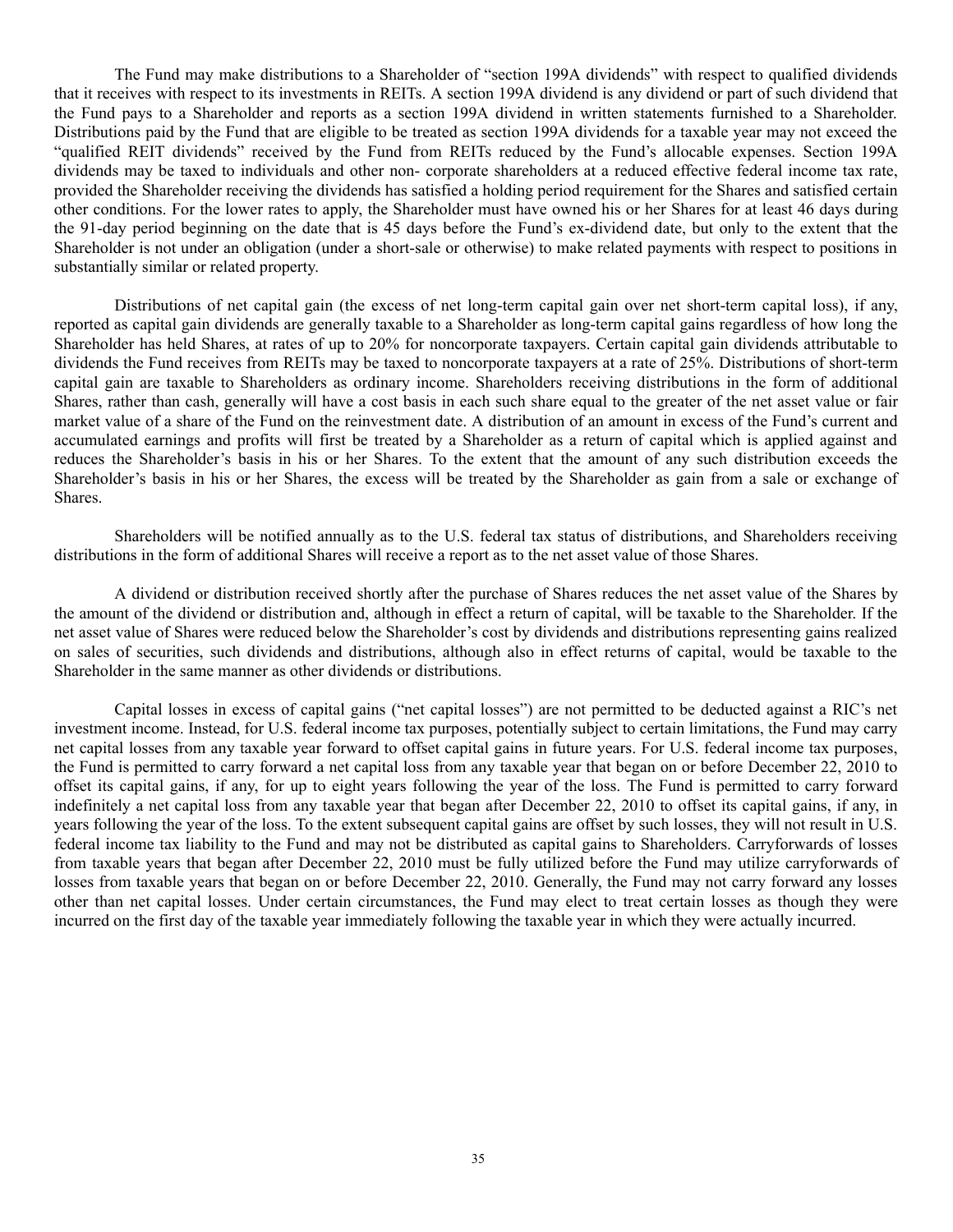#### **Sale or Exchange of Fund Shares**

Sales and repurchases generally are taxable events for Shareholders that are subject to tax. Shareholders should consult their own tax advisers with reference to their individual circumstances to determine whether any particular transaction in Shares is properly treated as a sale for tax purposes, as the following discussion assumes, and to ascertain the tax treatment of any gains or losses recognized in such transactions. In general, if Shares are sold, the Shareholder will recognize gain or loss equal to the difference between the amount realized on the sale and the Shareholder's adjusted tax basis in the Shares. Such gain or loss generally will be treated as long-term capital gain or loss if the Shares were held for more than one year and otherwise generally will be treated as short-term capital gain or loss. Any loss recognized by a Shareholder upon the sale, repurchase or other disposition of Shares with a tax holding period of six months or less will be treated as a long-term capital loss to the extent of any amounts treated as distributions to the Shareholder of long-term capital gain with respect to such Shares (including any amounts credited to the Shareholder as undistributed capital gains).

Losses on sales, repurchases or other dispositions of Shares may be disallowed under "wash sale" rules in the event of other investments in the Fund (including investments made pursuant to reinvestment of dividends and/or capital gain distributions) within a period of 61 days beginning 30 days before and ending 30 days after the sale or other disposition of Shares or in the event the Shareholder enters into a contract or option to repurchase Shares within such period. In such a case, the disallowed portion of any loss generally would be included in the adjusted tax basis of the Shares acquired in the other *investments* 

# **Nature of Fund's Investments**

Certain of the Fund's investment practices are subject to special and complex federal income tax provisions that may, among other things, (i) disallow, suspend or otherwise limit the allowance of certain losses or deductions, (ii) convert longterm capital gain into short-term capital gain or ordinary income, (iii) convert an ordinary loss or a deduction into a capital loss (the deductibility of which is more limited), (iv) cause the Fund to recognize income or gain without a corresponding receipt of cash, (v) change the time at which a purchase or sale of stock or securities is deemed to occur and (vi) adversely alter the characterization of certain complex financial transactions. The Fund may make certain tax elections in order to mitigate the effect of these provisions.

The Code imposes constructive sale treatment for federal income tax purposes on certain hedging strategies with respect to appreciated financial positions. Under these rules, taxpayers will recognize gain, but not loss, with respect to securities if they enter into short sales or "offsetting notional principal contracts" (as defined by the Code) with respect to, or futures or forward contracts to deliver, the same or substantially identical property, or if they enter into such transactions and then acquire the same or substantially identical property.

As a result of entering into swap contracts, the Fund may make or receive periodic net payments. The Fund may also make or receive a payment when a swap is terminated prior to maturity through an assignment of the swap or other closing transaction. Periodic net payments will generally constitute ordinary income or expense, while termination of a swap will generally result in capital gain or loss (which will be long-term capital gain or loss if the Fund has been a party to the swap for more than one year).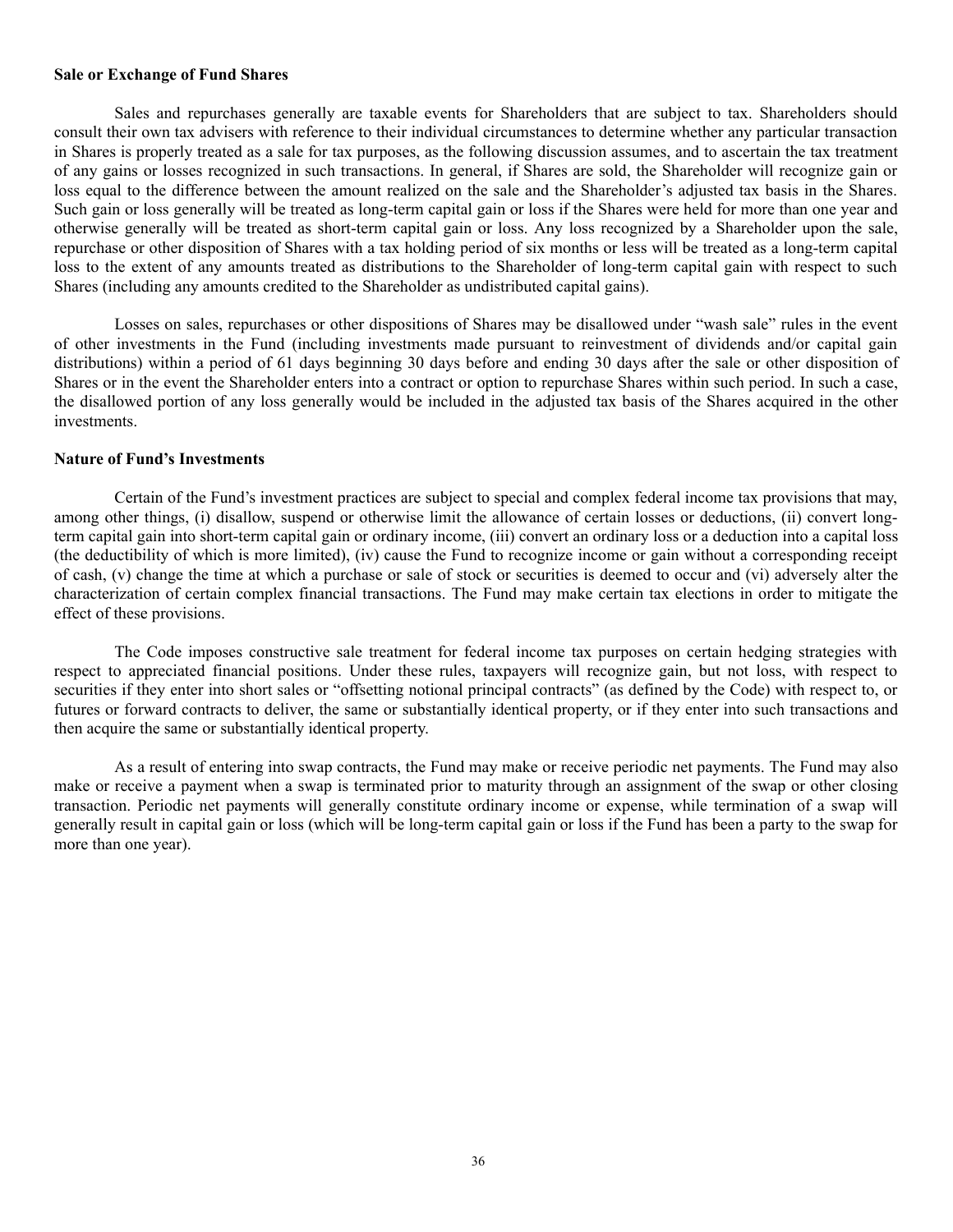#### **Original Issue Discount Securities**

Investments by the Fund in zero coupon or other discount securities will result in income to the Fund equal to a portion of the excess of the face value of the securities over their issue price ("original issue discount") each year that the securities are held, even though the Fund may receive no cash interest payments or may receive cash interest payments that are less than the income recognized for tax purposes. This income is included in determining the amount of income which the Fund must distribute to avoid the payment of federal income tax and the 4% excise tax. Because such income may not be matched by a corresponding cash payment to the Fund, the Fund may be required to borrow money or dispose of securities to be able to make distributions to its Shareholders.

#### **Investments in Real Estate Investment Trusts**

The Fund may invest in REITs that hold residual interests in real estate mortgage investment conduits ("REMICs"). Under Treasury regulations that have not vet been issued, but may apply retroactively, a portion of the Fund's income from a REIT that is attributable to the REIT's residual interest in a REMIC (referred to in the Code as an "excess inclusion") will be subject to federal income tax in all events. These regulations are also expected to provide that excess inclusion income of a regulated investment company, such as the Fund, will be allocated to Shareholders of the regulated investment company in proportion to the dividends received by such Shareholders, with the same consequences as if the Shareholders held the related REMIC residual interest directly. The Internal Revenue Service ("IRS") in Notice 2006-97 set forth some basic principles for the application of these rules until such regulations are issued. In general, the applicable rules under the Code and expected rules under the regulations will provide that the excess inclusion income allocated to Shareholders (i) cannot be offset by net operating losses (subject to a limited exception for certain thrift institutions), (ii) will constitute unrelated business taxable income to entities (including a qualified pension plan, an individual retirement account, a 401(k) plan, a Keogh plan or other tax-exempt entity) subject to tax on unrelated business income, thereby potentially requiring such an entity that is allocated excess inclusion income, and otherwise might not be required to file a tax return, to file a tax return and pay tax on such income, and (iii) in the case of a foreign Shareholder, will not qualify for any reduction in U.S. federal withholding tax. In addition, if at any time during any taxable year a "disqualified organization" (as defined in the Code to include governmental units, tax-exempt entities and certain cooperatives) is a record holder of a share in a regulated investment company, then the regulated investment company will be subject to a tax equal to that portion of its excess inclusion income for the taxable year that is allocable to the disqualified organization, multiplied by the highest federal income tax rate imposed on corporations.

#### **Investments in Non-U.S. Securities**

The Fund may invest in non-U.S. securities, which investments could subject the Fund to complex provisions of the Code applicable to equity interests in passive foreign investment companies (each, a "PFIC"). A PFIC is an equity interest (under Treasury regulations that may be promulgated in the future, generally including not only stock but also an option to acquire stock such as is inherent in a convertible bond) in certain foreign corporations (i) that receive at least 75% of their annual gross income from passive sources (such as interest, dividends, certain rents and royalties, or capital gains) or (ii) where at least 50% of the corporation's assets (computed based on average fair market value) either produce or are held for the production of passive income. If the Fund invests in PFICs, the Fund could be subject to U.S. federal income tax and nondeductible interest charges on "excess distributions" received from such companies or on gain from the sale of stock in such companies, even if all income or gain actually received by the Fund is timely distributed to its Shareholders. The Fund would not be able to pass through to its Shareholders any credit or deduction for such a tax. A "qualified electing fund" election or a "mark-to-market" election may be available that would ameliorate these adverse tax consequences, but such elections could require the Fund to recognize taxable income or gain (subject to the distribution requirements applicable to RICs, as described above) without the concurrent receipt of cash. In order to satisfy the distribution requirements and avoid a tax at the Fund level, the Fund may be required to liquidate portfolio securities that it might otherwise have continued to hold, potentially resulting in additional taxable gain or loss to the Fund. Gains from the sale of stock of PFICs may also be treated as ordinary income. In order for the Fund to make a qualified electing fund election with respect to a PFIC, the PFIC would have to agree to provide certain tax information to the Fund on an annual basis, which it might not agree to do. The Fund may limit and/or manage its holdings in PFICs to limit its tax liability or maximize its returns from these investments.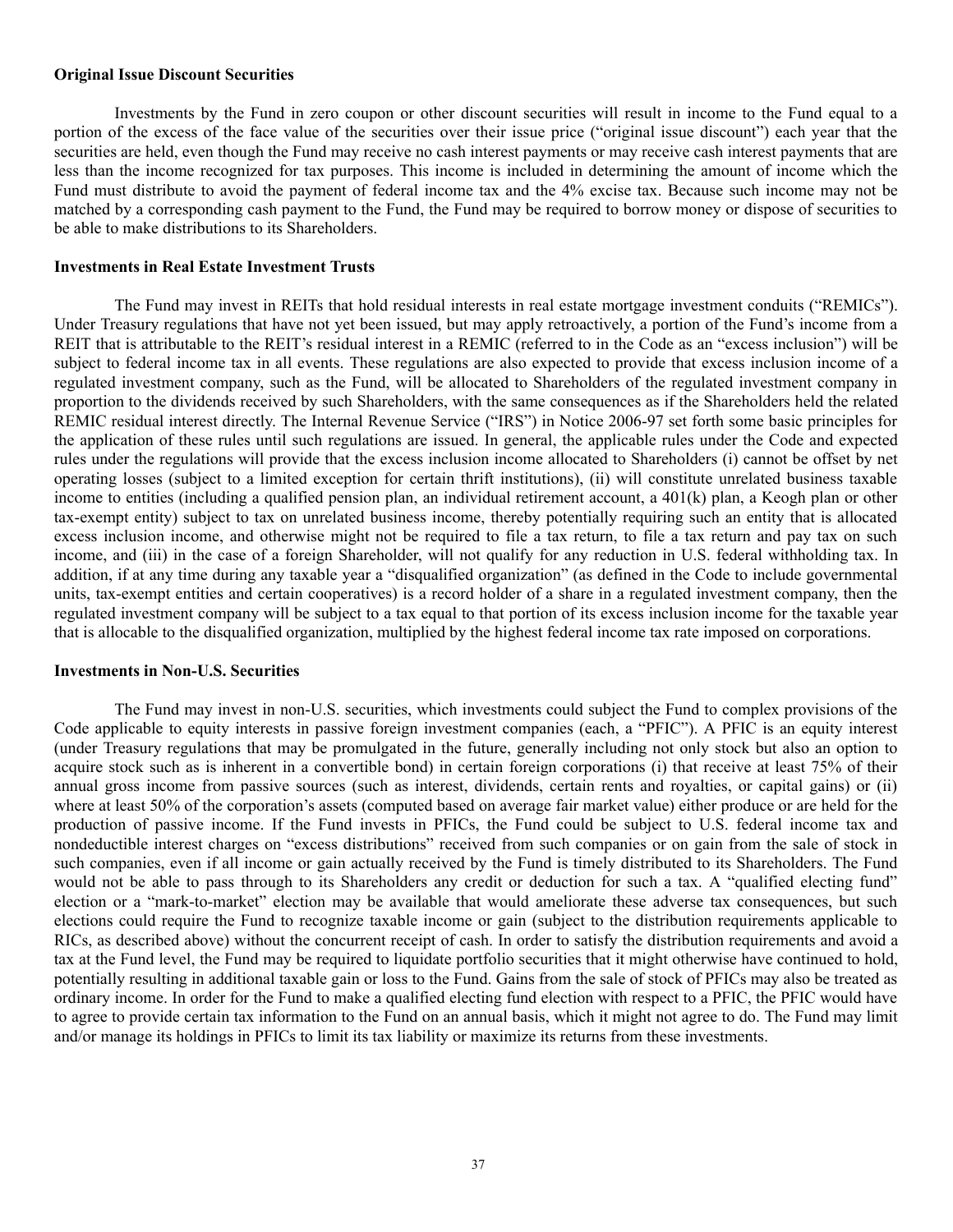Dividends received by the Fund on foreign securities may give rise to withholding and other taxes imposed by foreign countries. Tax conventions between certain countries and the United States may reduce or eliminate such taxes. Shareholders of the Fund generally will not be entitled to a credit or deduction with respect to any such taxes paid by the Fund.

Gains or losses attributable to fluctuations in exchange rates between the time the Fund accrues income or receivables or expenses or other liabilities denominated in a foreign currency and the time the Fund actually collects such income or receivables or pays such liabilities are generally treated as ordinary income or loss. Similarly, gains or losses on foreign currency forward contracts and the disposition of debt securities denominated in foreign currency, to the extent attributable to fluctuations in exchange rates between the acquisition and disposition dates, are also treated as ordinary income or loss.

#### **Backup Withholding**

The Fund is required to withhold (as "backup withholding") a portion of dividends and certain other payments paid to certain holders of Shares who do not to provide the Fund with their correct taxpayer identification number (or, in the case of individuals, their social security numbers) or to make required certifications, or who are otherwise subject to backup withholding. The withholding rate is 24%. Corporate Shareholders and certain other Shareholders specified in the Code generally are exempt from such backup withholding. This withholding is not an additional tax. Any amounts withheld from payments made to a Shareholder may be refunded or credited against the Shareholder's U.S. federal income tax liability. provided the required information and forms are timely furnished to the IRS.

#### **Foreign Shareholders**

U.S. taxation of a Shareholder who, as to the United States, is a nonresident alien individual, a foreign trust or estate, a foreign corporation or foreign partnership ("Foreign Shareholder") generally depends on whether the income received from the Fund is "effectively connected" with a U.S. trade or business carried on by the Shareholder. In addition, unless certain foreign entities that hold Shares comply with IRS requirements that will generally require them to report information regarding U.S. persons investing in, or holding accounts with, such entities, a 30% withholding tax may apply to Fund distributions payable to such entities. A Foreign Shareholder may be exempt from the withholding described in this paragraph under an applicable intergovernmental agreement between the U.S. and a foreign government, provided that the Shareholder and the applicable foreign government comply with the terms of such agreement.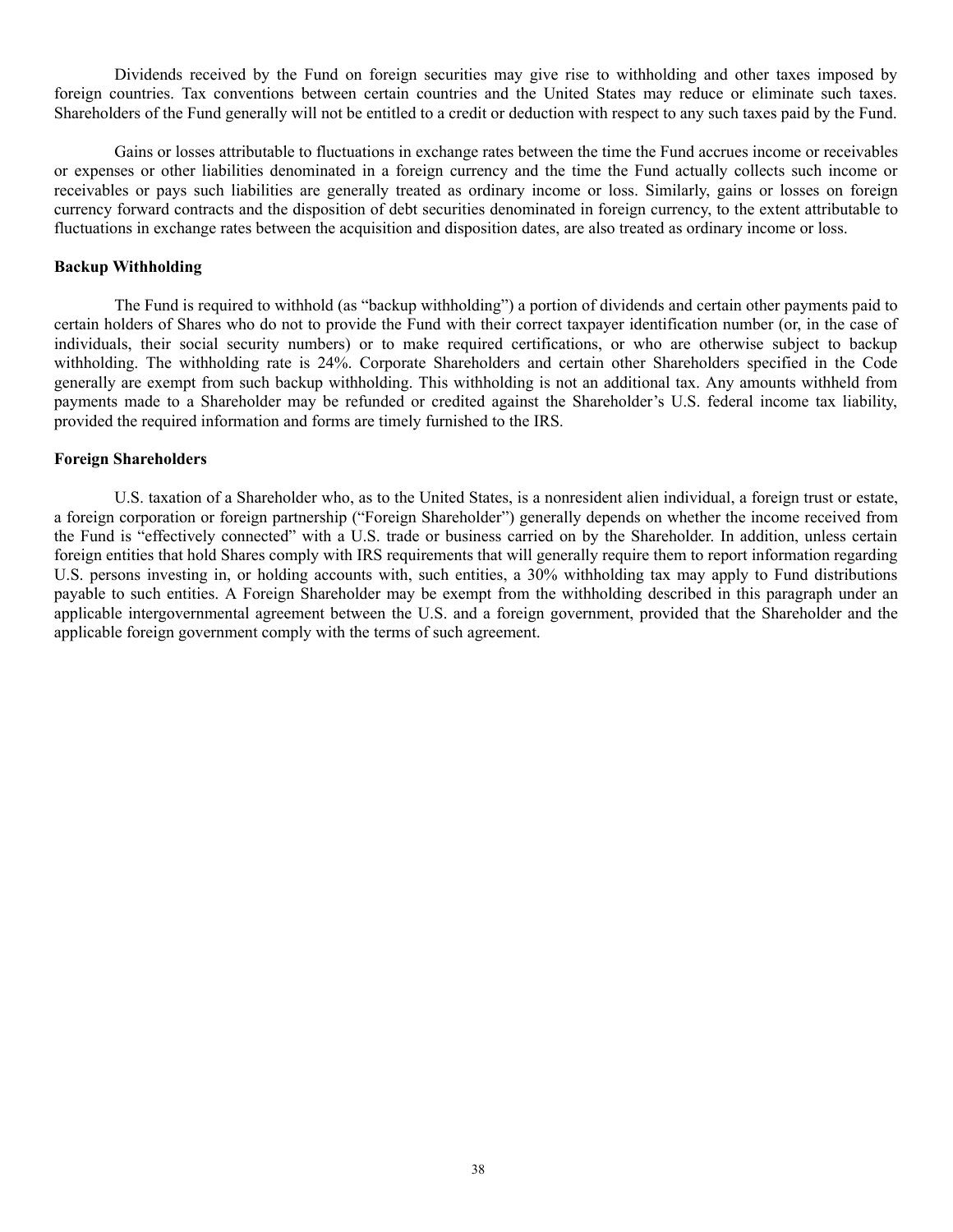#### Income not Effectively Connected with a U.S. Trade or Business

If the income received from the Fund is not "effectively connected" with a U.S. trade or business carried on by the Foreign Shareholder, distributions of net investment income (including distributions of short-term capital gain) will generally be subject to a U.S. withholding tax of 30% (or lower treaty rate, except in the case of any excess inclusion income allocated to the Shareholder (see "Investments in Real Estate Investment Trusts" above)), which tax is generally withheld from such distributions. Dividends reported by the Fund as (i) interest-related dividends, to the extent such dividends are derived from the Fund's "qualified net interest income," or (ii) short-term capital gain dividends, to the extent such dividends are derived from the Fund's "qualified short-term gain," are generally exempt from this 30% withholding tax. "Qualified net interest income" is the Fund's net income derived from U.S.-source interest and original issue discount, subject to certain exceptions and limitations. "Qualified short-term gain" generally means the excess of the Fund's net short-term capital gain for the taxable year over its net long-term capital loss, if any.

Distributions of net capital gain and any amounts retained by the Fund which are designated as undistributed capital gains generally will not be subject to U.S. tax at the rate of 30% (or lower treaty rate). In the case of a Foreign Shareholder who is a nonresident alien individual, the Fund may be required to withhold U.S. income tax from distributions of net capital gain unless the Foreign Shareholder certifies his or her non-U.S. status under penalties of perjury or otherwise establishes an exemption

#### Income Effectively Connected with a U.S. Trade or Business

If the income from the Fund is "effectively connected" with a U.S. trade or business carried on by a Foreign Shareholder, then distributions of net investment income and capital gain dividends, any amounts retained by the Fund which are designated as undistributed capital gains and any gains realized upon the sale or exchange of Shares will be subject to U.S. federal income tax at the graduated rates applicable to U.S. citizens, residents and domestic corporations. Foreign corporate Shareholders may also be subject to the branch profits tax imposed by the Code. Certain certification and disclosure requirements, including delivery of a properly executed IRS Form W-8ECI, must be satisfied for income effectively connected with a U.S. trade or business to be exempt from the 30% withholding described above under "Income not Effectively Connected with a U.S. Trade or Business."

The Fund may be required to apply special withholding rules to distributions to certain non-U.S. persons to the extent such distributions are attributable to gain from sales of "United States real property interests" held directly or indirectly by the Fund. Those rules, if applicable, require withholding at the rate of 21% of such a distribution payable with respect to a class of Shares. A distribution that is subject to 21% withholding will not also be subject to the 30% withholding tax described in "Income not Effectively Connected with a U.S. Trade or Business," above. Distributions subject to 21% withholding will be treated as income effectively connected with a trade or business within the United States, and a non-U.S. person receiving such a distribution generally will be required to file a U.S. federal income tax return for the period in which such distribution is received. Under certain circumstances, a sale of Shares may be treated as a disposition of "United States real property interests," requiring non-U.S. Shareholders to file U.S. federal income tax returns and pay tax on the sale. Prospective non-U.S. Shareholders should consult their tax advisers regarding these rules before purchasing Shares.

The tax consequences to a Foreign Shareholder entitled to claim the benefits of an applicable tax treaty may differ from those described herein. Foreign Shareholders are advised to consult their own tax advisers with respect to the particular tax consequences to them of an investment in the Fund.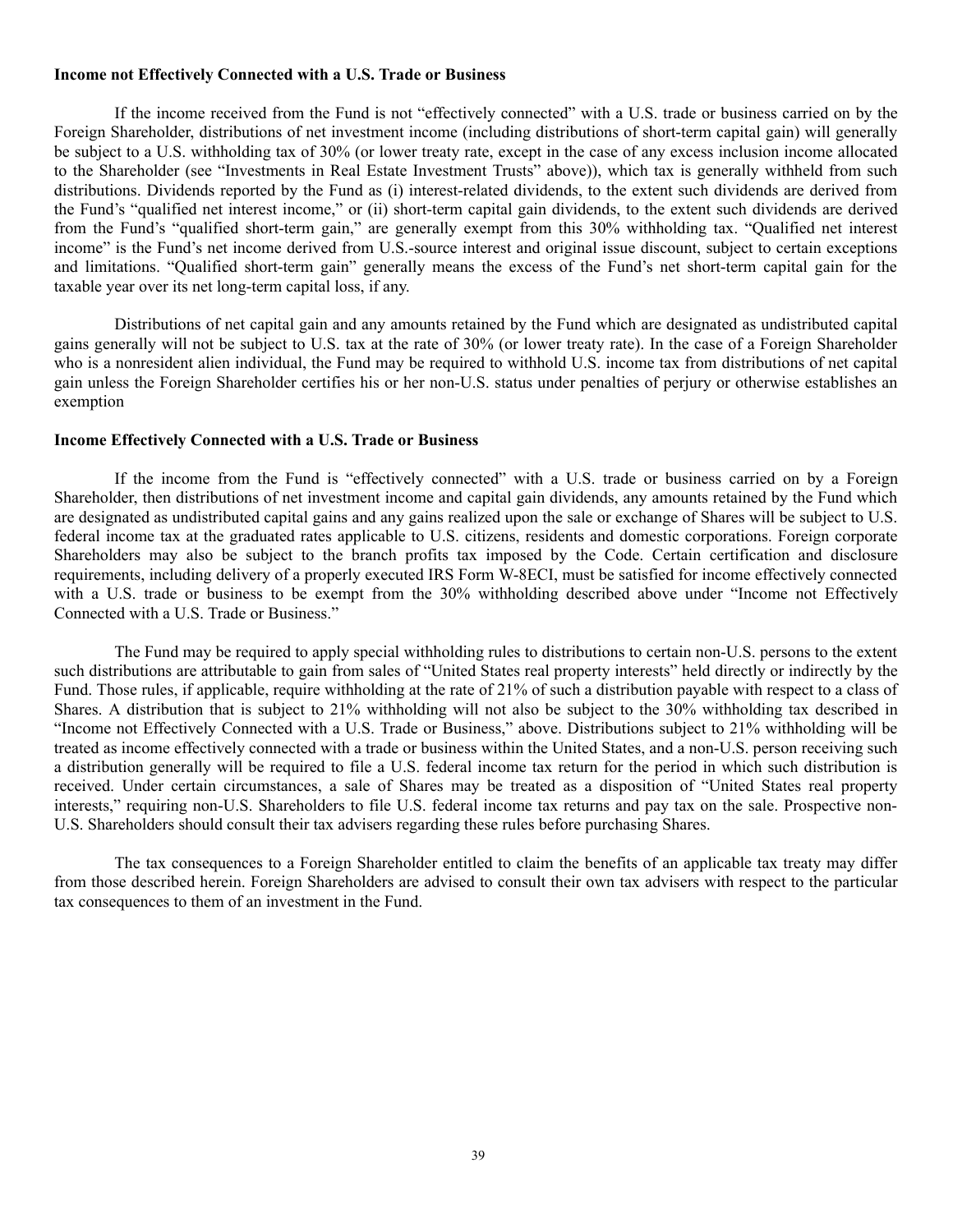#### **Other Tax Considerations**

A 3.8% Medicare contribution tax generally applies to all or a portion of the net investment income of a Shareholder who is an individual and not a nonresident alien for federal income tax purposes and who has adjusted gross income (subject to certain adjustments) that exceeds a threshold amount (\$250,000 if married filing jointly or if considered a "surviving" spouse" for federal income tax purposes, \$125,000 if married filing separately, and \$200,000 in other cases). This 3.8% tax also applies to all or a portion of the undistributed net investment income of certain Shareholders that are estates and trusts. For these purposes, interest, dividends, and certain capital gains (among other categories of income) are generally taken into account in computing a Shareholder's net investment income.

Fund Shareholders may be subject to state, local and foreign taxes on their Fund distributions. Shareholders are advised to consult their own tax advisers with respect to the particular tax consequences to them of an investment in the Fund.

If a Shareholder recognizes a loss on a disposition of Shares of \$2 million or more for an individual Shareholder, or \$10 million or more for a corporate Shareholder, in any single taxable year (or certain greater amounts over a combination of years), the Shareholder must file with the IRS a disclosure statement on Form 8886. Direct Shareholders of portfolio securities are in many cases excepted from this reporting requirement, but under current guidance, Shareholder of a RIC are not excepted. In addition, significant penalties may be imposed for the failure to comply with the reporting requirements. The fact that a loss is reportable under these regulations does not affect the legal determination of whether the taxpayer's treatment of the loss is proper. Shareholders should consult their tax advisers to determine the applicability of these regulations in light of their individual circumstances.

The foregoing discussion is a summary only and is not intended as a substitute for careful tax planning. Purchasers of Shares should consult their own tax advisers as to the tax consequences of investing in such Shares, including under state, local and other tax laws

# **INDEPENDENT REGISTERED PUBLIC ACCOUNTING FIRM; LEGAL COUNSEL**

Cohen & Company, Ltd., located at 151 North Franklin Street, Suite 575, Chicago, IL, 60606, has been selected as the independent registered public accountant for the Fund and in such capacity will audit the Fund's annual financial statements and financial highlights.

Faegre Drinker Biddle & Reath LLP, One Logan Square, Suite 2000, Philadelphia, PA 19103-6996, serves as counsel to the Fund and the Independent Trustees.

## **CUSTODIAN**

UMB Bank, N.A. (the "Custodian"), serves as the primary custodian of the assets of the Fund, and may maintain custody of such assets with U.S. and non-U.S. subcustodians (which may be banks, trust companies, securities depositories and clearing agencies) in accordance with the requirements of Section 17(f) of the Investment Company Act. Assets of the Fund are not held by the Investment Manager or commingled with the assets of other accounts other than to the extent that securities are held in the name of the Custodian or U.S. or non-U.S. subcustodians in a securities depository, clearing agency or omnibus customer account of such custodian. The Custodian's principal business address is 1010 Grand Blvd., Kansas City, MO 64106. The Custodian is an affiliate of UMB Fund Services, Inc., which serves as the Fund's administrator.

#### **DISTRIBUTOR**

Foreside Fund Services, LLC, (the "Distributor") is the distributor of Shares and is located at Three Canal Plaza, Suite 100, Portland, Maine 04101. The Distributor is a registered broker-dealer and is a member of the Financial Industry Regulatory Authority, Inc. Pursuant to the Distribution Agreement, the Distributor acts as the agent of the Fund in connection with the continuous offering of Shares of the Fund. The Distributor continually distributes Shares of the Fund on a best efforts basis. The Distributor has no obligation to sell any specific quantity of Shares. The Distributor and its officers have no role in determining the investment policies of the Fund.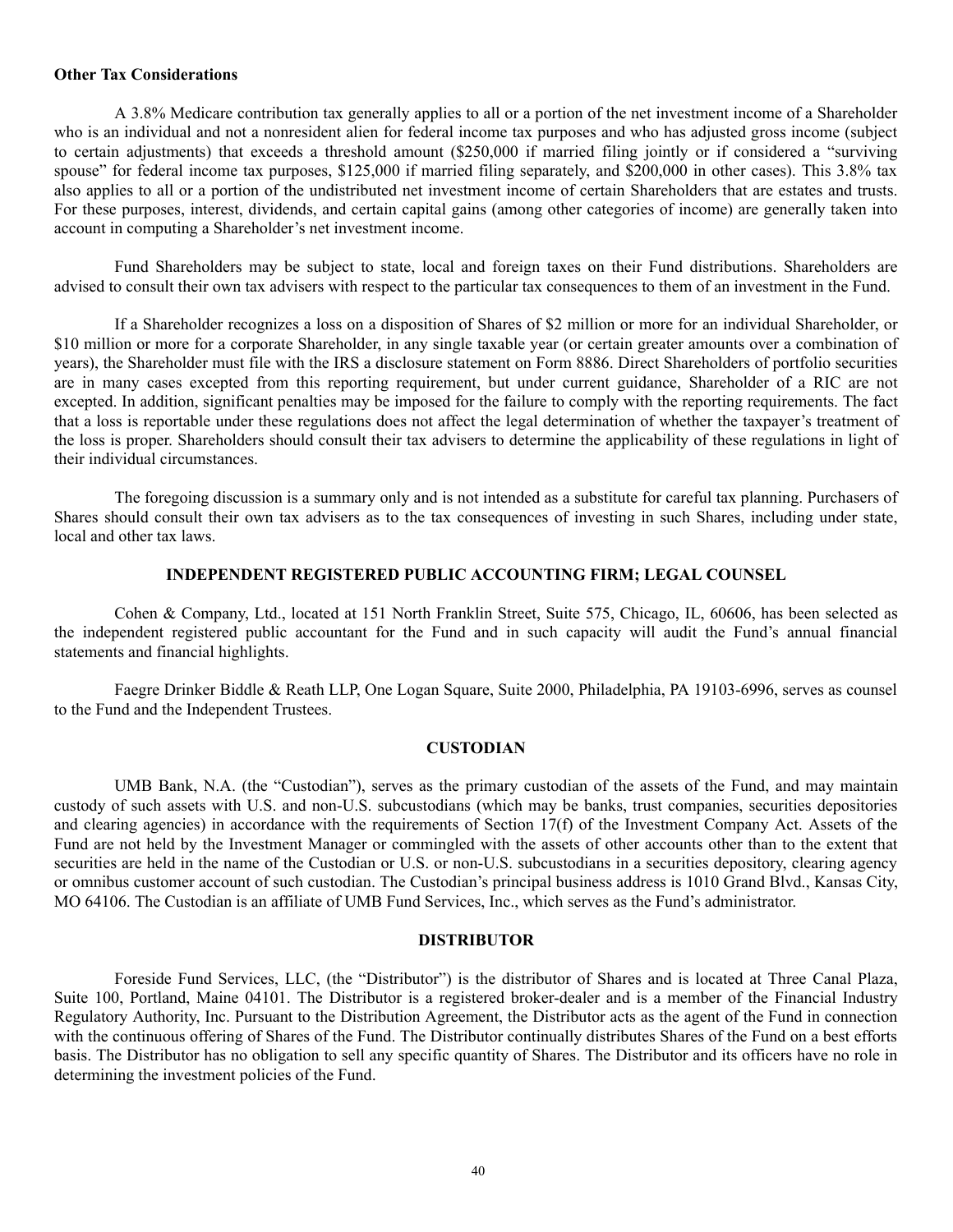## PROXY VOTING POLICIES AND PROCEDURES

The Board has delegated responsibility for decisions regarding proxy voting for securities held by the Fund to the Investment Manager. The Investment Manager will vote such proxies in accordance with its proxy policies and procedures. Copies of the Investment Manager's proxy policies and procedures are included as Appendix A to this SAI. The Board will periodically review the Fund's proxy voting record.

The Fund will be required to file Form N-PX, with its complete proxy voting record for the twelve months ended June 30, no later than August 31 of each year. The Fund's Form N-PX filing will be available: (i) without charge, upon request, by calling the Fund at (877) 770-7717. or (ii) by visiting the SEC's website at www.sec.gov.

## **CONTROL PERSONS AND PRINCIPAL SHAREHOLDERS**

Variant Investments, LLC and affiliated entities (collectively, "Variant") have provided the initial seed investments in the Fund. For so long as Variant has a greater than 25% interest in the Fund, it may be deemed to be a "control person" of the Fund for purposes of the Investment Company Act. However, it is anticipated that Variant will no longer be a control person when or soon after the Fund commences operations and its Shares are sold to the public.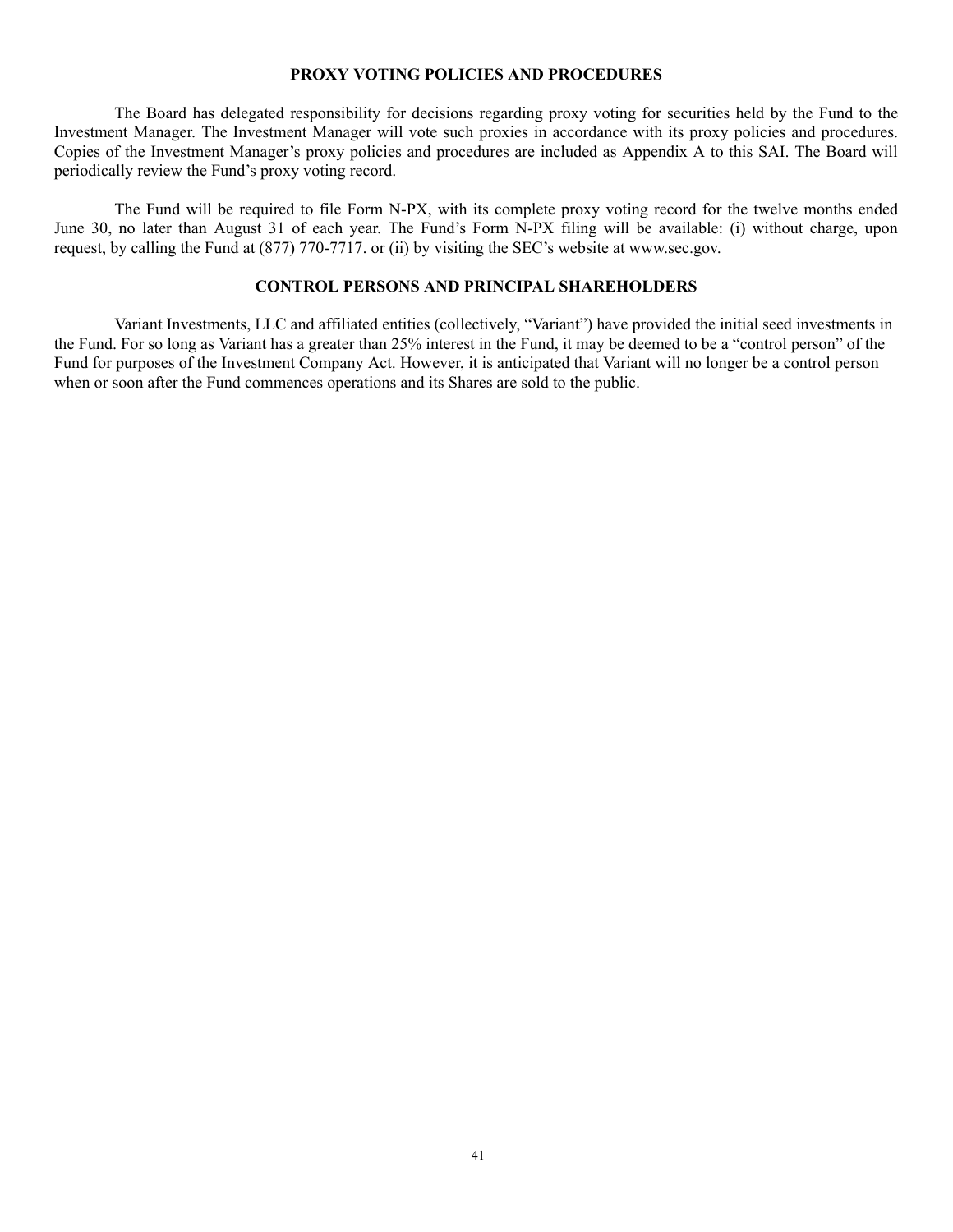#### **APPENDIX A – Proxy Voting Policies and Procedures**

For most fixed income investments, the voting matters generally involve amendments to loan documentation, borrower compliance with financial covenants, registration rights, prepayments, insolvency, and other distressed creditor situations. The Investment Manager does not have specific proxy voting policies or guidelines regarding categories of proxy matters submitted to fixed income security holders. Instead, the Investment Manager votes fixed income proxy matters on a case-bycase basis, taking into account the unique circumstances related to a particular borrower and other relevant factors.

The Investment Manager also votes proxies related to equity securities held in discretionary portfolios. Additionally, the Investment Manager may vote proxies or other matters on the closed end funds, BDCs, private funds and other vehicles, exchange traded notes or exchange traded funds in which it invests.

Routine proxy matters associated with equity securities (including but not limited to electing boards of directors, selecting auditors, shareholder rights, proxy contests, corporate governance matters, and executive and director compensation) typically are voted in accordance with the recommendations of management of the issuer. In the event it is determined to be in the best interests of shareholders to vote against issuer management recommendations, the reasons for such determination will be documented. On non-routine matters, such as amendments to governing instruments, proposals relating to compensation and stock option and equity compensation plans, corporate governance proposals and shareholder proposals, the Investment Manager will vote, or abstain from voting if deemed appropriate, on a case-by-case basis in a manner it believes to be in the best economic interest of the Fund's shareholders.

For the Variant Impact Fund, the Investment Manager will also prioritize consistency with the Fund's Impact Investing Framework in determining its vote.

The Investment Manager may delegate our responsibilities under the Proxy Policy to a third party proxy voting service, however, no such delegation will relieve the Investment Manager of its responsibilities. The Investment Manager will retain final authority and fiduciary responsibility for such proxy voting.

The Portfolio Managers are responsible for monitoring proxy voting actions and ensuring that (i) proxies are received and forwarded to the appropriate decision makers; and (ii) proxies are voted in a timely manner upon receipt of voting instructions. The Investment Manager is not responsible for voting proxies that are not received but will make reasonable efforts to obtain missing proxies. The Chief Compliance Officer shall identify and monitor potential conflicts of interest that could affect the proxy voting process, including (i) significant client relationships; (ii) other potential material business relationships; and (iii) material personal and family relationships. The Investment Manager may determine not to vote a particular proxy if the costs and burdens exceed the benefits of voting.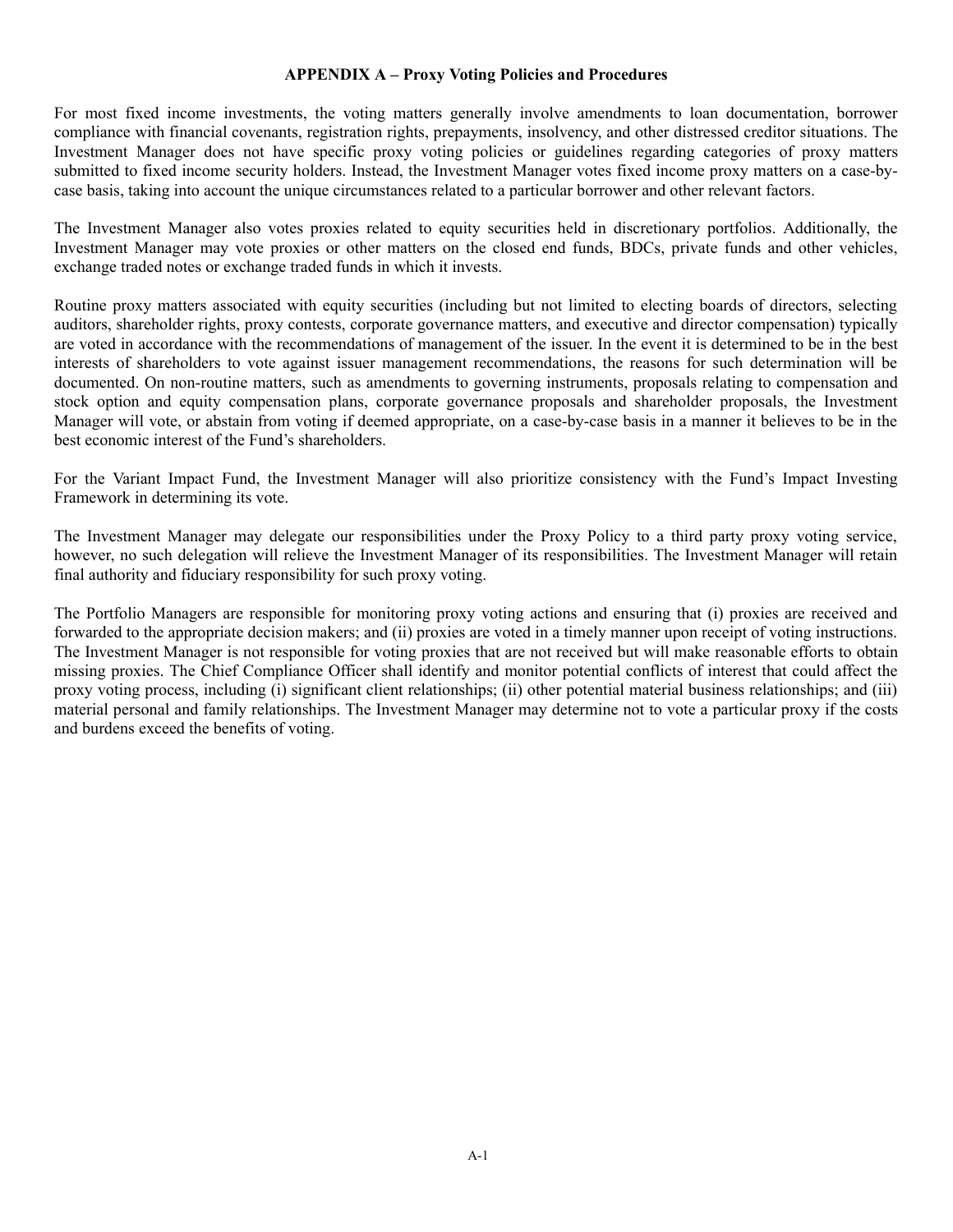#### **APPENDIX B – Ratings of Investments**

## **DESCRIPTION OF SECURITIES RATINGS**

#### **Short-Term Credit Ratings**

An *S&P Global Ratings* short-term issue credit rating is generally assigned to those obligations considered shortterm in the relevant market. The following summarizes the rating categories used by S&P Global Ratings for short-term issues:

"A-1" – A short-term obligation rated "A-1" is rated in the highest category by S&P Global Ratings. The obligor's capacity to meet its financial commitments on the obligation is strong. Within this category, certain obligations are designated with a plus sign (+). This indicates that the obligor's capacity to meet its financial commitment on these obligations is extremely strong.

"A-2" – A short-term obligation rated "A-2" is somewhat more susceptible to the adverse effects of changes in circumstances and economic conditions than obligations in higher rating categories. However, the obligor's capacity to meet its financial commitments on the obligation is satisfactory.

"A-3" – A short-term obligation rated "A-3" exhibits adequate protection parameters. However, adverse economic conditions or changing circumstances are more likely to weaken an obligor's capacity to meet its financial commitments on the obligation.

"B" – A short-term obligation rated "B" is regarded as vulnerable and has significant speculative characteristics. The obligor currently has the capacity to meet its financial commitments; however, it faces major ongoing uncertainties that could lead to the obligor's inadequate capacity to meet its financial commitments.

" $C$ " – A short-term obligation rated "C" is currently vulnerable to nonpayment and is dependent upon favorable business, financial, and economic conditions for the obligor to meet its financial commitments on the obligation.

"D" – A short-term obligation rated "D" is in default or in breach of an imputed promise. For non-hybrid capital instruments, the "D" rating category is used when payments on an obligation are not made on the date due, unless S&P Global Ratings believes that such payments will be made within any stated grace period. However, any stated grace period longer than five business days will be treated as five business days. The "D" rating also will be used upon the filing of a bankruptcy petition or the taking of a similar action and where default on an obligation is a virtual certainty, for example due to automatic stay provisions. A rating on an obligation is lowered to "D" if it is subject to a distressed debt restructuring.

Local Currency and Foreign Currency Ratings – S&P Global Ratings' issuer credit ratings make a distinction between foreign currency ratings and local currency ratings. A foreign currency rating on an issuer can differ from the local currency rating on it when the obligor has a different capacity to meet its obligations denominated in its local currency, versus obligations denominated in a foreign currency.

"NR" – This indicates that a rating has not been assigned or is no longer assigned.

*Moody's Investors Service ("Moody's")* short-term ratings are forward-looking opinions of the relative credit risks of financial obligations with an original maturity of thirteen months or less and reflect both on the likelihood of a default or impairment on contractual financial obligations and the expected financial loss suffered in the event of default or impairment.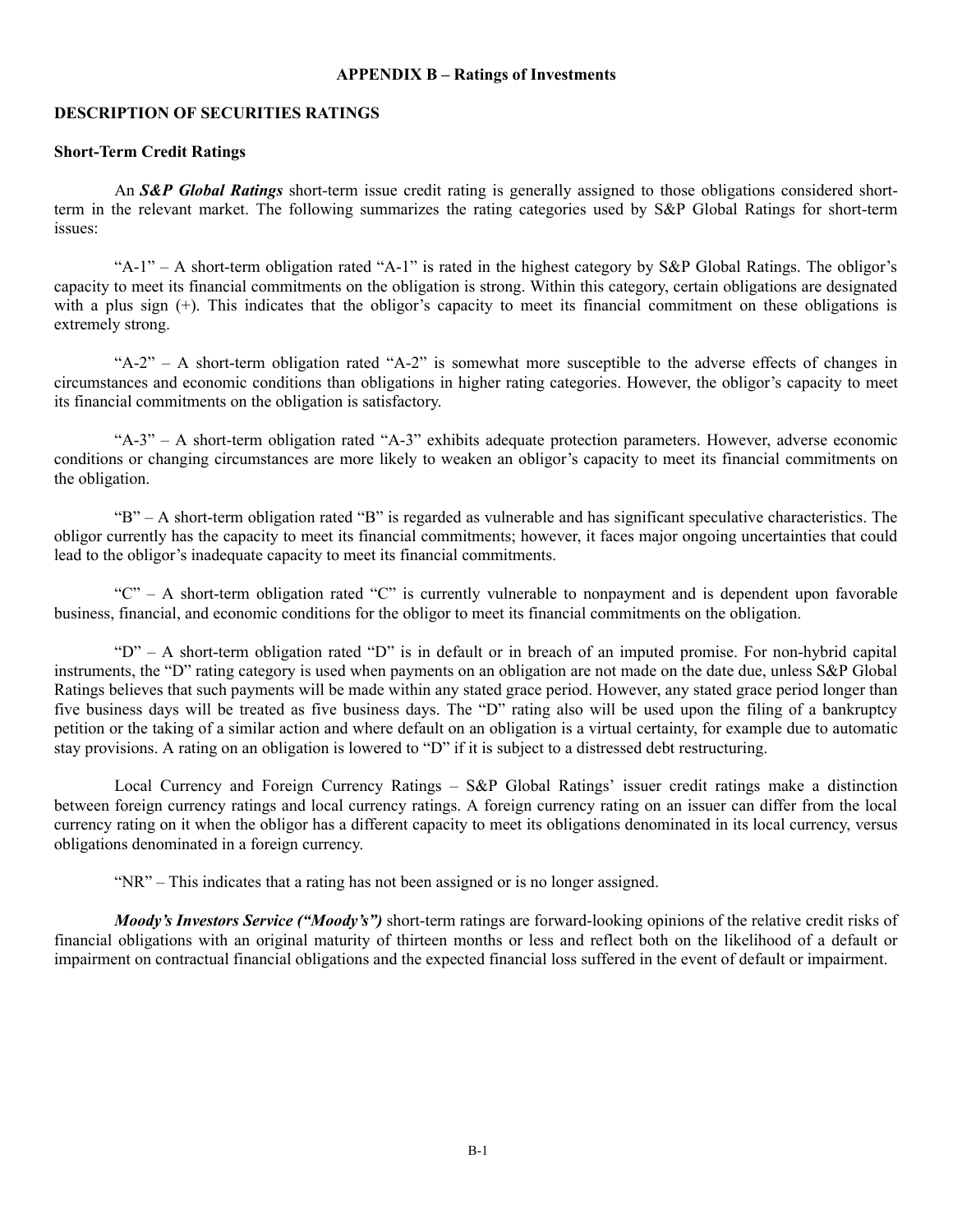Moody's employs the following designations to indicate the relative repayment ability of rated issuers:

"P-1" – Issuers (or supporting institutions) rated Prime-1 reflect a superior ability to repay short-term obligations.

"P-2" – Issuers (or supporting institutions) rated Prime-2 reflect a strong ability to repay short-term obligations.

"P-3" – Issuers (or supporting institutions) rated Prime-3 reflect an acceptable ability to repay short-term obligations.

"NP" – Issuers (or supporting institutions) rated Not Prime do not fall within any of the Prime rating categories.

"NR" – Is assigned to an unrated issuer.

*Fitch, Inc. / Fitch Ratings Ltd. ("Fitch")* short-term issuer or obligation rating is based in all cases on the short-term vulnerability to default of the rated entity and relates to the capacity to meet financial obligations in accordance with the documentation governing the relevant obligation. Short-term deposit ratings may be adjusted for loss severity. Short-term ratings are assigned to obligations whose initial maturity is viewed as "short-term" based on market convention.1 Typically, this means up to 13 months for corporate, sovereign, and structured obligations and up to 36 months for obligations in U.S. public finance markets. The following summarizes the rating categories used by Fitch for short-term obligations:

"F1" – Securities possess the highest short-term credit quality. This designation indicates the strongest intrinsic capacity for timely payment of financial commitments; may have an added "+" to denote any exceptionally strong credit feature.

"F2" – Securities possess good short-term credit quality. This designation indicates good intrinsic capacity for timely payment of financial commitments.

"F3" – Securities possess fair short-term credit quality. This designation indicates that the intrinsic capacity for timely payment of financial commitments is adequate.

"B" – Securities possess speculative short-term credit quality. This designation indicates minimal capacity for timely payment of financial commitments, plus heightened vulnerability to near term adverse changes in financial and economic conditions.

"C" – Securities possess high short-term default risk. Default is a real possibility.

1 A long-term rating can also be used to rate an issue with short maturity.

"RD" – Restricted default. Indicates an entity that has defaulted on one or more of its financial commitments, although it continues to meet other financial obligations. Typically applicable to entity ratings only.

"D" – Default. Indicates a broad-based default event for an entity, or the default of a short-term obligation.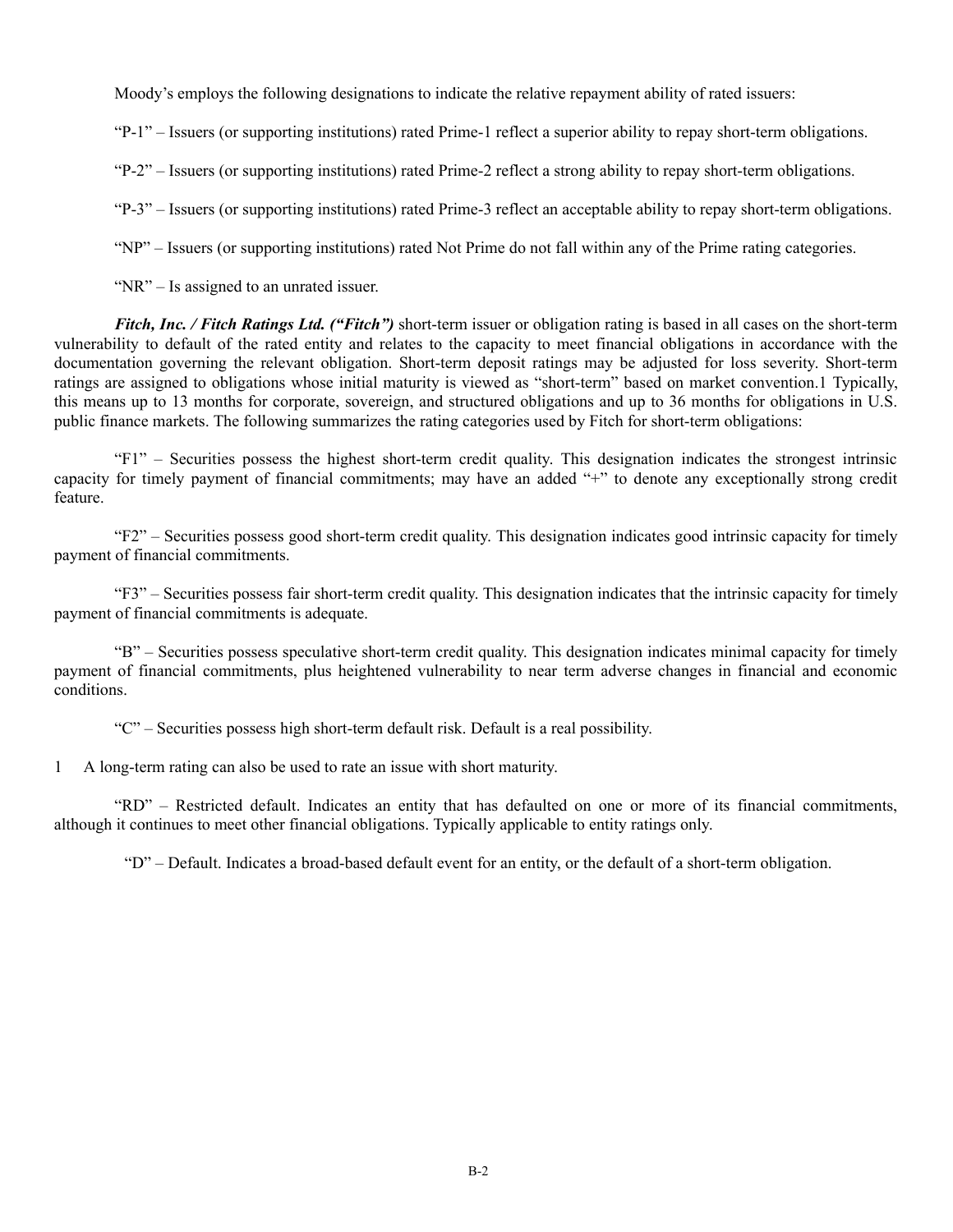Plus  $(+)$  or minus  $(-)$  – The "F1" rating may be modified by the addition of a plus  $(+)$  or minus  $(-)$  sign to show the relative status within that major rating category.

"NR" – Is assigned to an unrated issue of a rated issuer.

The *DBRS Morningstar® Ratings Limited ("DBRS Morningstar")* short-term debt rating scale provides an opinion on the risk that an issuer will not meet its short-term financial obligations in a timely manner. Ratings are based on quantitative and qualitative considerations relevant to the issuer and the relative ranking of claims. The R-1 and R-2 rating categories are further denoted by the sub-categories "(high)", "(middle)", and "(low)".

The following summarizes the ratings used by DBRS Morningstar for commercial paper and short-term debt:

"R-1 (high)" - Short-term debt rated "R-1 (high)" is of the highest credit quality. The capacity for the payment of short-term financial obligations as they fall due is exceptionally high. Unlikely to be adversely affected by future events.

"R-1 (middle)" – Short-term debt rated "R-1 (middle)" is of superior credit quality. The capacity for the payment of short-term financial obligations as they fall due is very high. Differs from "R-1 (high)" by a relatively modest degree. Unlikely to be significantly vulnerable to future events.

"R-1 (low)" – Short-term debt rated "R-1 (low)" is of good credit quality. The capacity for the payment of short-term financial obligations as they fall due is substantial. Overall strength is not as favorable as higher rating categories. May be vulnerable to future events, but qualifying negative factors are considered manageable.

"R-2 (high)" – Short-term debt rated "R-2 (high)" is considered to be at the upper end of adequate credit quality. The capacity for the payment of short-term financial obligations as they fall due is acceptable. May be vulnerable to future events.

"R-2 (middle)" – Short-term debt rated "R-2 (middle)" is considered to be of adequate credit quality. The capacity for the payment of short-term financial obligations as they fall due is acceptable. May be vulnerable to future events or may be exposed to other factors that could reduce credit quality.

"R-2 (low)" – Short-term debt rated "R-2 (low)" is considered to be at the lower end of adequate credit quality. The capacity for the payment of short-term financial obligations as they fall due is acceptable. May be vulnerable to future events. A number of challenges are present that could affect the issuer's ability to meet such obligations.

"R-3" – Short-term debt rated "R-3" is considered to be at the lowest end of adequate credit quality. There is a capacity for the payment of short-term financial obligations as they fall due. May be vulnerable to future events and the certainty of meeting such obligations could be impacted by a variety of developments.

"R-4" – Short-term debt rated "R-4" is considered to be of speculative credit quality. The capacity for the payment of short-term financial obligations as they fall due is uncertain.

"R-5" – Short-term debt rated "R-5" is considered to be of highly speculative credit quality. There is a high level of uncertainty as to the capacity to meet short- term financial obligations as they fall due.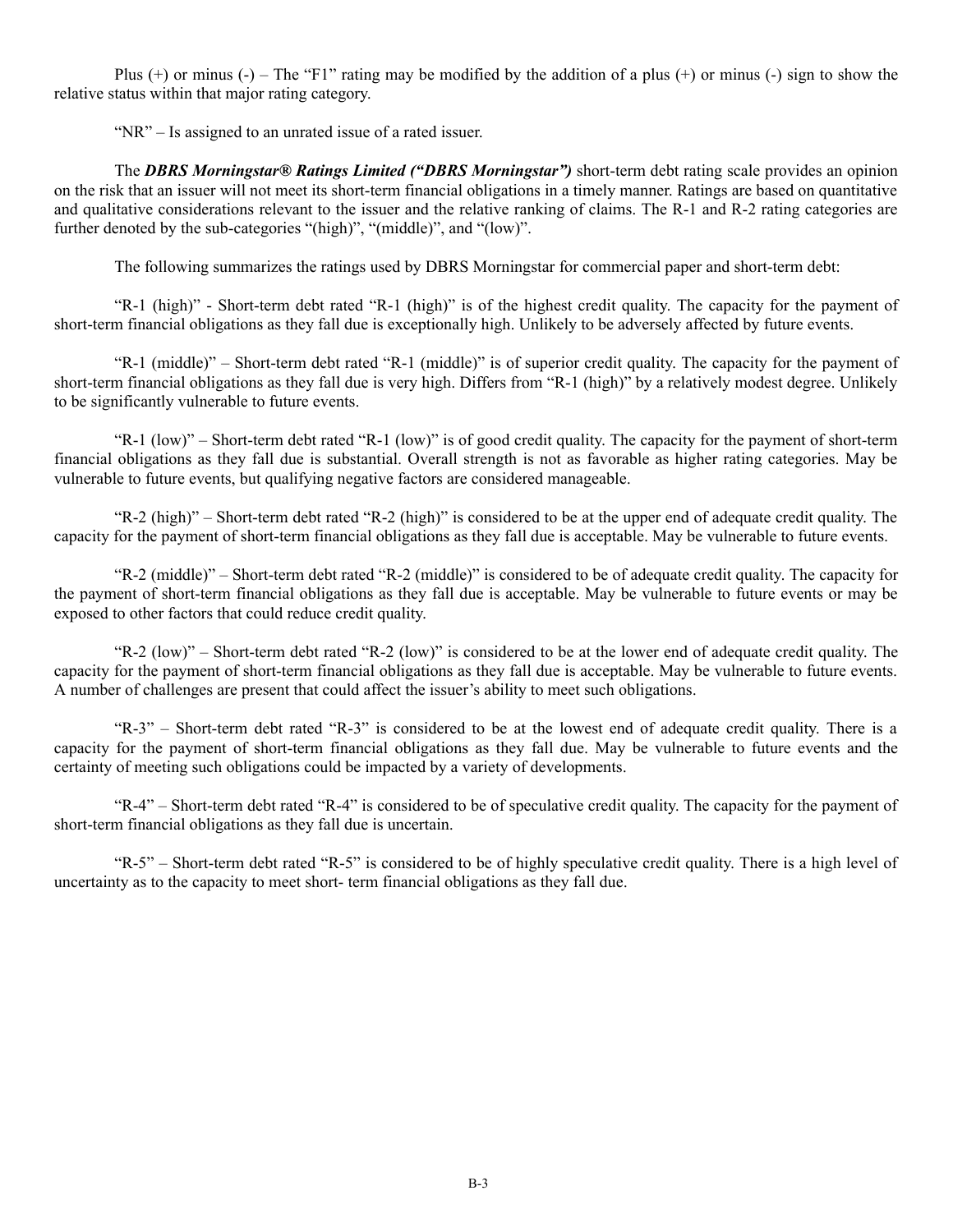"D" – Short-term debt rated "D" is assigned when the issuer has filed under any applicable bankruptcy, insolvency or winding up statute or there is a failure to satisfy an obligation after the exhaustion of grace periods, a downgrade to "D" may occur. DBRS Morningstar may also use "SD" (Selective Default) in cases where only some securities are impacted, such as the case of a "distressed exchange".

## **Long-Term Credit Ratings**

The following summarizes the ratings used by *S&P Global Ratings* for long-term issues:

"AAA" – An obligation rated "AAA" has the highest rating assigned by S&P Global Ratings. The obligor's capacity to meet its financial commitments on the obligation is extremely strong.

"AA" – An obligation rated "AA" differs from the highest-rated obligations only to a small degree. The obligor's capacity to meet its financial commitments on the obligation is very strong.

" $A$ " – An obligation rated " $A$ " is somewhat more susceptible to the adverse effects of changes in circumstances and economic conditions than obligations in higher-rated categories. However, the obligor's capacity to meet its financial commitments on the obligation is still strong.

"BBB" – An obligation rated "BBB" exhibits adequate protection parameters. However, adverse economic conditions or changing circumstances are more likely to weaken the obligor's capacity to meet its financial commitments on the obligation.

"BB," "B," "CCC," "CC" and "C" – Obligations rated "BB," "B," "CCC," "CC" and "C" are regarded as having significant speculative characteristics. "BB" indicates the least degree of speculation and "C" the highest. While such obligations will likely have some quality and protective characteristics, these may be outweighed by large uncertainties or major exposure to adverse conditions.

"BB" – An obligation rated "BB" is less vulnerable to nonpayment than other speculative issues. However, it faces major ongoing uncertainties or exposure to adverse business, financial, or economic conditions that could lead to the obligor's inadequate capacity to meet its financial commitments on the obligation.

"B" – An obligation rated "B" is more vulnerable to nonpayment than obligations rated "BB", but the obligor currently has the capacity to meet its financial commitments on the obligation. Adverse business, financial, or economic conditions will likely impair the obligor's capacity or willingness to meet its financial commitments on the obligation.

"CCC" – An obligation rated "CCC" is currently vulnerable to nonpayment and is dependent upon favorable business, financial, and economic conditions for the obligor to meet its financial commitments on the obligation. In the event of adverse business, financial, or economic conditions, the obligor is not likely to have the capacity to meet its financial commitments on the obligation.

"CC" – An obligation rated "CC" is currently highly vulnerable to nonpayment. The "CC" rating is used when a default has not yet occurred but S&P Global Ratings expects default to be a virtual certainty, regardless of the anticipated time to default.

"C" – An obligation rated "C" is currently highly vulnerable to nonpayment, and the obligation is expected to have lower relative seniority or lower ultimate recovery compared with obligations that are rated higher.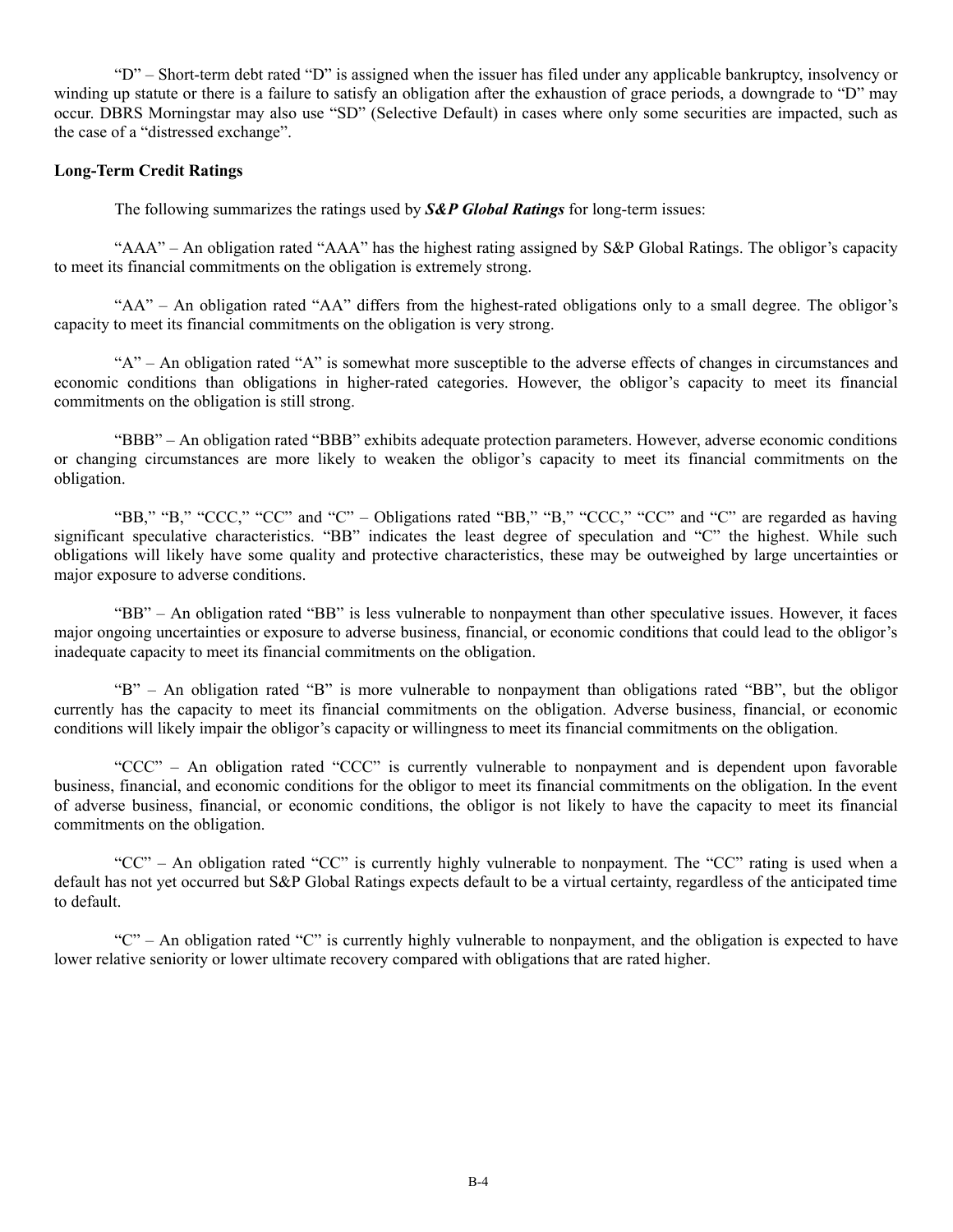" $D$ " – An obligation rated "D" is in default or in breach of an imputed promise. For non-hybrid capital instruments, the "D" rating category is used when payments on an obligation are not made on the date due, unless S&P Global Ratings believes that such payments will be made within five business days in the absence of a stated grace period or within the earlier of the stated grace period or 30 calendar days. The "D" rating also will be used upon the filing of a bankruptcy petition or the taking of similar action and where default on an obligation is a virtual certainty, for example due to automatic stay provisions. A rating on an obligation is lowered to "D" if it is subject to a distressed debt restructuring

Plus  $(+)$  or minus  $(-)$  – The ratings from "AA" to "CCC" may be modified by the addition of a plus  $(+)$  or minus  $(-)$ sign to show relative standing within the rating categories.

"NR" – This indicates that a rating has not been assigned, or is no longer assigned.

Local Currency and Foreign Currency Ratings - S&P Global Ratings' issuer credit ratings make a distinction between foreign currency ratings and local currency ratings. A foreign currency rating on an issuer can differ from the local currency rating on it when the obligor has a different capacity to meet its obligations denominated in its local currency, versus obligations denominated in a foreign currency.

*Moody's* long-term ratings are forward-looking opinions of the relative credit risks of financial obligations with an original maturity of one year or more. Such ratings reflect both on the likelihood of default or impairment on contractual financial obligations and the expected financial loss suffered in the event of default or impairment. The following summarizes the ratings used by Moody's for long-term debt:

"Aaa" – Obligations rated "Aaa" are judged to be of the highest quality, subject to the lowest level of credit risk.

"Aa" – Obligations rated "Aa" are judged to be of high quality and are subject to very low credit risk.

" $A$ " – Obligations rated " $A$ " are judged to be upper-medium grade and are subject to low credit risk.

"Baa" – Obligations rated "Baa" are judged to be medium-grade and subject to moderate credit risk and as such may possess certain speculative characteristics.

"Ba" – Obligations rated "Ba" are judged to be speculative and are subject to substantial credit risk.

"B" – Obligations rated "B" are considered speculative and are subject to high credit risk.

"Caa" – Obligations rated "Caa" are judged to be speculative of poor standing and are subject to very high credit risk.

"Ca" – Obligations rated "Ca" are highly speculative and are likely in, or very near, default, with some prospect of recovery of principal and interest.

"C" – Obligations rated "C" are the lowest rated and are typically in default, with little prospect for recovery of principal or interest.

Note: Moody's appends numerical modifiers 1, 2, and 3 to each generic rating classification from "Aa" through "Caa." The modifier 1 indicates that the obligation ranks in the higher end of its generic rating category; the modifier 2 indicates a mid-range ranking; and the modifier 3 indicates a ranking in the lower end of that generic rating category.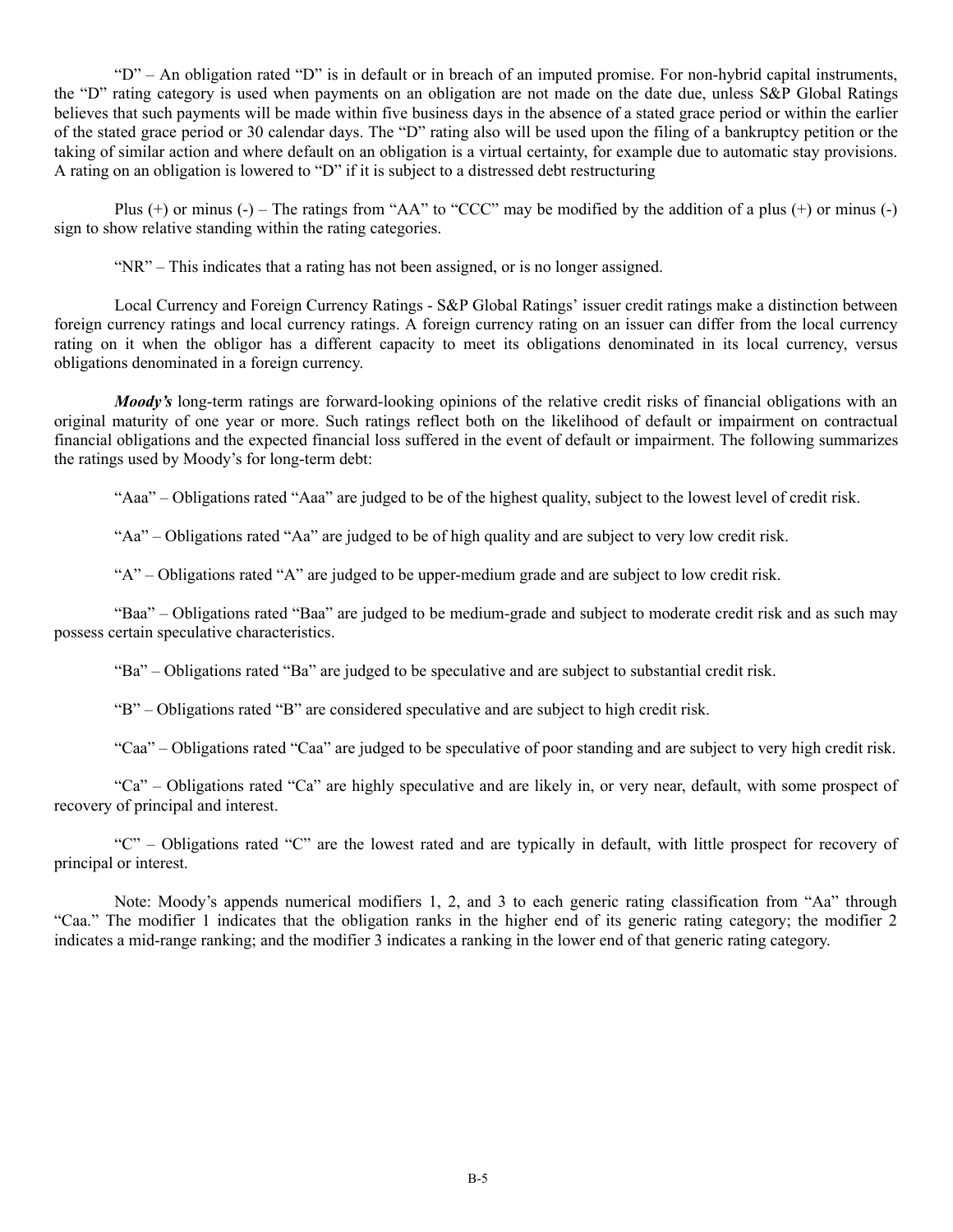"NR" – Is assigned to unrated obligations.

The following summarizes long-term ratings used by *Fitch*:

"AAA" – Securities considered to be of the highest credit quality. "AAA" ratings denote the lowest expectation of credit risk. They are assigned only in cases of exceptionally strong capacity for payment of financial commitments. This capacity is highly unlikely to be adversely affected by foreseeable events.

"AA" – Securities considered to be of very high credit quality. "AA" ratings denote expectations of very low credit risk. They indicate very strong capacity for payment of financial commitments. This capacity is not significantly vulnerable to foreseeable events.

"A" – Securities considered to be of high credit quality. "A" ratings denote expectations of low credit risk. The capacity for payment of financial commitments is considered strong. This capacity may, nevertheless, be more vulnerable to adverse business or economic conditions than is the case for higher ratings.

"BBB" – Securities considered to be of good credit quality. "BBB" ratings indicate that expectations of credit risk are currently low. The capacity for payment of financial commitments is considered adequate, but adverse business or economic conditions are more likely to impair this capacity.

"BB" – Securities considered to be speculative. "BB" ratings indicate that there is an elevated vulnerability to credit risk, particularly in the event of adverse changes in business or economic conditions over time; however, business or financial alternatives may be available to allow financial commitments to be met.

"B" – Securities considered to be highly speculative. "B" ratings indicate that material credit risk is present

"CCC" – A "CCC" rating indicates that substantial credit risk is present.

"CC" – A "CC" rating indicates very high levels of credit risk.

"C" – A "C" rating indicates exceptionally high levels of credit risk.

Defaulted obligations typically are not assigned "RD" or "D" ratings but are instead rated in the "CCC" to "C" rating categories, depending on their recovery prospects and other relevant characteristics. Fitch believes that this approach better aligns obligations that have comparable overall expected loss but varying vulnerability to default and loss.

Plus (+) or minus (-) may be appended to a rating to denote relative status within major rating categories. Such suffixes are not added to the "AAA" obligation rating category, or to corporate finance obligation ratings in the categories below "CCC".

"NR" – Is assigned to an unrated issue of a rated issuer.

The *DBRS* Morningstar long-term rating scale provides an opinion on the risk of default. That is, the risk that an issuer will fail to satisfy its financial obligations in accordance with the terms under which an obligation has been issued. Ratings are based on quantitative and qualitative considerations relevant to the issuer, and the relative ranking of claims. All rating categories other than AAA and D also contain subcategories "(high)" and "(low)". The absence of either a "(high)" or "(low)" designation indicates the rating is in the middle of the category. The following summarizes the ratings used by DBRS Morningstar for long-term debt: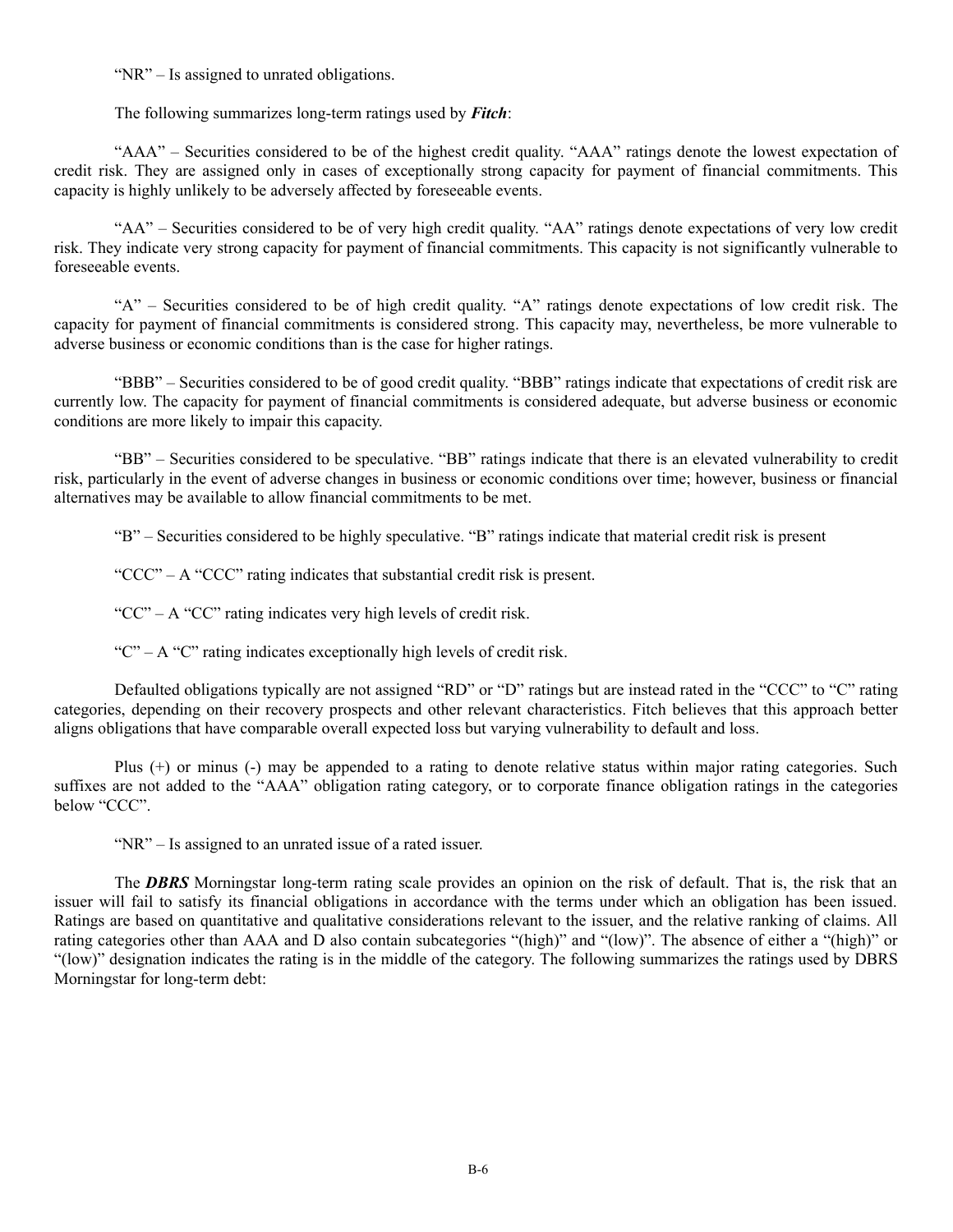"AAA" – Long-term debt rated "AAA" is of the highest credit quality. The capacity for the payment of financial obligations is exceptionally high and unlikely to be adversely affected by future events.

"AA" – Long-term debt rated "AA" is of superior credit quality. The capacity for the payment of financial obligations is considered high. Credit quality differs from "AAA" only to a small degree. Unlikely to be significantly vulnerable to future events.

"A" – Long-term debt rated "A" is of good credit quality. The capacity for the payment of financial obligations is substantial, but of lesser credit quality than "AA." May be vulnerable to future events, but qualifying negative factors are considered manageable.

"BBB" – Long-term debt rated "BBB" is of adequate credit quality. The capacity for the payment of financial obligations is considered acceptable. May be vulnerable to future events.

"BB" – Long-term debt rated "BB" is of speculative, non-investment grade credit quality. The capacity for the payment of financial obligations is uncertain.

Vulnerable to future events.

"B" – Long-term debt rated "B" is of highly speculative credit quality. There is a high level of uncertainty as to the capacity to meet financial obligations.

"CCC", "CC" and "C" – Long-term debt rated in any of these categories is of very highly speculative credit quality. In danger of defaulting on financial obligations. There is little difference between these three categories, although "CC" and "C" ratings are normally applied to obligations that are seen as highly likely to default, or subordinated to obligations rated in the "CCC" to "B" range. Obligations in respect of which default has not technically taken place but is considered inevitable may be rated in the "C" category.

" $D$ " – A security rated " $D$ " is assigned when the issuer has filed under any applicable bankruptcy, insolvency or winding up statute or there is a failure to satisfy an obligation after the exhaustion of grace periods, a downgrade to "D" may occur. DBRS Morningstar may also use "SD" (Selective Default) in cases where only some securities are impacted, such as the case of a "distressed exchange".

## **Municipal Note Ratings**

An *S&P Global Ratings* U.S. municipal note rating reflects S&P Global Ratings' opinion about the liquidity factors and market access risks unique to the notes. Notes due in three years or less will likely receive a note rating. Notes with an original maturity of more than three years will most likely receive a long-term debt rating. In determining which type of rating, if any, to assign, S&P Global Ratings' analysis will review the following considerations:

- Amortization schedule the larger the final maturity relative to other maturities, the more likely it will be treated as a note; and
- Source of payment the more dependent the issue is on the market for its refinancing, the more likely it will be treated as a note.

Municipal Short-Term Note rating symbols are as follows:

"SP-1" – A municipal note rated "SP-1" exhibits a strong capacity to pay principal and interest. An issue determined to possess a very strong capacity to pay debt service is given a plus (+) designation.

"SP-2" – A municipal note rated "SP-2" exhibits a satisfactory capacity to pay principal and interest, with some vulnerability to adverse financial and economic changes over the term of the notes.

"SP-3" – A municipal note rated "SP-3" exhibits a speculative capacity to pay principal and interest.

"D" – This rating is assigned upon failure to pay the note when due, completion of a distressed debt restructuring, or the filing of a bankruptcy petition or the taking of similar action and where default on an obligation is a virtual certainty, for example due to automatic stay provisions.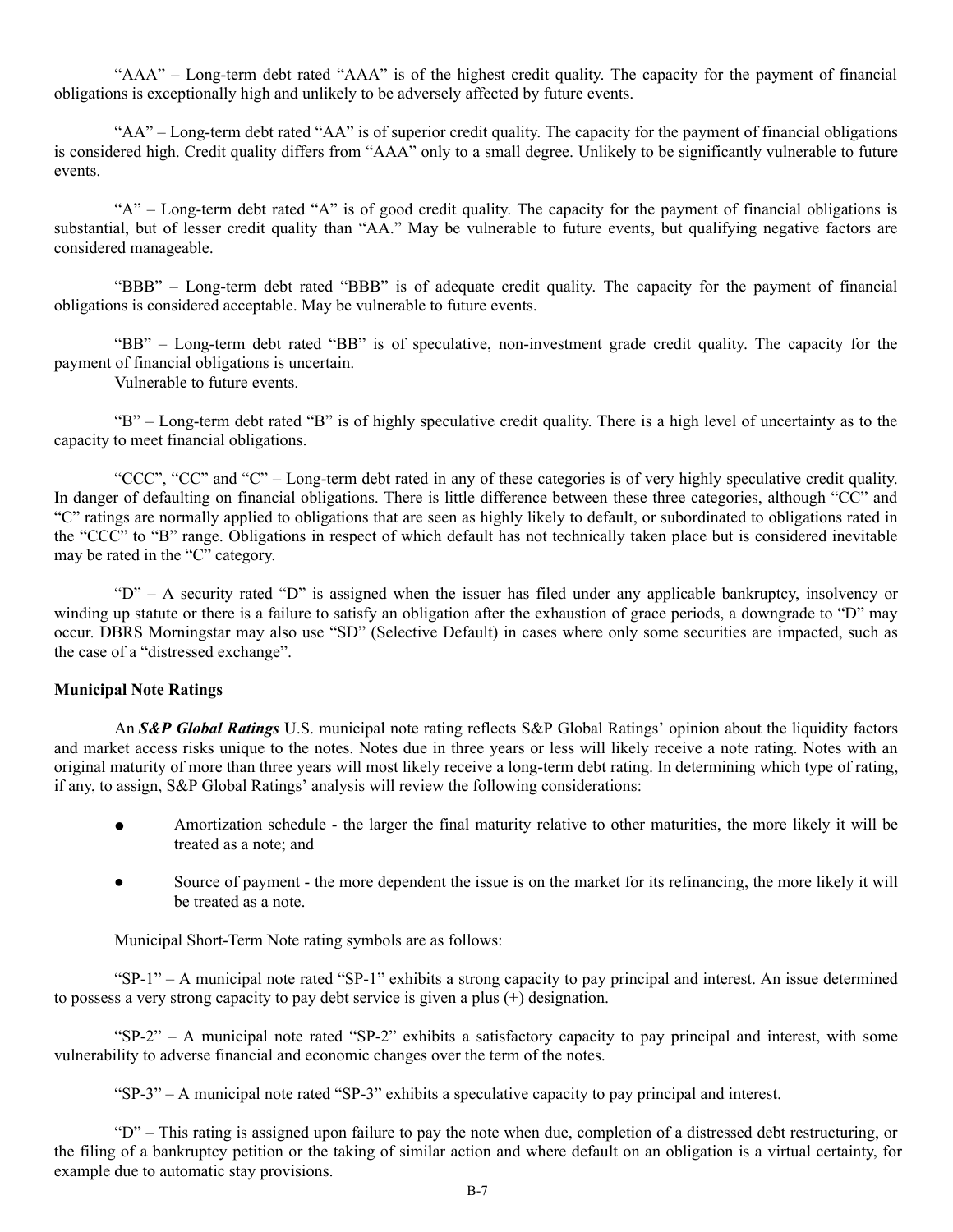*Moody's* uses the global short-term Prime rating scale (listed above under Short-Term Credit Ratings) for commercial paper issued by U.S. municipalities and nonprofits. These commercial paper programs may be backed by external letters of credit or liquidity facilities, or by an issuer's self-liquidity.

For other short-term municipal obligations, Moody's uses one of two other short-term rating scales, the Municipal Investment Grade ("MIG") and Variable Municipal Investment Grade ("VMIG") scales provided below.

Moody's uses the MIG scale for U.S. municipal cash flow notes, bond anticipation notes and certain other short-term obligations, which typically mature in three years or less. Under certain circumstances, Moody's uses the MIG scale for bond anticipation notes with maturities of up to five years.

# MIG Scale

"MIG-1" – This designation denotes superior credit quality. Excellent protection is afforded by established cash flows, highly reliable liquidity support, or demonstrated broad-based access to the market for refinancing.

"MIG-2" – This designation denotes strong credit quality. Margins of protection are ample, although not as large as in the preceding group.

"MIG-3" – This designation denotes acceptable credit quality. Liquidity and cash-flow protection may be narrow, and market access for refinancing is likely to be less well-established.

"SG" – This designation denotes speculative-grade credit quality. Debt instruments in this category may lack sufficient margins of protection.

"NR" – Is assigned to an unrated obligation.

In the case of variable rate demand obligations ("VRDOs"), a two-component rating is assigned. The components are a long-term rating and a short-term demand obligation rating. The long-term rating addresses the issuer's ability to meet scheduled principal and interests payments. The short-term demand obligation rating addresses the ability of the issuer or the liquidity provider to make payments associated with the purchase-price-upon demand feature ("demand feature") of the VRDO. The short- term demand obligation rating uses the VMIG scale. VMIG ratings with liquidity support use as an input the short-term Counterparty Risk Assessment of the support provider, or the long-term rating of the underlying obligor in the absence of third party liquidity support. Transitions of VMIG ratings of demand obligations with conditional liquidity support differ from transitions on the Prime scale to reflect the risk that external liquidity support will terminate if the issuer's longterm rating drops below investment grade.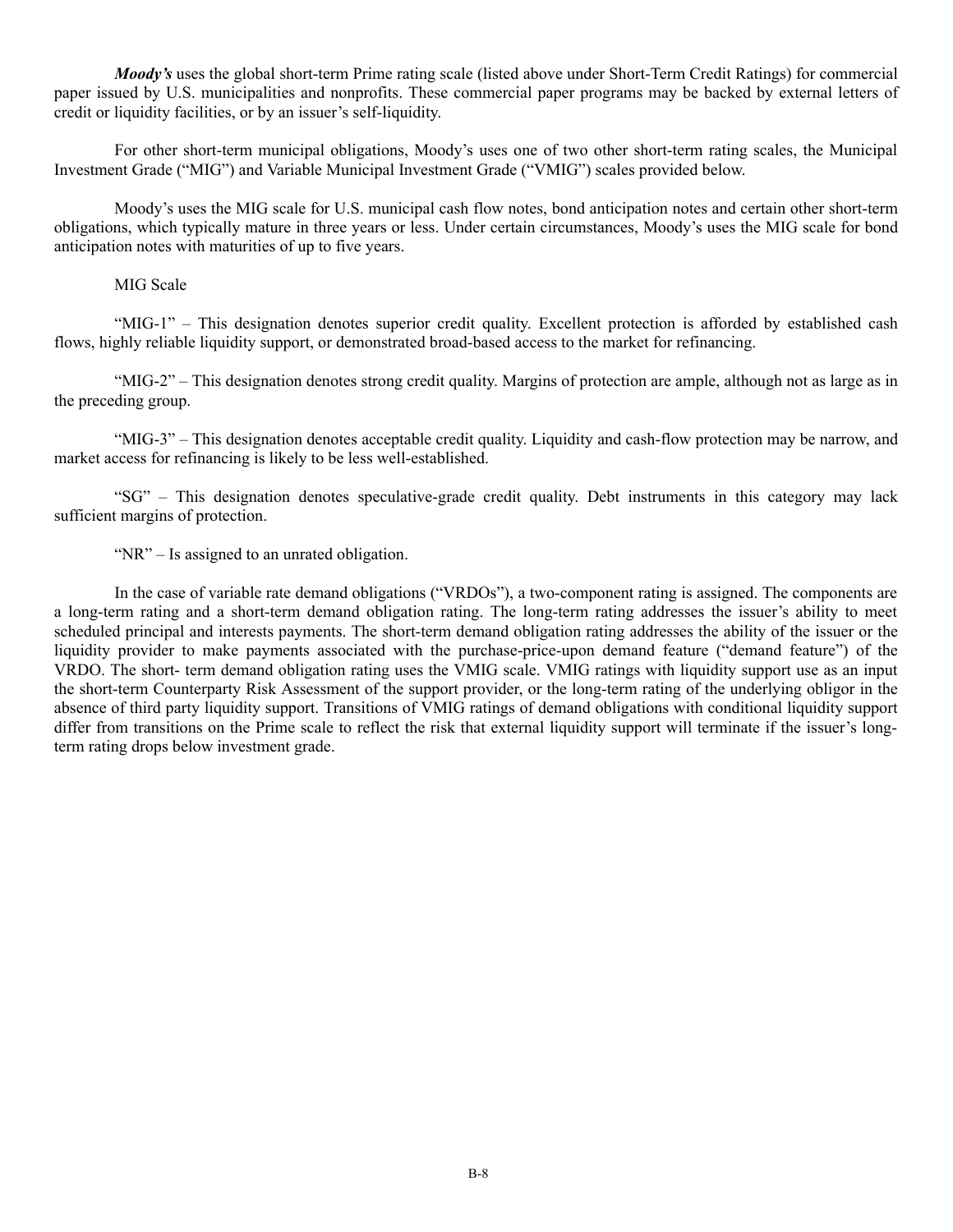Moody's typically assigns the VMIG short-term demand obligation rating if the frequency of the demand feature is less than every three years. If the frequency of the demand feature is less than three years but the purchase price is payable only with remarketing proceeds, the short-term demand obligation rating is "NR".

"VMIG-1" – This designation denotes superior credit quality. Excellent protection is afforded by the superior shortterm credit strength of the liquidity provider and structural and legal protections that ensure the timely payment of purchase price upon demand.

"VMIG-2" – This designation denotes strong credit quality. Good protection is afforded by the strong short-term credit strength of the liquidity provider and structural and legal protections that ensure the timely payment of purchase price upon demand.

"VMIG-3" – This designation denotes acceptable credit quality. Adequate protection is afforded by the satisfactory short-term credit strength of the liquidity provider and structural and legal protections that ensure the timely payment of purchase price upon demand.

"SG" – This designation denotes speculative-grade credit quality. Demand features rated in this category may be supported by a liquidity provider that does not have a sufficiently strong short-term rating or may lack the structural and/or legal protections necessary to ensure the timely payment of purchase price upon demand.

"NR" – Is assigned to an unrated obligation.

# **About Credit Ratings**

An *S&P Global Ratings* issue credit rating is a forward-looking opinion about the creditworthiness of an obligor with respect to a specific financial obligation, a specific class of financial obligations, or a specific financial program (including ratings on medium-term note programs and commercial paper programs). It takes into consideration the creditworthiness of guarantors, insurers, or other forms of credit enhancement on the obligation and takes into account the currency in which the obligation is denominated. The opinion reflects S&P Global Ratings' view of the obligor's capacity and willingness to meet its financial commitments as they come due, and this opinion may assess terms, such as collateral security and subordination, which could affect ultimate payment in the event of default.

Ratings assigned on *Moody's* global long-term and short-term rating scales are forward-looking opinions of the relative credit risks of financial obligations issued by non- financial corporates, financial institutions, structured finance vehicles, project finance vehicles, and public sector entities.

*Fitch's* credit ratings relating to issuers are an opinion on the relative ability of an entity to meet financial commitments, such as interest, preferred dividends, repayment of principal, insurance claims or counterparty obligations. Fitch credit ratings are used by investors as indications of the likelihood of receiving the money owed to them in accordance with the terms on which they invested. Fitch's credit ratings cover the global spectrum of corporate, sovereign financial, bank, insurance, and public finance entities (including supranational and sub-national entities) and the securities or other obligations they issue, as well as structured finance securities backed by receivables or other financial assets.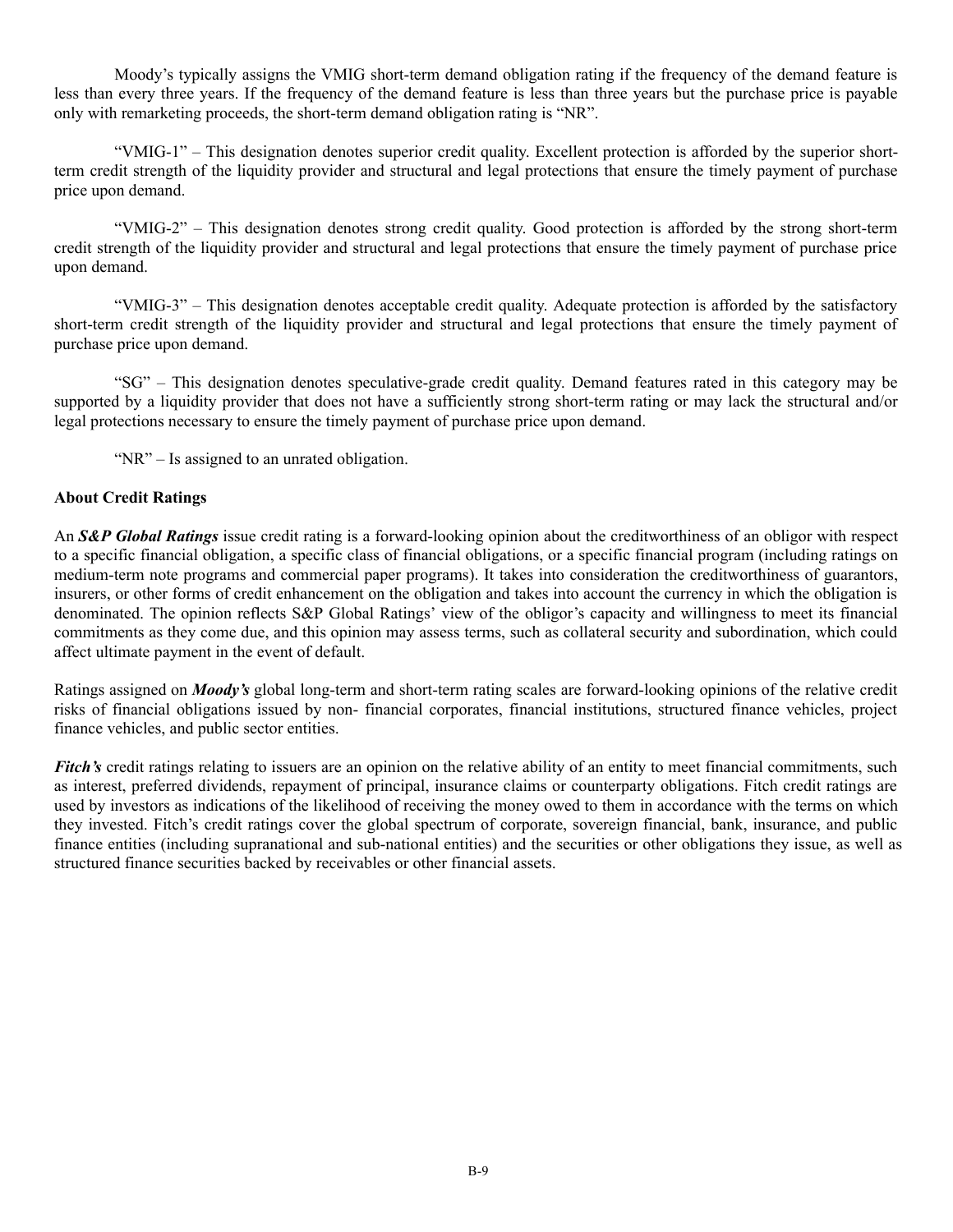*DBRS Morningstar* provides independent credit ratings services for financial institutions, corporate and sovereign entities as well as in respect of structured finance products and instruments. Credit ratings are forward-looking opinions about credit risk that reflect the creditworthiness of an issuer, rated entity, security and/or obligation based on DBRS Morningstar's quantitative and qualitative analysis in accordance with applicable methodologies and criteria. The Rating Committee process facilitates rating decisions, which are a collective assessment of DBRS Morningstar's opinion rather than the view of an individual analyst. Ratings are based on sufficient information that incorporates both global and local considerations and the use of approved methodologies. They are independent of any actual or perceived conflicts of interest. DBRS Morningstar credit ratings are formed and disseminated based on established methodologies, models and criteria (Methodologies) that apply to entities and securities that we rate, including corporate finance issuers, financial institutions, insurance companies, public finance and sovereign entities as well as Structured Finance transactions. DBRS Morningstar methodologies are periodically reviewed and updated by the team.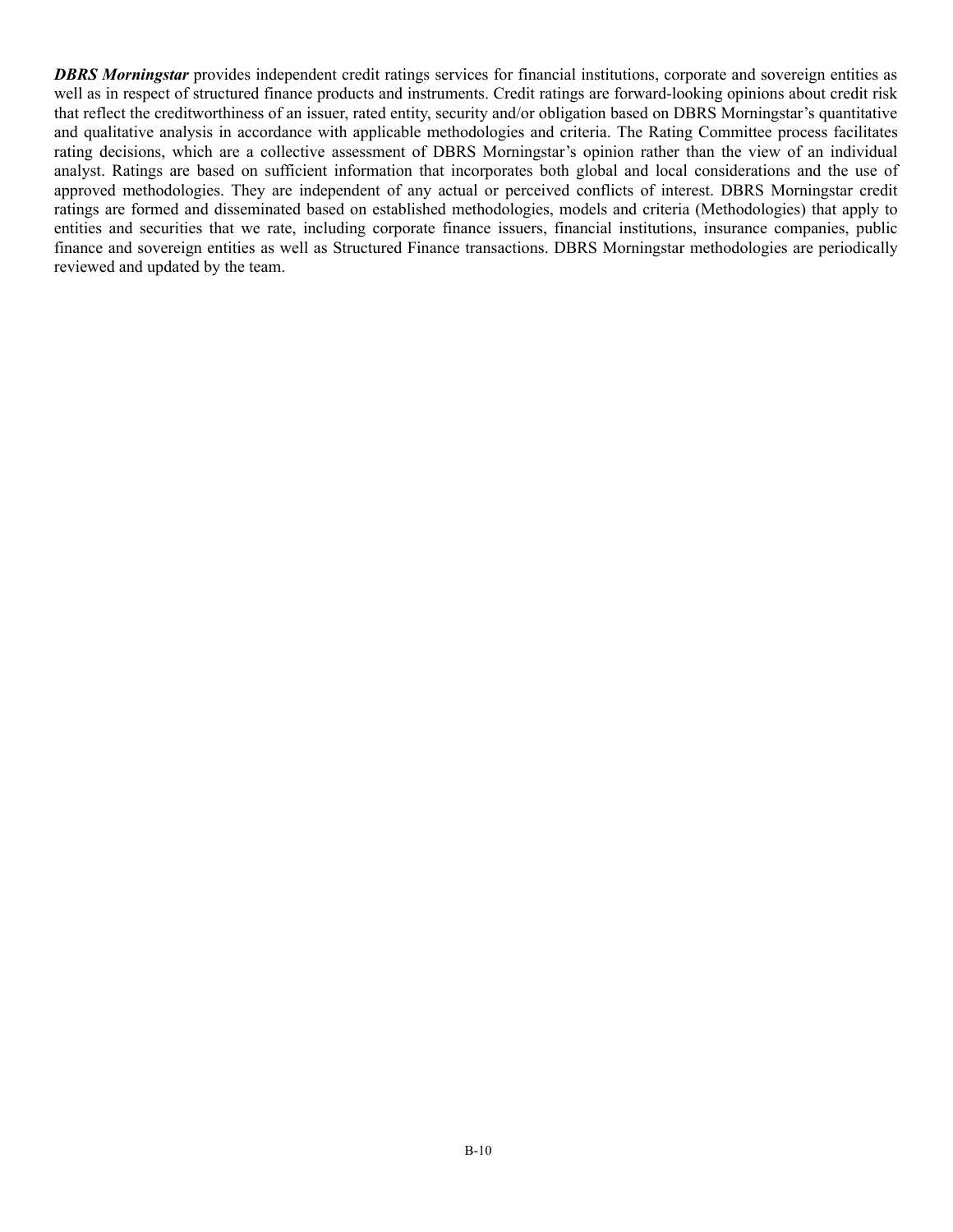# APPENDIX C – FINANCIAL STATEMENTS

# **VARIANT IMPACT FUND**

**(A Delaware Statutory Trust)**

**Financial Statements**

**October 15, 2021**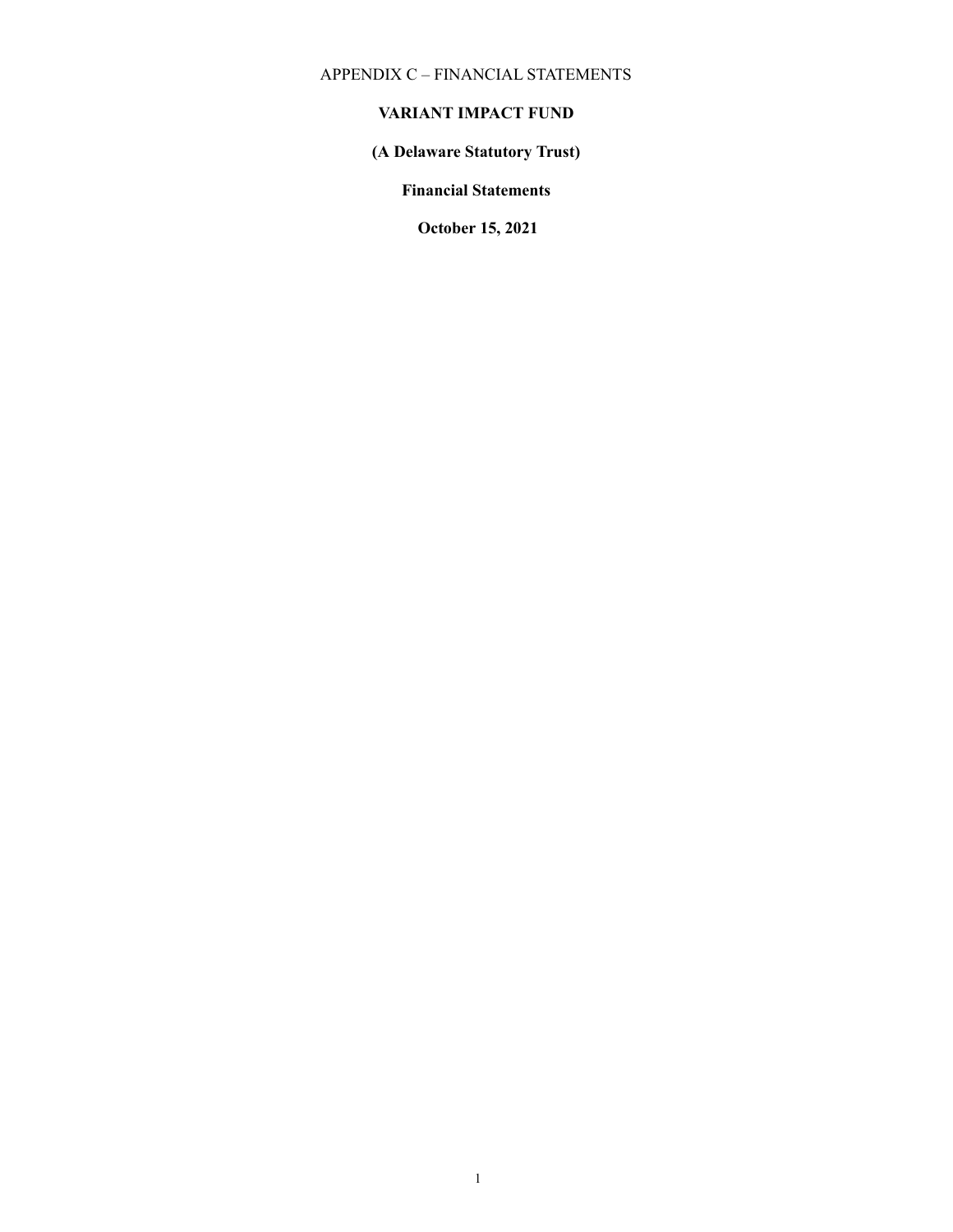# **(A Delaware Statutory Trust)**

# **October 15, 2021**

# **Table of Contents**

| Report of Independent Registered Public Accounting Firm |  |
|---------------------------------------------------------|--|
| Statement of Assets and Liabilities                     |  |
| <b>Statement of Operations</b>                          |  |
| Notes to Financial Statements                           |  |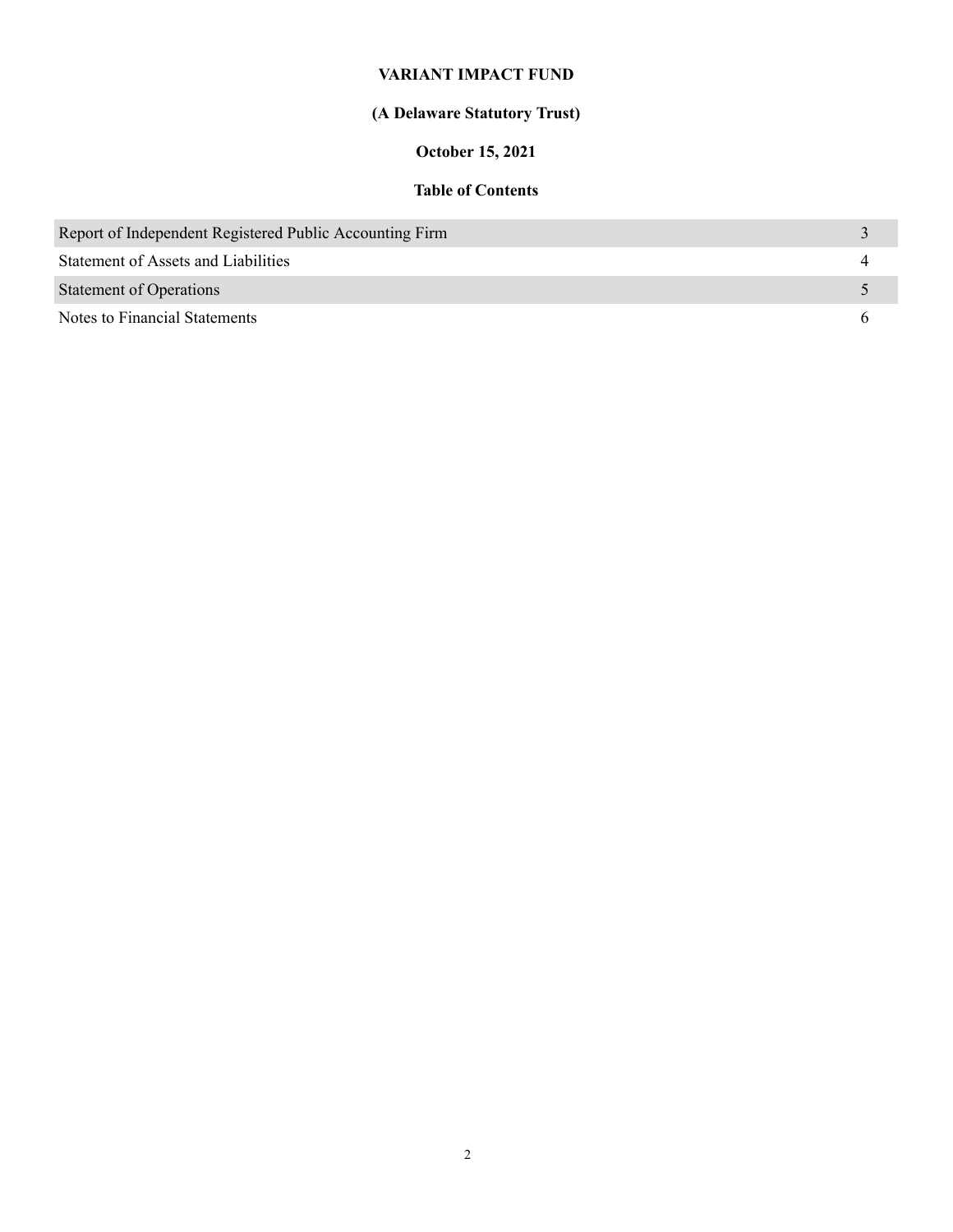# Cohen & Co<sup>o</sup>

# **REPORT OF INDEPENDENT REGISTERED PUBLIC ACCOUNTING FIRM**

To the Shareholders and Board of Trustees of Variant Impact Fund

#### Opinion on the Financial Statements

We have audited the accompanying statement of assets and liabilities of Variant Impact Fund (the "Fund") as of October 15, 2021, the related statement of operations for the one day then ended, and the related notes (collectively referred to as the "financial statements"). In our opinion, the financial statements present fairly, in all material respects, the financial position of the Fund as of October 15, 2021, and the results of its operations for the one day then ended, in conformity with accounting principles generally accepted in the United States of America.

#### Basis for Opinion

These financial statements are the responsibility of the Fund's management. Our responsibility is to express an opinion on the Fund's financial statements based on our audit. We are a public accounting firm registered with the Public Company Accounting Oversight Board (United States) ("PCAOB") and are required to be independent with respect to the Fund in accordance with the U.S. federal securities laws and the applicable rules and regulations of the Securities and Exchange Commission and the PCAOB.

We conducted our audit in accordance with the standards of the PCAOB. Those standards require that we plan and perform the audit to obtain reasonable assurance about whether the financial statements are free of material misstatement whether due to error or fraud.

Our audit included performing procedures to assess the risks of material misstatement of the financial statements, whether due to error or fraud, and performing procedures that respond to those risks. Such procedures include examining, on a test basis, evidence regarding the amounts and disclosures in the financial statements and confirmation of cash owned as of October 15, 2021 by correspondence with the custodian. Our audit also included evaluating the accounting principles used and significant estimates made by management, as well as evaluating the overall presentation of the financial statements. We believe that our audit provides a reasonable basis for our opinion.

We have served as the auditor of one or more of Variant Investments LLC's investment companies since 2018.

Cohen & Company, Od.

COHEN & COMPANY, LTD. Chicago, Illinois November 10, 2021

COHEN & COMPANY, LTD. 800.229.1099 | 866.818.4538 fax | cohencpa.com

Registered with the Public Company Accounting Oversight Board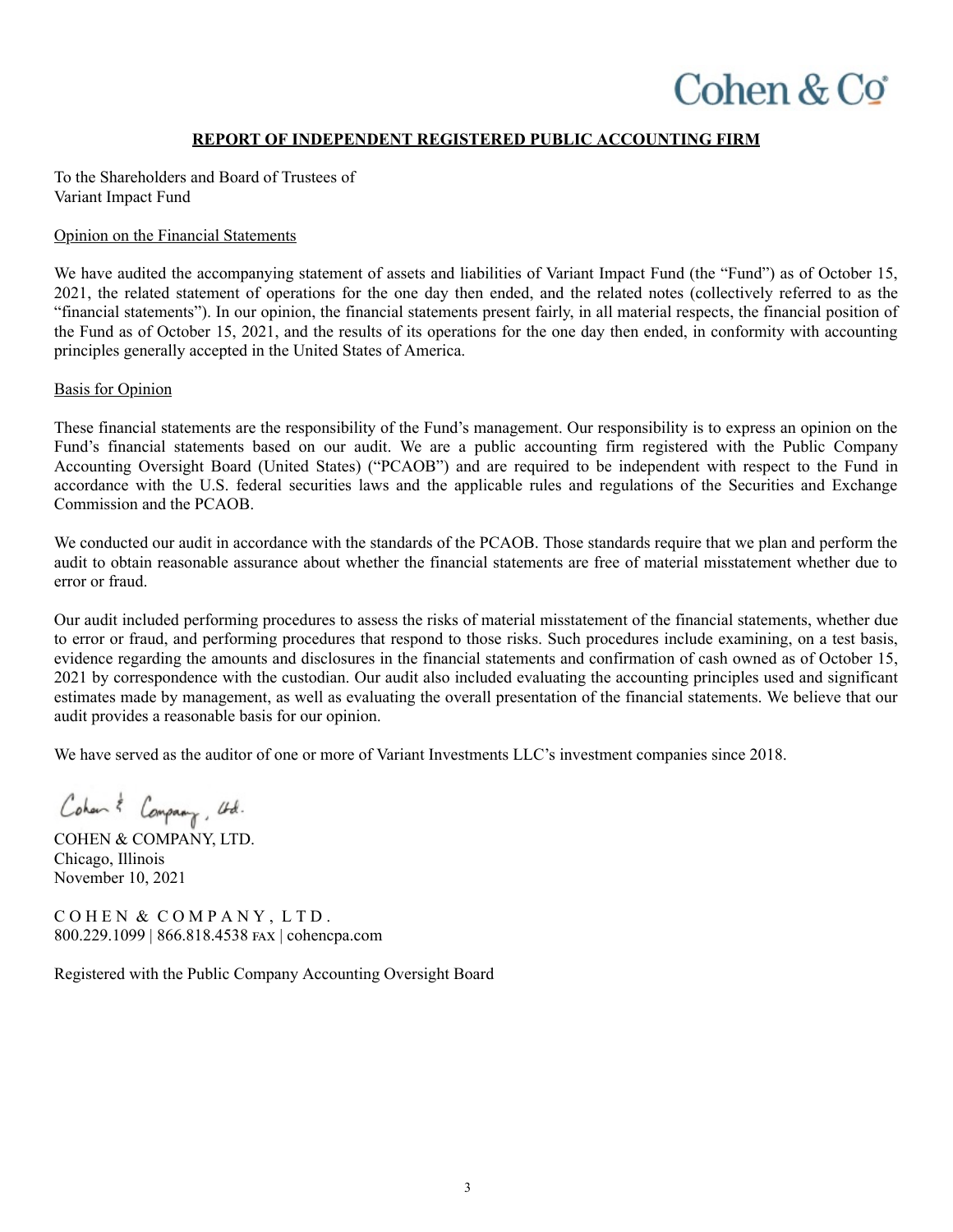# **(A Delaware Statutory Trust)**

# **Statement of Assets and Liabilities**

# **As of October 15, 2021**

| <b>Assets</b>                                   |               |         |
|-------------------------------------------------|---------------|---------|
| Cash                                            | $\mathcal{S}$ | 100,000 |
| Receivable from Investment Manager (See Note 2) |               | 128,050 |
| Deferred offering costs (See Note 2)            |               | 63,960  |
| <b>Total Assets</b>                             |               | 292,010 |
|                                                 |               |         |
| <b>Liabilities</b>                              |               |         |
| Payable to Investment Manager (See Note 2)      |               | 126,034 |
| Payable for offering costs (See Note 2)         |               | 35,711  |
| Payable for organizational costs (See Note 2)   |               | 30,265  |
| <b>Total Liabilities</b>                        |               | 192,010 |
|                                                 |               |         |
| <b>Net Assets</b>                               | \$            | 100,000 |
|                                                 |               |         |
| <b>Components of Net assets:</b>                |               |         |
| Paid-in capital                                 | $\mathcal{S}$ | 100,000 |
|                                                 |               |         |
| <b>Net Assets</b>                               | $\mathbb{S}$  | 100,000 |
|                                                 |               |         |
| Net assets attributable to:                     |               |         |
|                                                 |               |         |
| Institutional shares (4,000 shares outstanding) | $\mathcal{S}$ | 100,000 |
|                                                 |               |         |
| Net asset value per share:                      |               |         |
|                                                 |               |         |
| <b>Institutional shares</b>                     | \$            | 25.00   |
|                                                 |               |         |

See Notes to Financial Statements.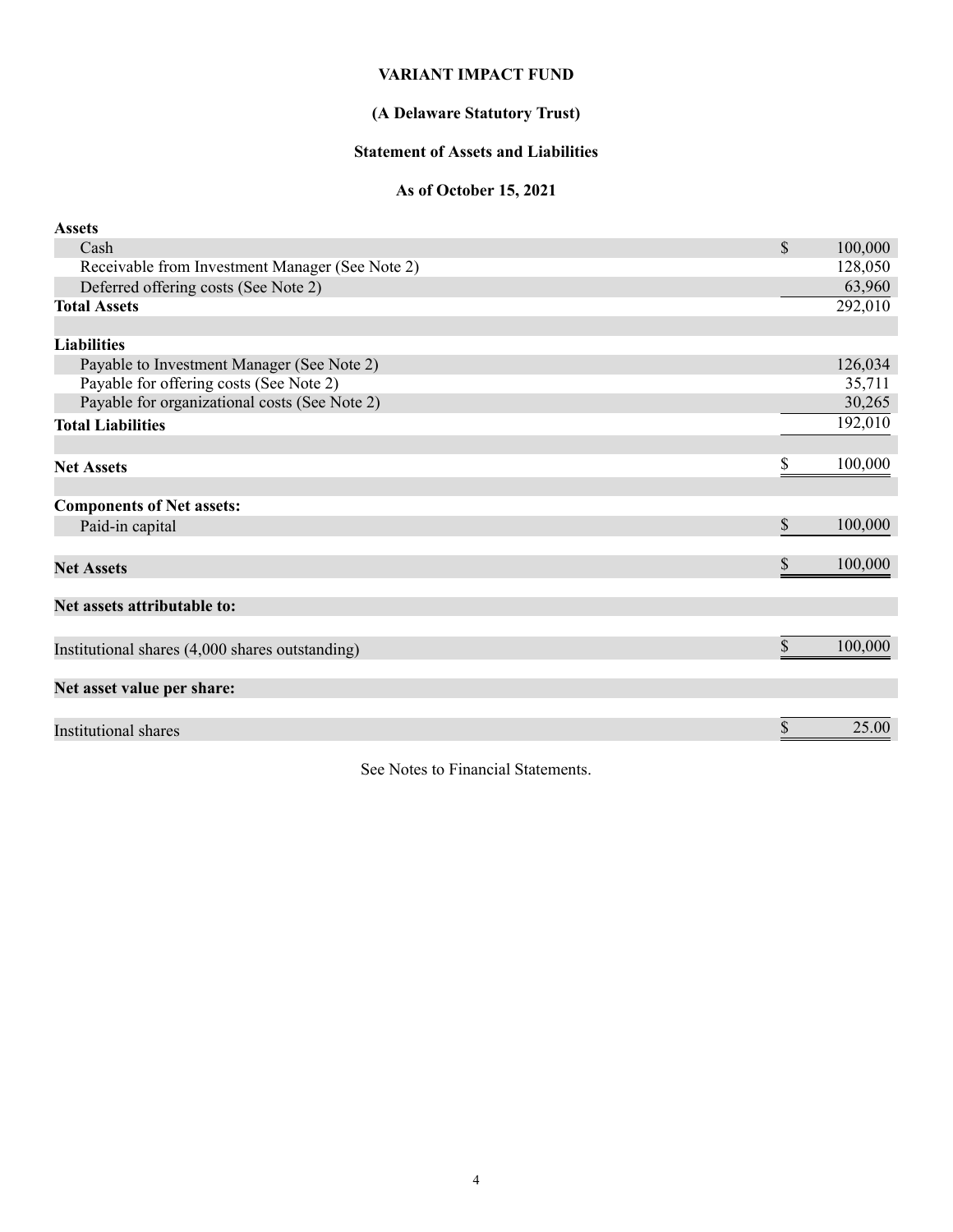# **(A Delaware Statutory Trust)**

# **Statement of Operations**

# **One Day Ended October 15, 2021**

| <b>Expenses</b>                                             |          |            |
|-------------------------------------------------------------|----------|------------|
| Organizational costs                                        | <b>J</b> | 128,050    |
|                                                             |          |            |
| Less: Reimbursement from the Investment Manager             |          | (128, 050) |
|                                                             |          |            |
| <b>Net Expenses</b>                                         |          |            |
|                                                             |          |            |
| <b>Net Increase in Net Assets Resulting from Operations</b> |          |            |

See Notes to Financial Statements.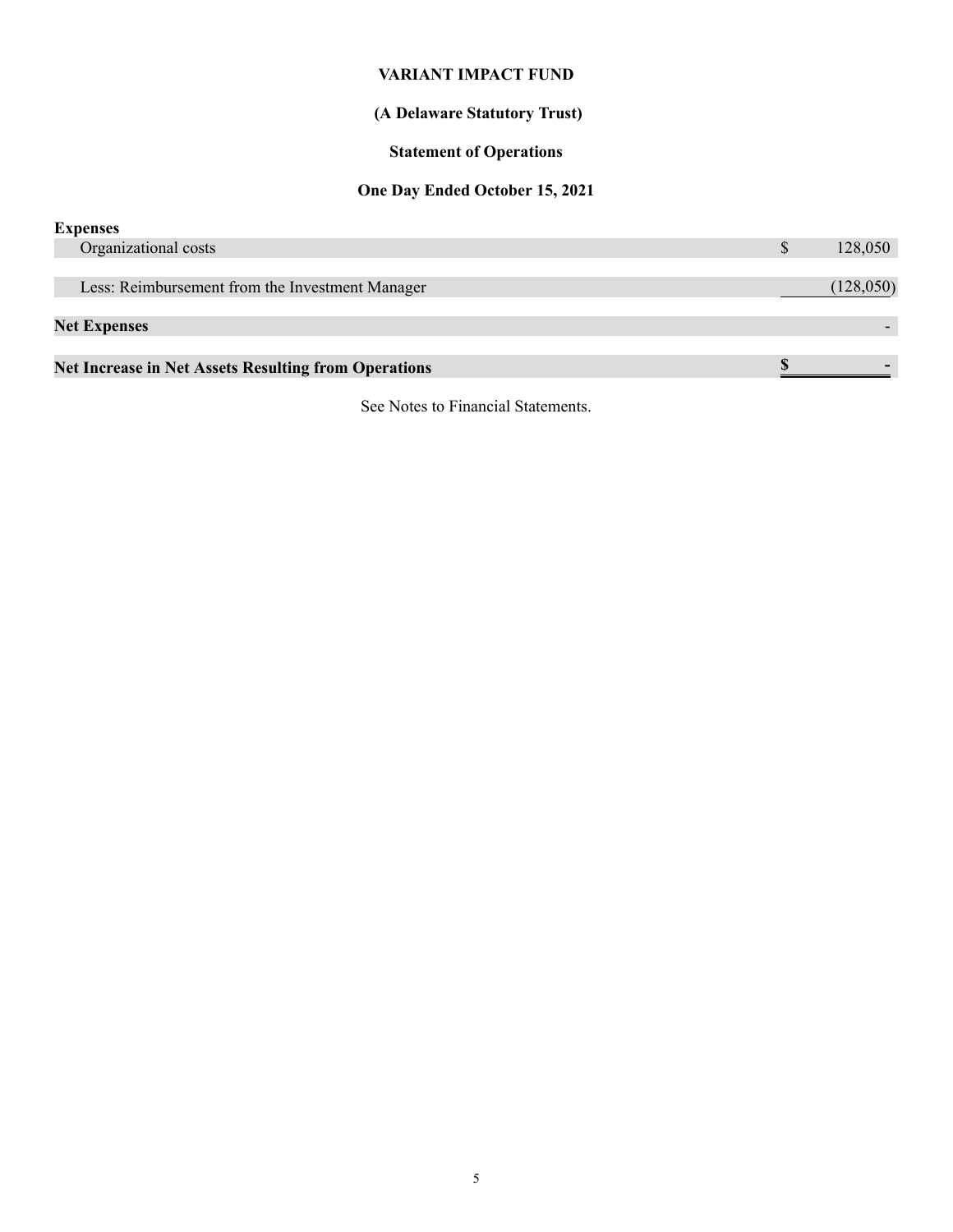#### **(A Delaware Statutory Trust)**

#### **Notes to Financial Statements**

# **1. Organization**

The Variant Impact Fund (the "Fund") is a closed-end management investment company registered under the Investment Company Act of 1940, as amended (the "Investment Company Act") and organized as a Delaware statutory trust on June 10, 2021. Variant Investments, LLC serves as the investment adviser (the "Investment Manager") of the Fund. The Investment Manager provides day-to-day investment management services to the Fund. The Fund is non-diversified, which means that under the Investment Company Act, it is not limited in the percentage of its assets that it may invest in any single issuer of securities. The Fund is an appropriate investment only for those investors who can tolerate a high degree of risk and do not require a liquid investment.

The Fund offers shares of beneficial interest designated as Institutional Class ("Institutional Class Shares" or "Shares"). In the future, other classes of Shares may be registered and included in this offering.

The Fund has a primary objective of providing a high level of current income. Capital appreciation is a secondary objective of the Fund. The Fund will also seek to generate positive social and environmental impact by targeting investment opportunities that are both aligned with the United Nations Sustainable Development Goals ("UN SDGs") and consistent with the Fund's impact investing framework. The Fund intends to invest in a wide range of opportunities across three core impact objectives: (i) financial inclusion; (ii) inclusive growth; and (iii) responsible consumption. Such investments are typically domestic and foreign privately-held investments that are outside of traditional public equity and bond markets. These assets may include, but are not limited to private credit, specialty finance, real estate equity and debt securities, education finance, infrastructure debt, renewable energy investments, as well as purchases of interests in impact-oriented private funds in the secondary market. The Fund may also invest in publicly-traded securities, such as real estate investment trusts ("REITs") or exchange-traded funds ("ETFs"), which are consistent with the Fund's impact investing framework. The Fund allocates its investments across multiple strategies in both developed and emerging markets with varying levels of liquidity and credit quality, including distressed and defaulted investments. The Fund may use derivative investments and may have exposure to long and short positions across its asset classes to obtain the desired risk exposure consistent with its investment strategies. There can be no assurance that the Fund will achieve its investment objective or that its investment strategy will be successful.

The Fund is currently inactive and launched after the close of business on October 29, 2021.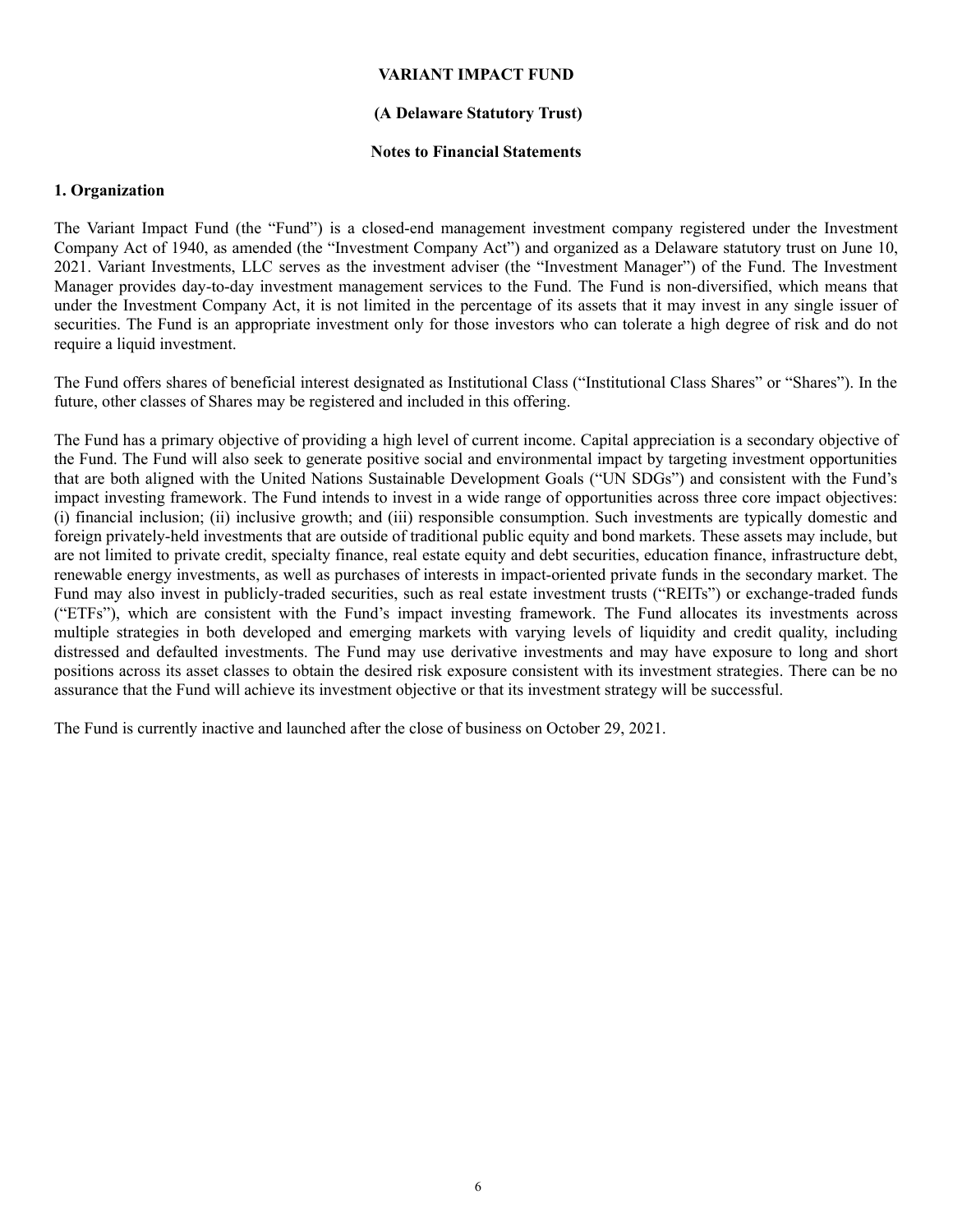# **2. Accounting Policies**

# **Basis of Preparation and Use of Estimates**

The Fund is an investment company and follows the accounting and reporting guidance under Financial Accounting Standards Board ("FASB") Accounting Standards Codification ("ASC") Topic 946, *Financial Services* – *Investment Companies.* The accompanying financial statements have been prepared in conformity with accounting principles generally accepted in the United States of America ("U.S. GAAP"). The preparation of the financial statements in accordance with U.S. GAAP requires management to make estimates and assumptions that affect the reported amounts of assets and liabilities and disclosure of contingent assets and liabilities at the date of the financial statements, as well as reported amounts of increases and decreases in net assets from operations during the reporting period. Actual results could differ from these estimates.

# **Organizational and Offering Costs**

Organizational costs consist of the costs of forming the Fund, drafting of bylaws, administration, custody and transfer agency agreements, legal services in connection with the initial meeting of trustees and the Fund's seed audit costs. Offering costs consist of the costs of preparation, review and filing with the SEC the Fund's registration statement (including this Prospectus and the Statement of Additional Information), the costs of preparation, review and filing of any associated marketing or similar materials, the costs associated with the printing, mailing or other distribution of the Prospectus, SAI and/or marketing materials, and the amounts of associated filing fees and legal fees associated with the offering. The aggregate amount of the organizational costs and offering costs as of the date of the accompanying financial statements are \$128,050 and \$63,960, respectively.

The Investment Manager has agreed to reimburse the Fund's organizational costs and offering costs already incurred and any additional costs incurred prior to the commencement of operations of the Fund. Organizational costs are expensed as incurred and are subject to recoupment by the Investment Manager in accordance with the Fund's expense limitation agreement discussed in Note 4. Offering costs, which are also subject to the Fund's expense limitation agreement discussed in Note 4, are accounted for as a deferred charge until Fund shares are offered to the public and will thereafter, be amortized to expense over twelve months on a straight-line basis.

## **Federal Income Taxes**

The Fund has elected to be treated and qualify as a regulated investment company (a "RIC") for federal income tax purposes. As a RIC, the Fund will generally not be subject to federal corporate income tax, provided that when it is a RIC, it distributes out all of its income and gains each year.

# **Indemnifications**

In the normal course of business, the Fund enters into contracts that provide general indemnifications. The Fund's maximum exposure under these agreements is dependent on future claims that may be made against the Fund, and therefore cannot be established; however, the risk of loss from such claims is considered remote.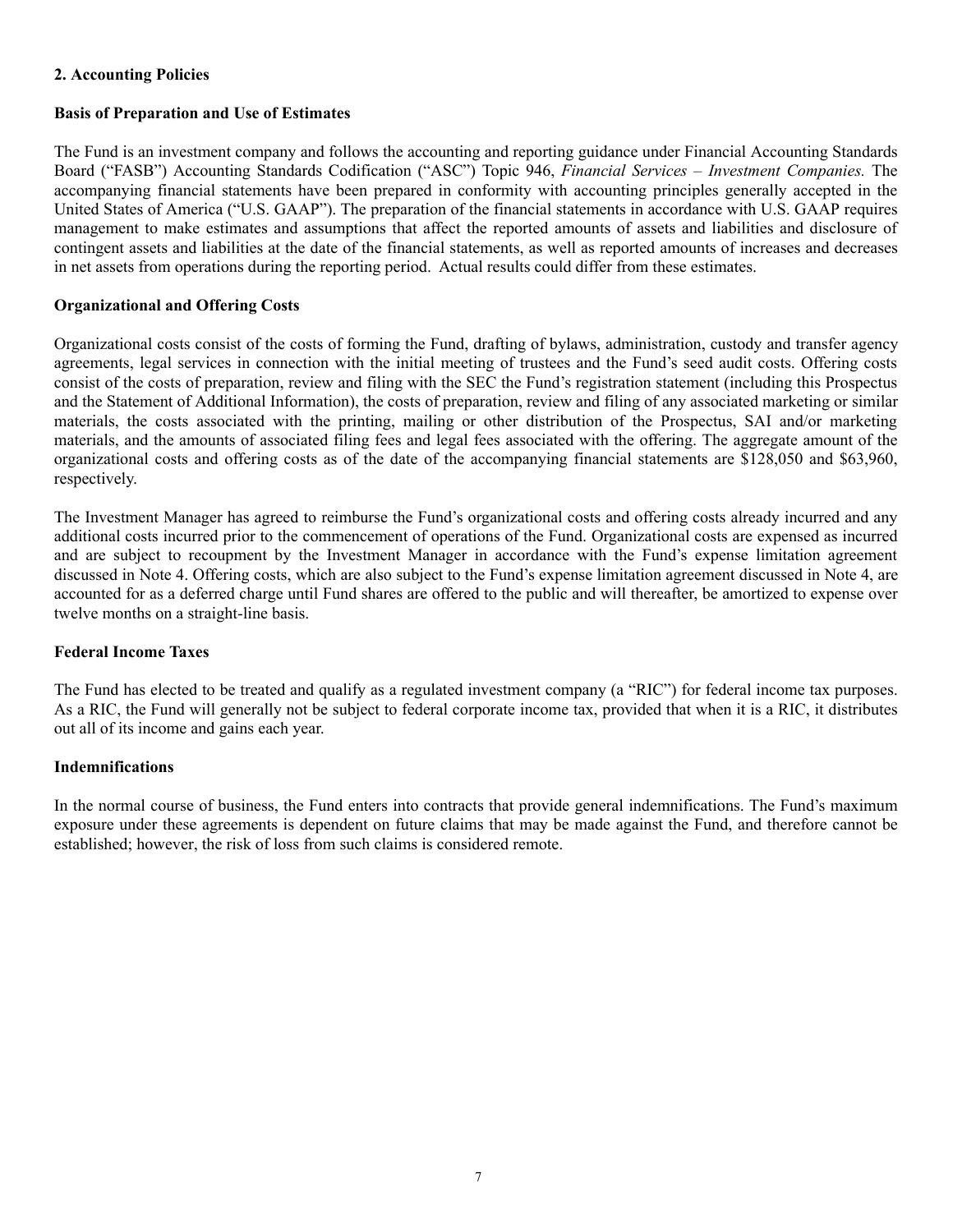# **3. Capital Stock**

The Fund is authorized to offer Shares designated as Institutional Class Shares. While the Fund presently offers a single class of Shares, it may offer other classes of Shares as well in the future. From time to time, the Board may create and offer additional classes of Shares, or may vary the characteristics of the Institutional Class Shares described herein, including without limitation, in the following respects: (1) the amount of fees permitted by a distribution and/or service plan as to such class; (2) voting rights with respect to a distribution and/or service plan as to such class; (3) different class designations; (4) the impact of any class expenses directly attributable to a particular class of Shares; (5) differences in any dividends and net asset values resulting from differences in fees under a distribution and/or service plan or in class expenses; (6) the addition of sales loads; (7) any conversion features, as permitted under the Investment Company Act.

The minimum initial investment in Institutional Class Shares by any investor is \$1 million. However, the Fund, in its sole discretion, may accept investments below the minimum with respect to Institutional Class Shares. Shares may be purchased by principals and employees of the Investment Manager or its affiliates and their immediate family members without being subject to the minimum investment requirements. The purchase price for each class of Shares is based on the NAV per Share of that Class as of the date such Shares are purchased.

The Institutional Class Shares are not subject to any initial sales charge. However, investors will be assessed fees for returned checks and stop payment orders at prevailing rates charged by the Administrator. The returned check and stop payment fee are currently \$25.

Shares are generally offered for purchase on each business day, except that Shares may be offered more or less frequently as determined by the Board in its sole discretion. The Board may also suspend or terminate offerings of Shares at any time.

Except as otherwise permitted by the Board, initial and subsequent purchases of Shares will be payable in cash. Orders will be priced at the appropriate price next computed after the order is received by the Fund. The Fund reserves the right, in its sole discretion, to accept or reject any subscription to purchase Shares in the Fund at any time.

A substantial portion of the Fund's investments are illiquid. For this reason, the Fund is structured as a closed-end interval fund, which means that the Shareholders will not have the right to redeem their Shares on a daily basis. In addition, the Fund does not expect any trading market to develop for the Shares. As a result, if investors decide to invest in the Fund, they will have very limited opportunity to sell their Shares.

For each repurchase offer the Board will set an amount between 5% and 25% of the Fund's Shares based on relevant factors, including the liquidity of the Fund's positions and the Shareholders' desire for liquidity. A Shareholder whose Shares (or a portion thereof) are repurchased by the Fund will not be entitled to a return of any sales charge that was charged in connection with the Shareholder's purchase of the Shares.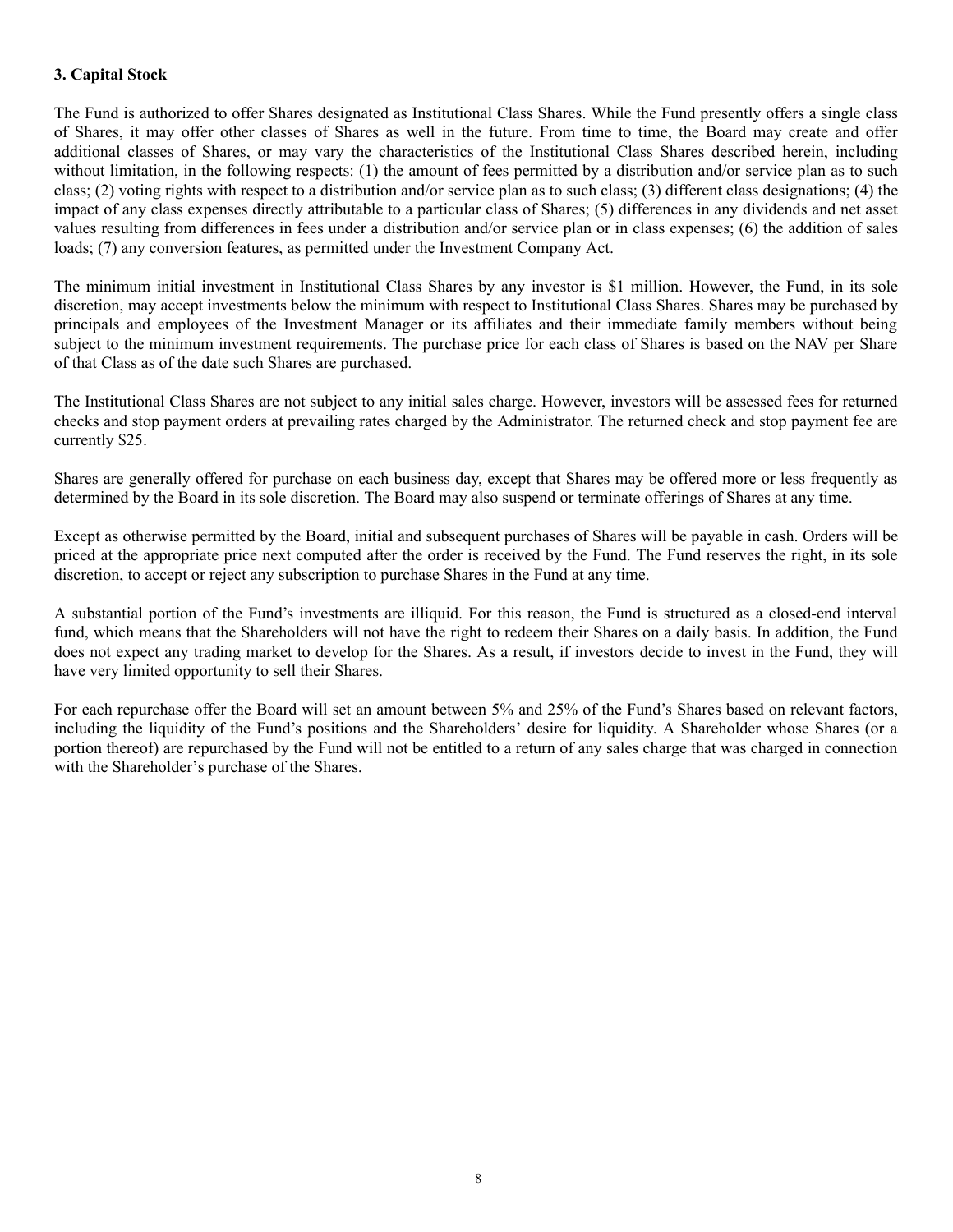A Shareholder who tenders for repurchase only a portion of its Shares in the Fund will be required to maintain a minimum account balance of \$1,000,000 for Institutional Shares. If a Shareholder tenders a portion of its Shares and the repurchase of that portion would cause the Shareholder's account balance to fall below this required minimum of \$1,000,000 for Institutional Shares, the Fund reserves the right to repurchase all of such Shareholder's outstanding Shares. Such minimum capital account balance requirement may also be waived by the Board or by the Investment Manager in its sole discretion, subject to applicable federal securities laws.

# **4. Agreements**

The Fund has entered into an investment management agreement (the "Investment Management Agreement") with the Investment Manager. Pursuant to the Investment Management Agreement, the Fund pays the Investment Manager a monthly Investment Management Fee equal to 1.25% on an annualized basis of the Fund's "Managed Assets." "Managed Assets" means the total assets of the Fund (including any assets attributable to any leverage that may be outstanding) minus the sum of accrued liabilities (other than debt representing financial leverage and the aggregate liquidation preference of any outstanding preferred shares) as of each month-end, subject to certain adjustments.

The Investment Manager has entered into an expense limitation and reimbursement agreement (the "Expense Limitation and Reimbursement Agreement") with the Fund, whereby the Investment Manager has agreed to waive fees that it would otherwise have been paid, and/or to assume expenses of the Fund (a "Waiver"), if required to ensure the Total Annual Expenses (excluding any taxes, leverage interest, brokerage commissions, dividend and interest expenses on short sales, acquired fund fees and expenses (as determined in accordance with SEC Form N-2), expenses incurred in connection with any merger or reorganization, and extraordinary expenses, such as litigation expenses) do not exceed 1.75% of the average daily net assets of Institutional Class Shares (the "Expense Limit"). Because taxes, leverage interest, brokerage commissions, dividend and interest expenses on short sales, acquired fund fees and expenses, expenses incurred in connection with any merger or reorganization, and extraordinary expenses are excluded from the Expense Limit, Total Annual Expenses (after fee waivers and expense reimbursements) are expected to exceed 1.75% of the average daily net assets of Institutional Class Shares. For a period not to exceed three years from the date on which a Waiver is made, the Investment Manager may recoup amounts waived or assumed, provided it is able to effect such recoupment and remain in compliance with the Expense Limit in place at the time of the Waiver and the current Expense Limit at the time of the recoupment. The Expense Limitation and Reimbursement Agreement is in effect until October 1, 2023. The Expense Limitation and Reimbursement Agreement will automatically renew for consecutive one-year terms thereafter. This Agreement may be terminated at any time by the Fund's Board of Trustees upon thirty (30) days' written notice to the Investment Manager. This Agreement may be terminated by the Investment Manager as of the end of its then-current term upon thirty (30) days' written notice to the Fund.